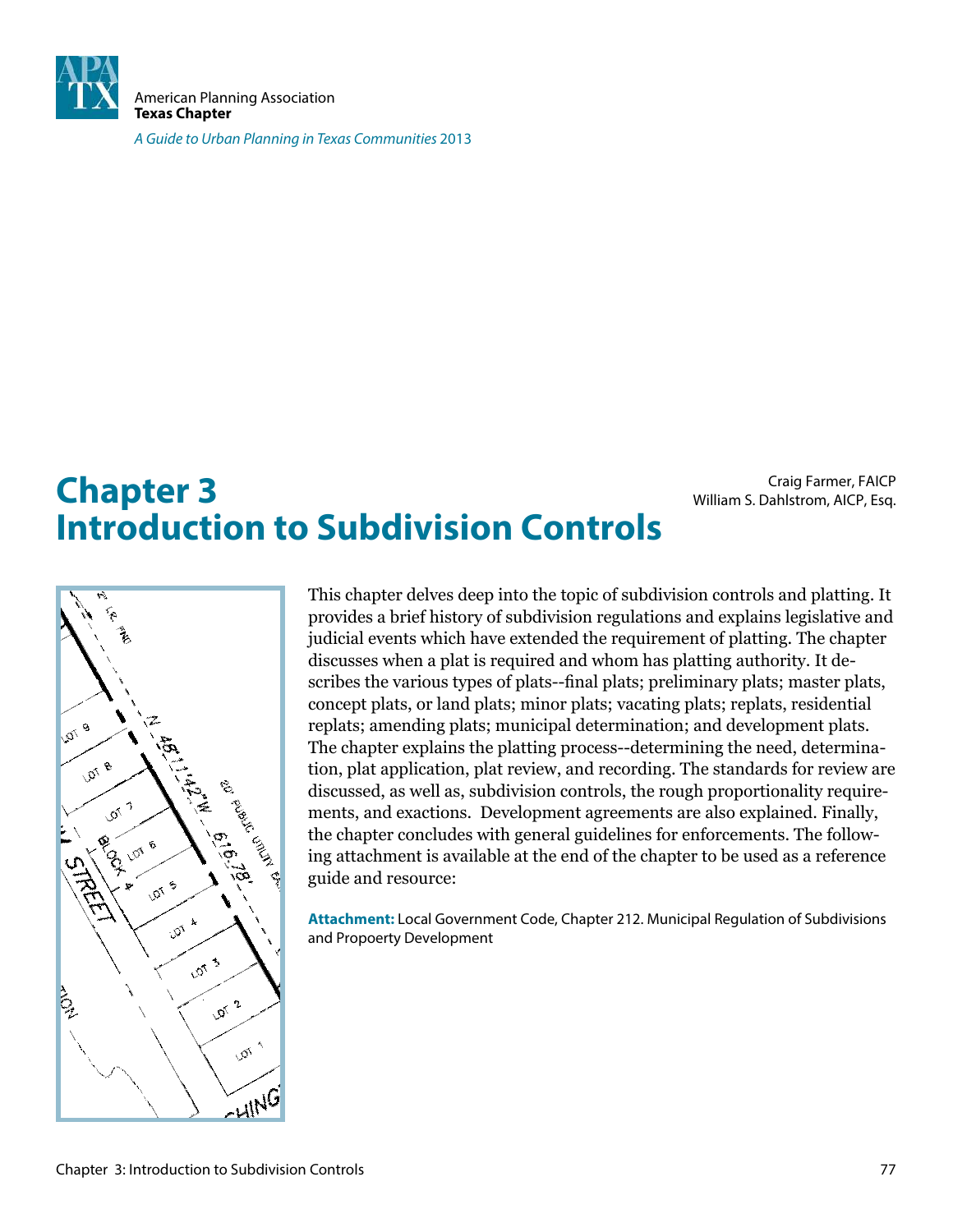

### **PLATTING: AN INTRODUCTION**

In many regards "platting" and "subdivision" procedures are the most important governmental processes regarding land development, yet many times the most misunderstood in purpose and application. "Platting" is typically triggered by development and "subdivision" is initiated by the division of land. In general, the platting and subdivision processes are necessitated to assure that infrastructure and utilities are provided in accordance with plans for growth. However, over the years they have become principal tools in the implementation of a city's comprehensive plan. Through platting and subdivision processes, current administration and decision makers help guarantee the welfare of the city's future.

Of critical importance to any planner, planning commissioner and city councilman is the familiarity with the authority bestowed to the city by State statutes. Further, these individuals must recognize the specific procedures, technical criterion, and legal standards that must be followed in order to satisfy statutory requirements. Failure to respect such could frustrate the mandate to ensure the community's well-being.

This article reviews the platting process, the purpose of platting, and the different types of plats set forth in the Texas Local Government Code ("LGC"). It also introduces legal principles that support actions taken during the platting and subdivision processes. For purposes of this article, the "platting" and "subdivision" processes will be considered to be synonymous.

### **BACKGROUND AND HISTORY**

There is a common misconception that subdivision platting regulations are a product of 20th "century big government" and place an undue burden on development and the cost of housing. The fact is, regulations regarding the division of land and the provision of streets, utilities and open space were in existence prior to the founding of this country and were a key part of its development. Cities like Savannah, Georgia and Philadelphia, Pennsylvania were considered "new towns" and had royal directives as to their layout and the improvements to be provided, including maps showing the street patterns and lotting. Even Washington, D.C. in 1791 had a plan map by Pierre L'Enfant

*Regulations regarding the division of land and the provision of streets, utilities and open space were in existence prior to the founding of this country and were a key part of its development.*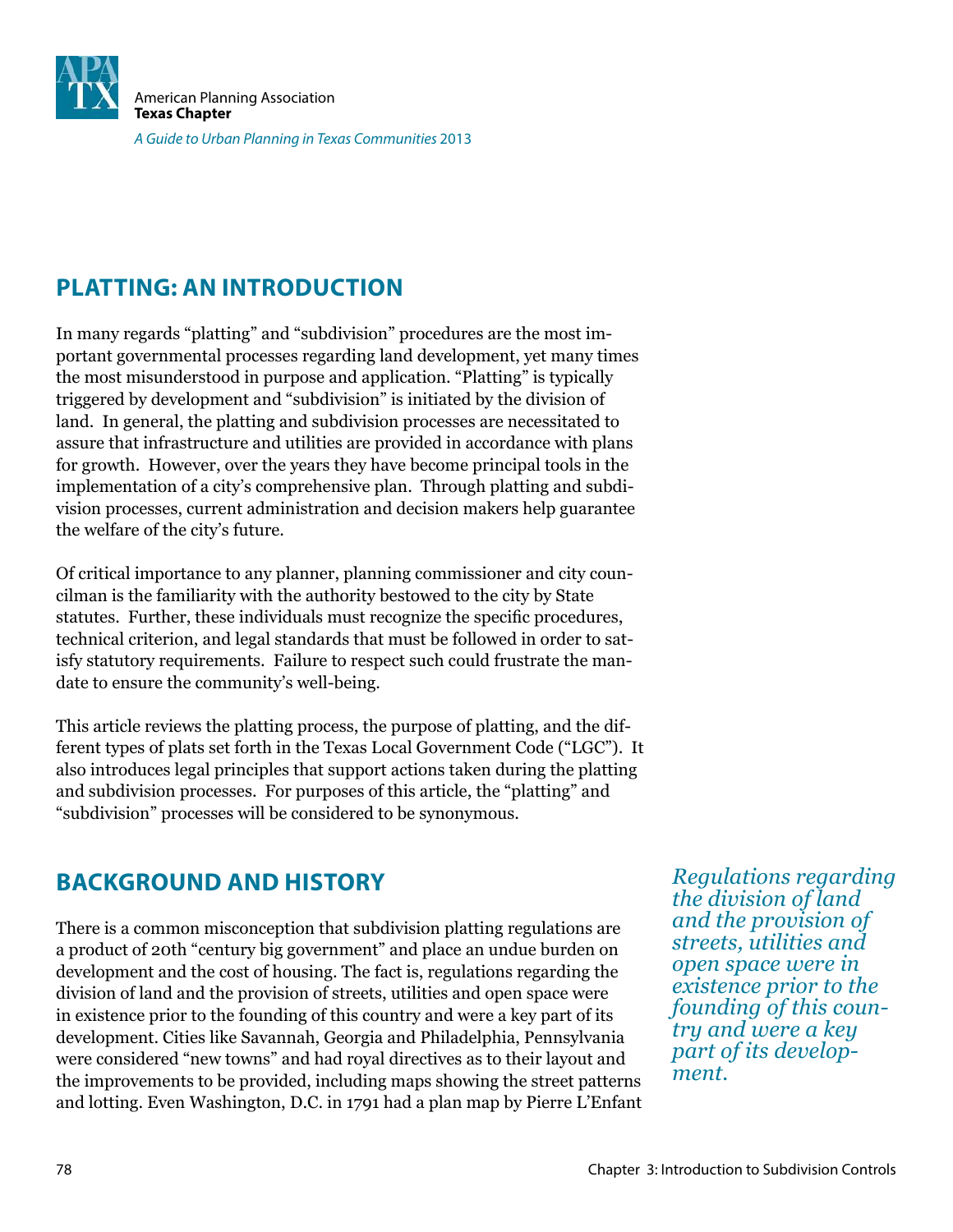

American Planning Association **Texas Chapter**

A Guide to Urban Planning in Texas Communities 2013



that showed street and block layouts, which are still in evidence today, over 250 years later. The continental congress itself developed regulations to guide the "surveying and disposition" of the western Territories.

In the early 1800's even more platting regulations were developed, especially in the mid-west and far west. Excesses by land development companies created uncertainties in land titles that became a serious problem. The plat and its recording provided a mechanism to transfer title easily and to accurately document dimensions and ownership of parcels/lots. Also, plats ensured that new street right-of-way widths and alignment tied into the town's existing street pattern and that they were approved by and dedicated to the city.

In the 1920's and 1930's, subdivision regulations also became an important tool for the implementation of the comprehensive plan and the new concept of zoning. The regulations also typically went further into minimum construction standards including the requirement to pave streets and provide underground water and wastewater to each lot. Today's subdivision platting ordinances still relect those early ordinances but have adapted to the modern development taking place today.

Right: **Historic Plats**, This hand drawn plat was from an original Texas city townsite and shows 25 foot commercial lots along the main thoroughfares and typical fifty foot residential lots outside the commercial area.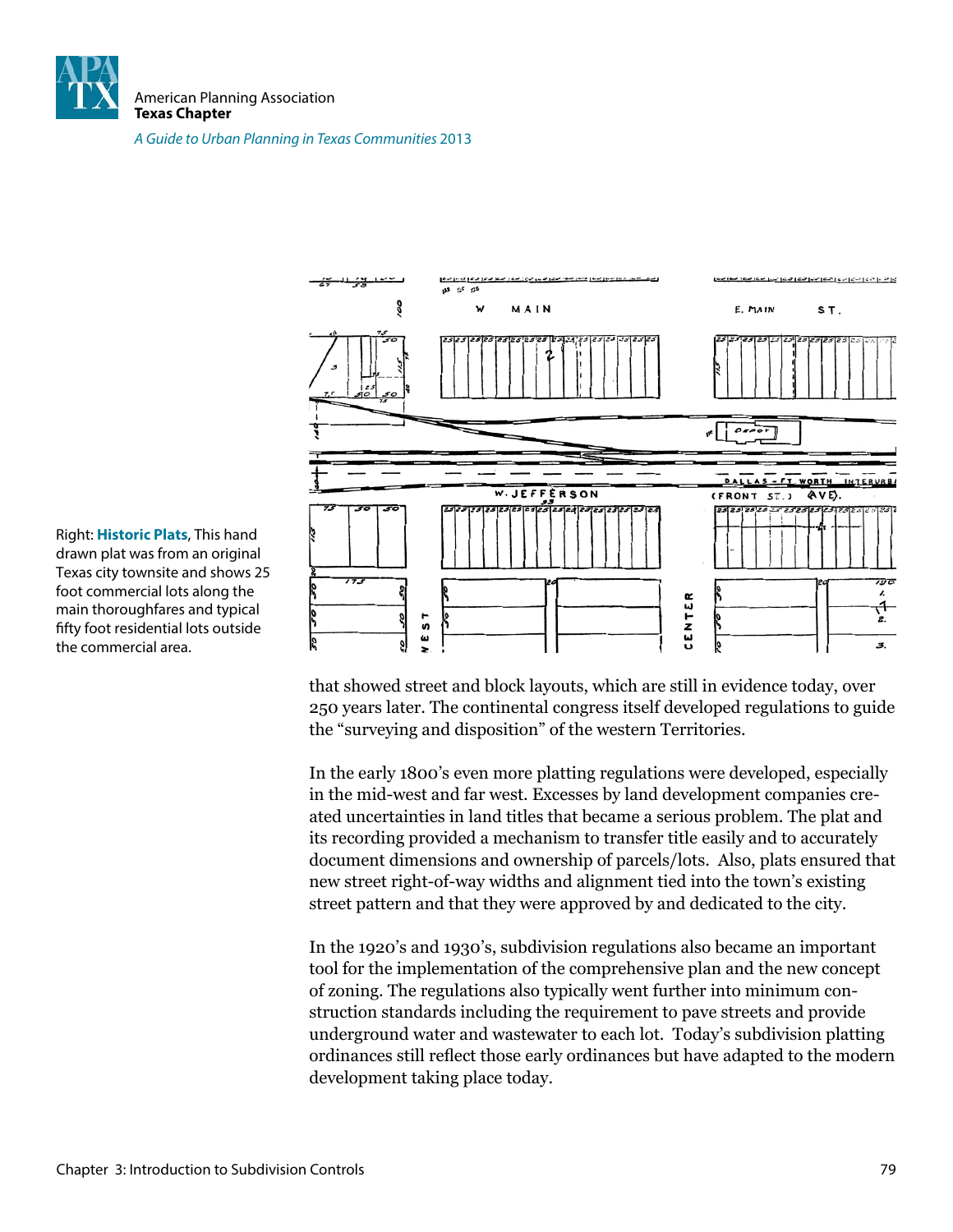

### **WHY IS PLATTING REQUIRED?**

The subdivision enabling legislation for Texas municipalities is set forth in Chapter 212 of the Texas Local Government Code, which is also referred to as the "LGC". That chapter states that a municipality may enact subdivision regulations "to promote the health, safety, morals or general welfare of the municipality and the safe, orderly and healthful development of the municipality" (LGC Section 212.002). Typically, the platting and subdivision requirements are imposed to assure that development has adequate infrastructure. The standards for plat approval mandate approval if the plat conforms to the general plan of the city and its current and future streets, alleys, parks, playgrounds and public utility facilities and to the general plan for extension of such facilities. (LGC Section 212.010).

In the case *Lacy v. Hoff*, 633 S.W.2d 605 (Tex.Civ.App. Houston [14th Dist.] 1982, writ ref. n.r.e.), the court set forth the following purposes for platting:

1. To regulate subdivision development and implement planning policies;

2. To implement plans for orderly growth and development within the city's boundaries and extraterritorial jurisdiction;

3. To ensure adequate provision for streets, alleys, parks and other facilities indispensable to the community;

- 4. To protect future purchasers from inadequate police and fire protection;
- 5. To insure sanitary conditions and other governmental services;

6. To require compliance with certain standards as a condition precedent to plat approval; and,

7. To provide a land registration system.

There are other practical reasons cities require platting of new development. The planner uses platting to coordinate the unrelated plans of numerous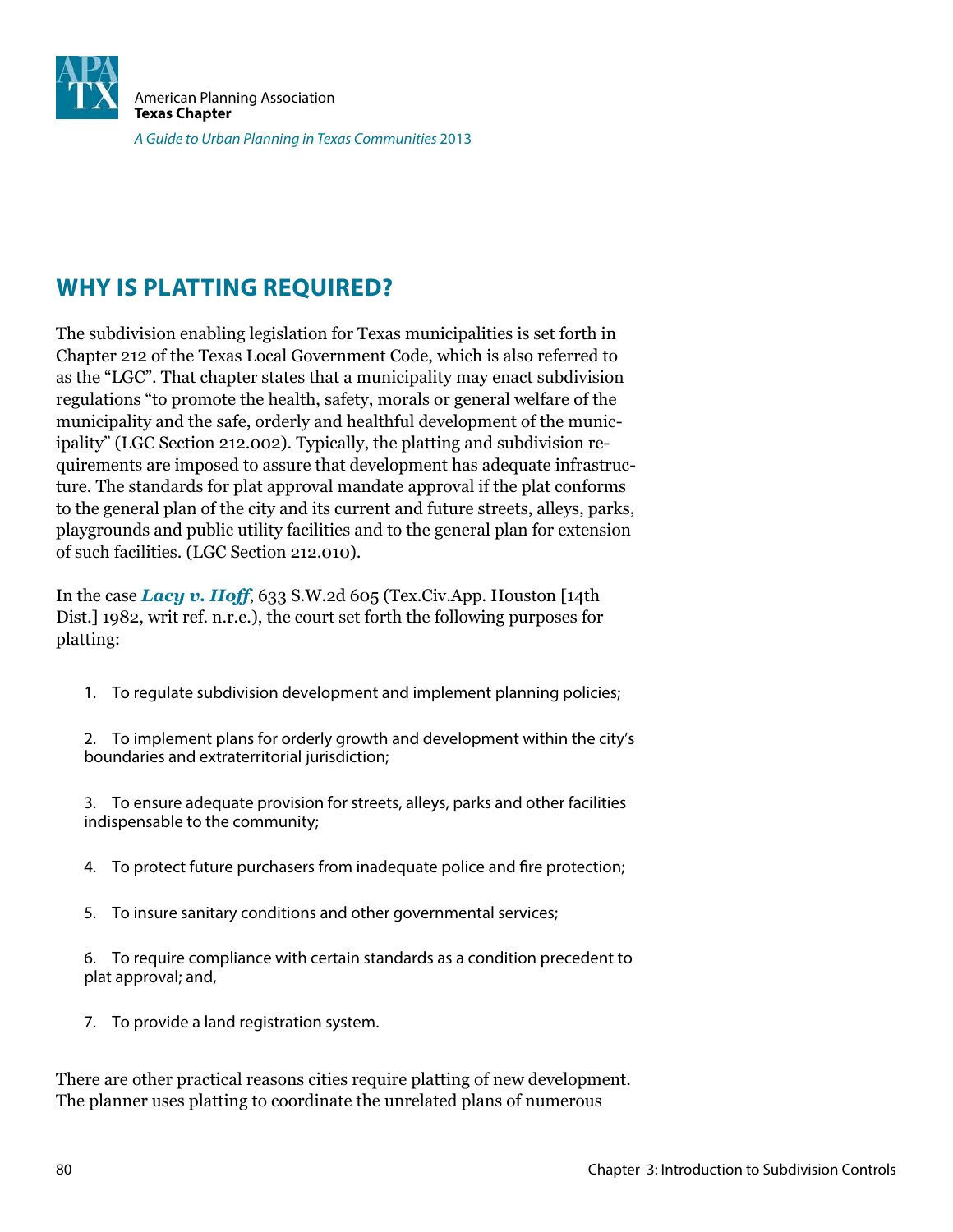

#### **Who benefits from platting?**

- **Planners**
- **Engineers**
- City councils
- **Developers**
- Lot purchasers
- Mortgage companies

individual developers. The engineer uses platting to make sure that public improvements meet city standards prior to acceptance by the city for maintenance. City councils use platting to equitably allocate the costs of public improvements serving new development between the existing taxpayers and the new lot purchasers. Responsible developers beneit from platting requirements that create a "level playing field" with no competitive advantage to substandard competitors. Finally, lot purchasers and their mortgage companies are assured that they are purchasing a buildable parcel that has been approved by the city, with paved streets and adequate water, ire protection, wastewater and drainage. All that needs to be done is obtain a building permit.

### **WHEN IS A PLAT REQUIRED?**

The Local Government Code sets forth the following language for establishing when a plat is required:

"The owner of a tract of land located within the limits or in the extraterritorial jurisdiction of a municipality who divides the tract into two or more parts to lay out a subdivision of the tract, including an addition to the municipality, to lay out suburban, building, or other lots, or to lay out streets, alleys, squares, parks, or other parts of the tract intended to be dedicated to public use or for the use of purchasers or owners of lots fronting on or adjacent to the streets, alleys, squares, parks, or other parts must have a plat of the subdivision prepared. A division of a tract under this subsection includes a division regardless of whether it is made by using a metes and bounds description in a deed of conveyance or in a contract for deed, by using a contract of sale or other executory contract to convey, or by using any other method. A division of land under this subsection does not include a division of land into parts greater than five acres, where each part has access and no public improvement is being dedicated." (LGC Section 212.004)

The courts have liberally construed this language. In *City of Weslaco v. Carpenter*, 694 S.W.2d 601 (Tex. Civ. App. Corpus Christi 1985, writ ref n.r.e.), the court upheld a city's authority to impose subdivision regulations on a mobile home rental park located in the City's extraterritorial jurisdiction. In finding for the City, the Court stated that

"(w)e decline to hold that the legislature intended a 'subdivision' to be specifically a partition of property into separate lots accompanied by a permanent transfer of ownership to the occupant of each separate lot. Rather a 'subdivision' of property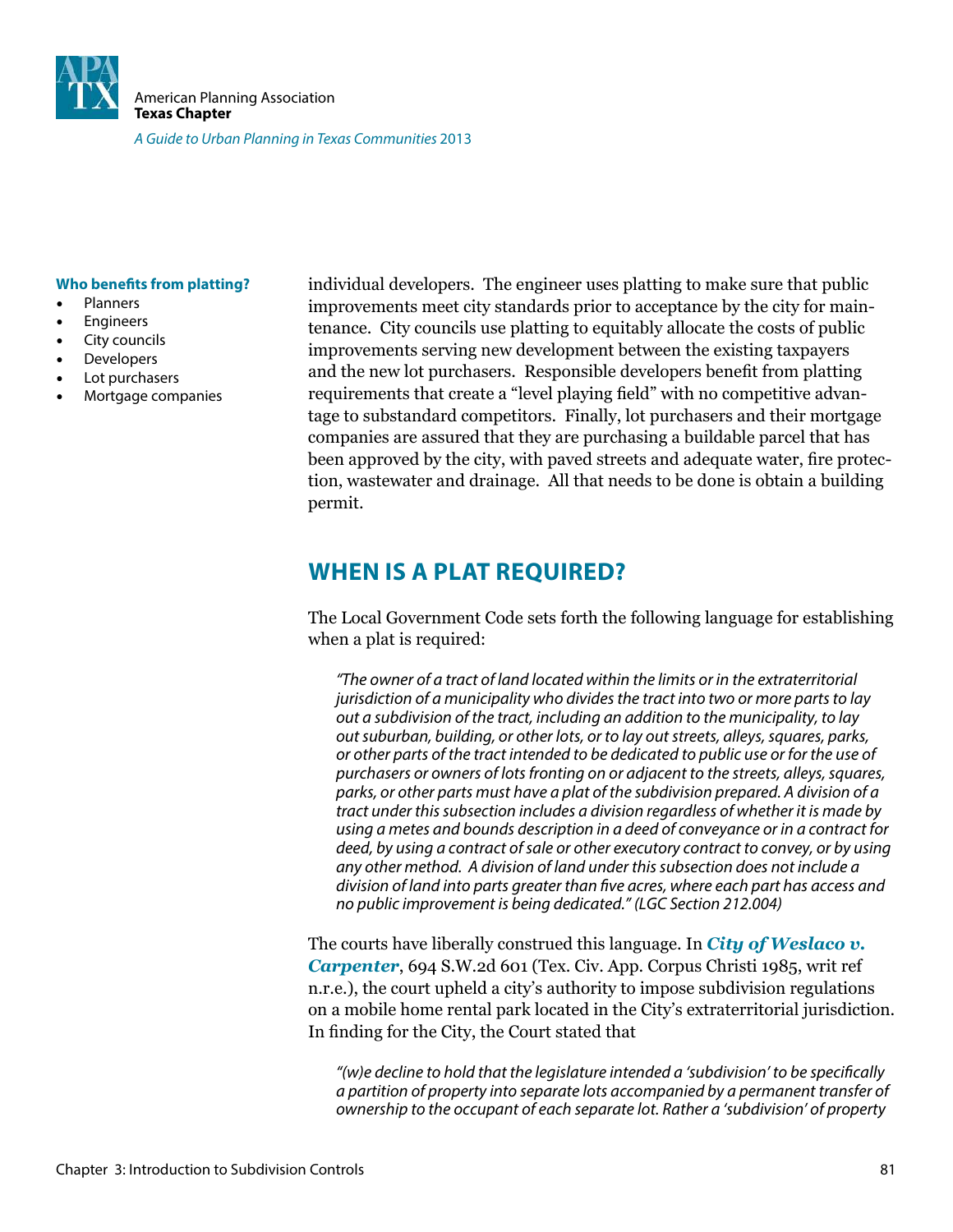

A Guide to Urban Planning in Texas Communities 2013



may refer simply to the act of partition itself, regardless of whether an actual transfer of ownership or even an intended transfer of ownership occurs." Id. at 603.

It is important to note that "subdivision" of land is not just the act of dividing land into lots and dedicating roads and public improvements as a part of development. The definition applies to those situations where a tract is divided into two or more parts. Cities may choose whether to apply their platting regulations to any division of land. Many cities will "grandfather" a tract division and not require platting if a property was sold prior to the adoption of the initial subdivision ordinance and has not been divided since then.

The "five acre exemption" from platting requirements mentioned in the statute where each parcel has "access and no public improvement is being dedicated" applies inside the city limits. Chapter 232 of the LGC, "County Regulation of Subdivisions" applies in the county outside the city limits and has a ten acre exemption (Section 232.0015) from subdivision requirements. Many rural developers will go to great lengths to sell land by metes and bounds and use this exemption to avoid having to dedicate rights-of-way and construct public improvements. The extreme real life example of a proposed development shown above claimed such an exemption from platting requirements.

Left: **Fire Acre Exemption**, One of the lots shown is a 10.6 acre lot with a 60 foot wide flag that extends over 1300 feet to the nearest public road. The home will be one-quarter mile from the closest mailbox, police and fire protection and hydrant. The proposed overall development would have had one square mile of homes with no through streets, paving or utilities.

*Cities and counties must reach agreement as to whose subdivision regulations apply in the extra-territorial jurisdiction*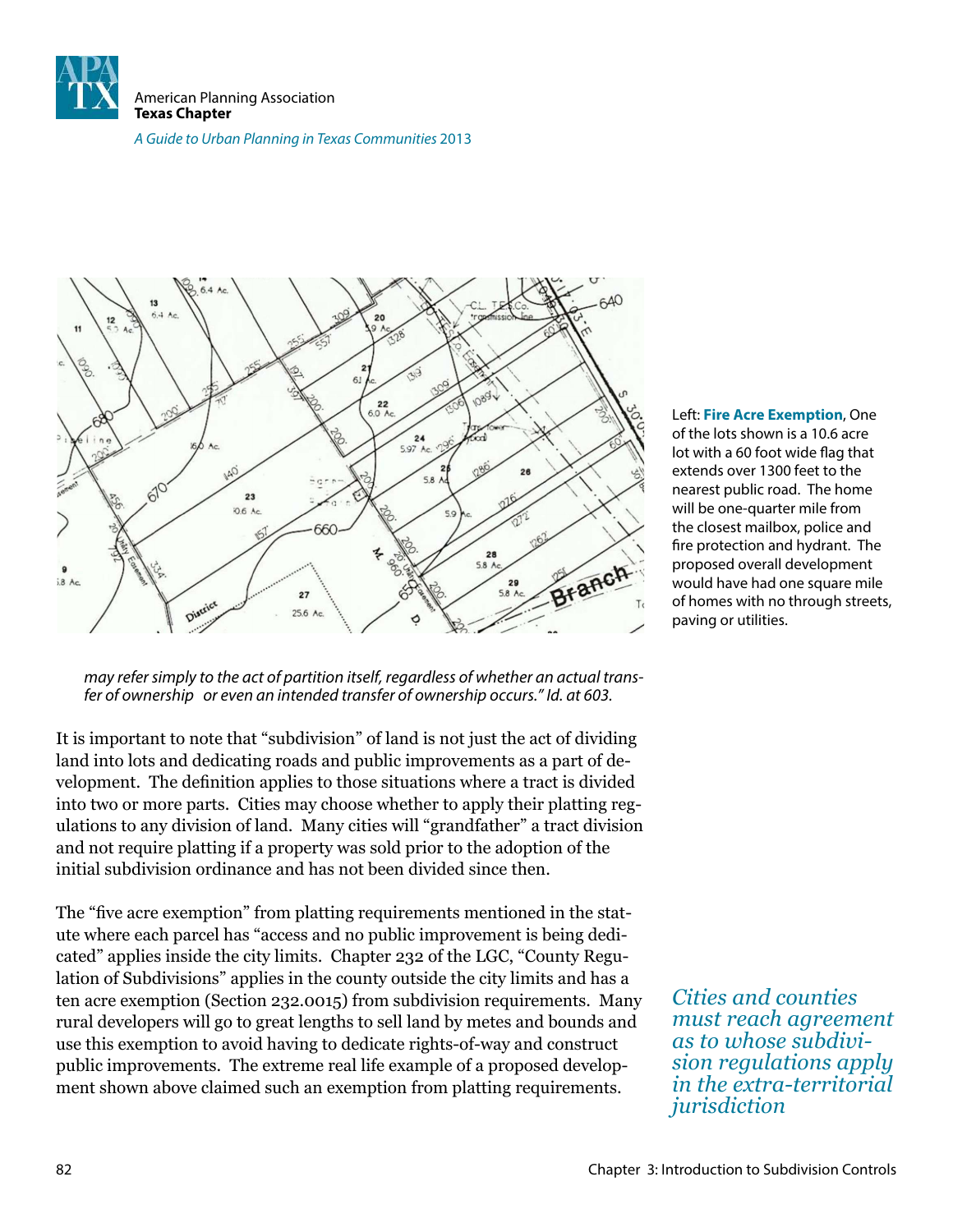

Cities usually require platting as a prerequisite to the issuance of a building permit. The Court in **City of Corpus Christi v. Unitarian Church of Corpus Christi**, 436 S.W.2d 923 (Tex.Civ.App. Corpus Christi 1969, writ ref. n.r.e.), upheld the city's authority to require the filing of a plat as a prerequisite to the issuance of a building permit. However, the court further stated that the imposition of exactions and right of way dedications that were not related to the development were unenforceable if the purpose of the plat was solely to obtain a building permit.

Section 242.001 of the LGC, "Regulation of Subdivisions In Extraterritorial Jurisdiction Generally" provides that a city and a county must reach agreement as to whose subdivision regulations apply in the extra-territorial jurisdiction. Many cities incorporate the 10 acre exemption in the ETJ as part of their own ordinances to make sure the ive acre exemption does not apply. Also, many cities will require properties that are exempt from having to file a plat, to file a separate instrument called a development plat with the city. (See left). Oftentimes, the advantages of not filing a plat are offset by having to prepare a development plat, and developers will choose to go ahead and follow the normal process of platting.

### **PLATTING AUTHORITY**

The municipal authority charged with the duty to approve plats is the municipal planning commission or, if the city has no planning commission, the governing body of the city. The city, by ordinance, has the option of requiring approval of plats by the governing body (city council) as well as by the planning commission. (LGC Section 212.006).

Section 212.0065 of the Local Government Code provides that the governing body of a city may delegate to one or more oficers or employees of the city, or a utility owned by the city, the ability to administratively approve relatively simple plats:

1. Amending plats;

2. Minor plats involving four or fewer lots fronting on an existing street and not requiring the creation of any new street or the extension of municipal facilities; or

3. A replat that does not require the creation of any new street or the extension of municipal facilities. (LGC Section 212.0065)

The person designated to approve such plats may elect to present the plat to the approving authority. Further, this person does not have the authority to disapprove a plat and must refer such plat to the city's authority responsible for approving plats. Id.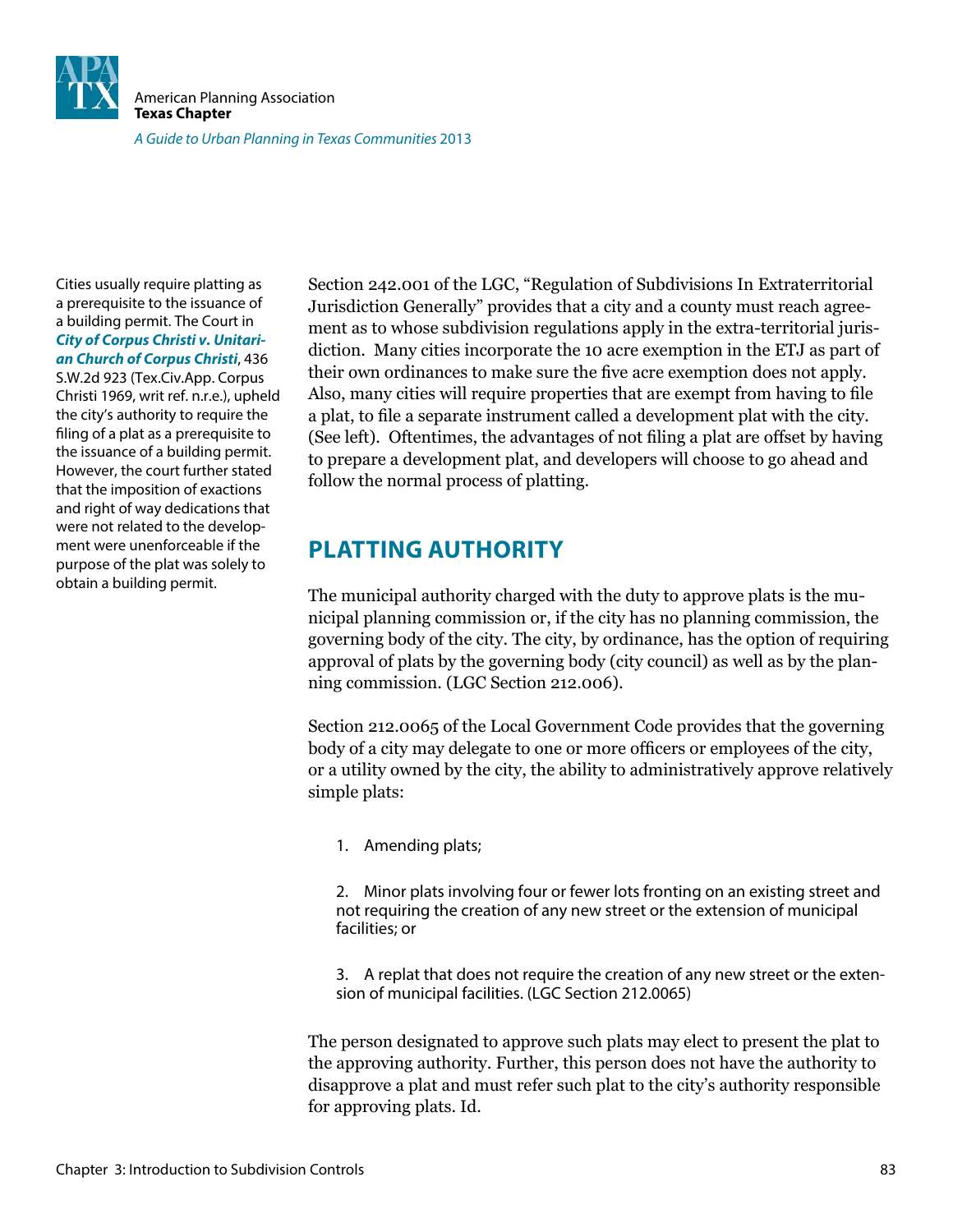

The Local Government Code permits municipalities to adopt rules governing plats and subdivisions of land within the municipality's jurisdiction. (LGC Section 212.002) The city may extend by ordinance those subdivision platting rules to the extraterritorial jurisdiction of the city, which based on a city's population may extend one-half mile up to ive miles from the current city limits. However, the city may not regulate the following in the extraterritorial jurisdiction:

1. The use of any building or property for business, industrial, residential or other purposes;

2. The bulk, height or number of buildings constructed on a particular tract of land;

3. The size of a building that can be constructed on a particular tract of land including without limitation any restriction on the ratio of building loor space to the land square footage;

4. The number of residential units that can be built per acre of land; or

5. The size, type, or method of construction of a water or wastewater facility that can be constructed to service a developed tract of land if:

a. The facility meets the minimum standards for water or wastewater facilities by state and federal regulatory entities; and

b. The developed tract of land is:

1. Located in a county with a population of 2.8 million or more; and

2. Served by on-site septic systems or water wells constructed before September 1, 2001, that fail to provide adequate service. (LGC Section 212.003)

### **TYPES OF PLATS**

The Local Government Code establishes different types of plats for municipal authorities as follows. There are advantages and disadvantages to each type of plat, so an understanding of these plats and their purpose is important.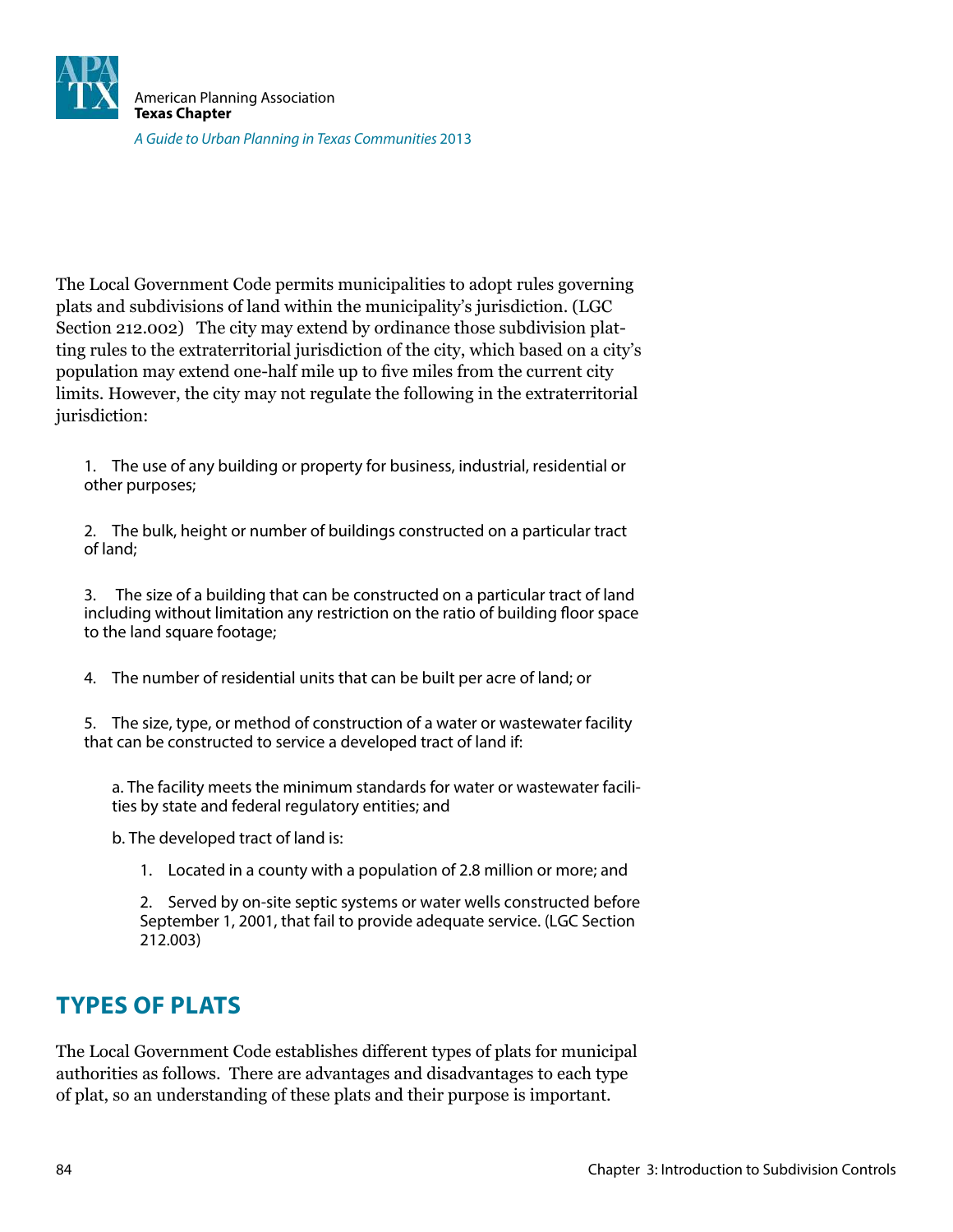

A Guide to Urban Planning in Texas Communities 2013

**Plat or Final Plat.** The most commonly used type of plat where right of ways and easements are being dedicated with multiple lots being created. A regular plat is typically used on more complicated subdivisions of land and usually involves approval of a preliminary plat to work out details before the more expensive engineering plans and final plat are created. Compared to minor, amending and a minor-replat, this process can take longer, is more expensive to the developer and requires at least planning commission approval.

**Preliminary Plat.** Many cities require preliminary plats as part of the platting/ subdivision process. Preliminary plats are products of cities' subdivision regulations and are not specifically required by the Local Government Code. They are used as a tool in the process to work out details and get preliminary appovals prior to final plat approvals.

**Master Plat, Concept Plat or Land Plan.** There are a number of names in use for a document that shows an entire large property with numerous phases of platting and development. These are also products of a particular city's subdivision ordinance and give both a city and a developer assurances as to how a property will develop and be phased. It also gives direction as to how preliminary and final plats should be prepared. Typically, on large tracts of land, a "land plan" is approved at a large scale, a preliminary plat then developed based on it and approved on a portion of the tract. A final plat is then prepared, approved and iled on an even smaller area. It is a useful platting mechanism but is usually found only in larger city ordinances. There is some merit to calling such a document a "Master, Concept or Land Plan" to avoid the confusion with a formal plat subject to state statutes.

**Minor Plat.** A minor plat involving four or fewer lots fronting on an existing street and not requiring the creation of any new street or the extension of municipal facilities may be approved by an employee of the municipality. The employee's powers are limited to approval of the plat, or presenting the plat to the appropriate municipal authority to approve the plat. The employee does not have the authority to disapprove a plat. Any plat which the employee refuses to approve must be referred to the appropriate governmental authority. (Section 212.0065)

**Vacating Plat.** Plats may be vacated in order to terminate the effectiveness of the recorded instrument. A plat may be vacated any time prior to the selling of any lots upon the approval by the appropriate governmental body and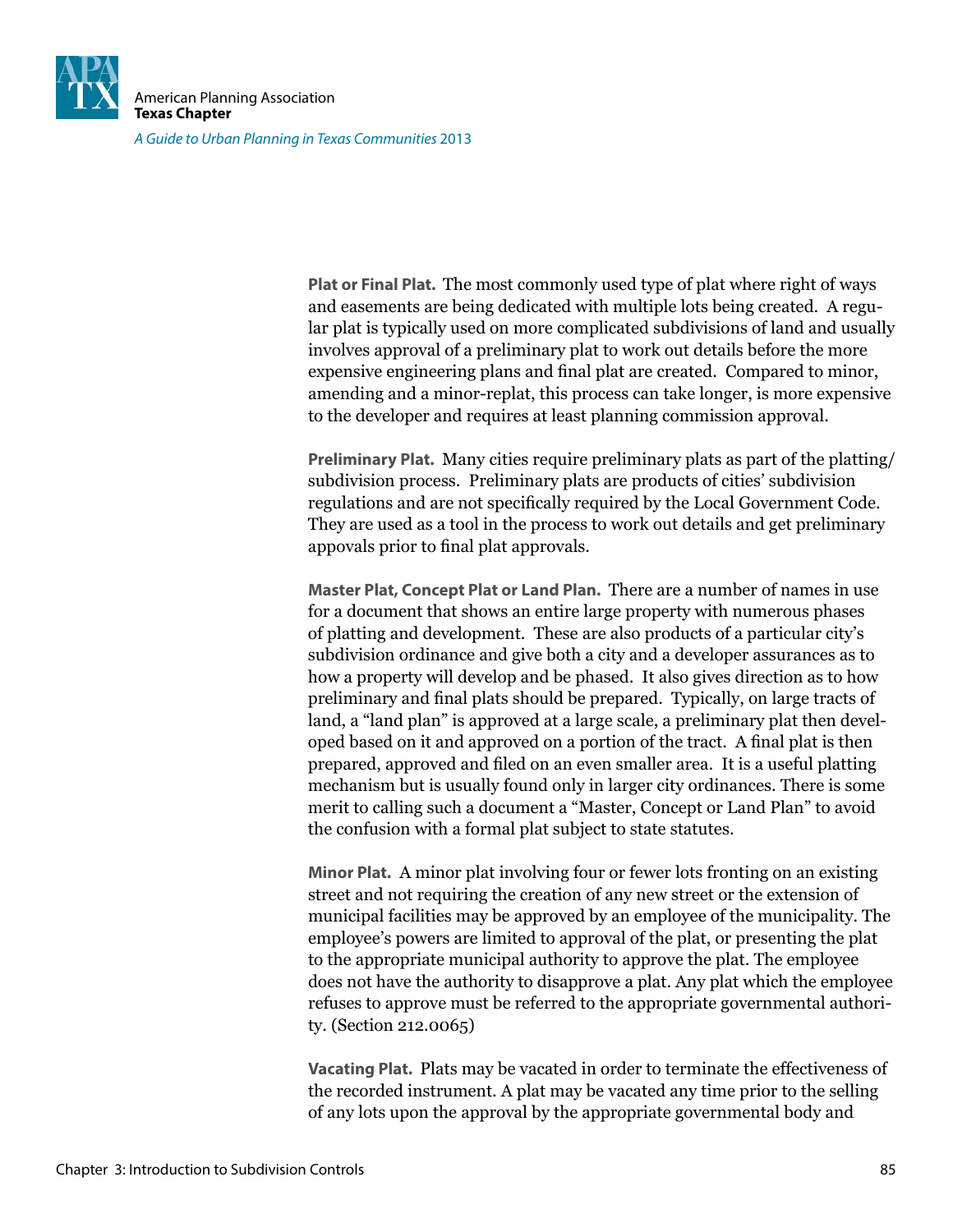

upon recording of a signed acknowledged instrument declaring the plat is vacated. If any lots are sold in the plat, the plat may only be vacated upon the application of all owners of the lots in the plat and approved by the appropriate governmental body. Once the vacating plat is submitted to the county, the county clerk writes the word "Vacated" on the face of the plat and enters on the plat a reference to the volume and page at which the vacating instrument is recorded. (Section 212.013)

**Replat.** A subdivision or part of a subdivision may be replatted without a vacating plat if the replat is signed and acknowledged by the owners of the property being replatted, is approved after a public hearing on the matter, (emphasis added) and the replat does not attempt to amend or remove any covenants or restrictions. (Section 212.014)

**Residential Replats.** Replats for subdivisions, or parts of a subdivision, must follow special notice and hearing provisions if the subdivision of any part was, during the preceding five years, subject to zoning or deed restrictions for residential uses for not more than two residential units per lot. Notice of the replat hearing must be given the 15th day before the hearing by:

- 1. Publication in an official newspaper or newspaper of general circulation in the county in which the municipality is located; and,
- 2. By written notice to the owners of property within 200 feet of the property which is being replatted.

Such a replat must receive the afirmative vote of at least three fourths of the members of the appropriate body for approval if the replat requires a variance and the city receives written protests signed by the owners of at least 20 percent of the area of lots or land immediately adjoining the area covered by the proposed replat and extending 200 feet from that area, but within the original subdivision, are iled with the appropriate reviewing body. Streets and alleys are included in computing the percentage of land area. Id. at 212.015. (Note – The term "variance" is in the statute but is confusing as to whether a replat requires a three-fourths vote. The city attorney should be consulted regarding this provision)

**Amending Plat.** Amending plats are intended to correct minor errors or make minor adjustments to an existing plat. According to the Local Government Code, the appropriate reviewing agency (including a designated employee if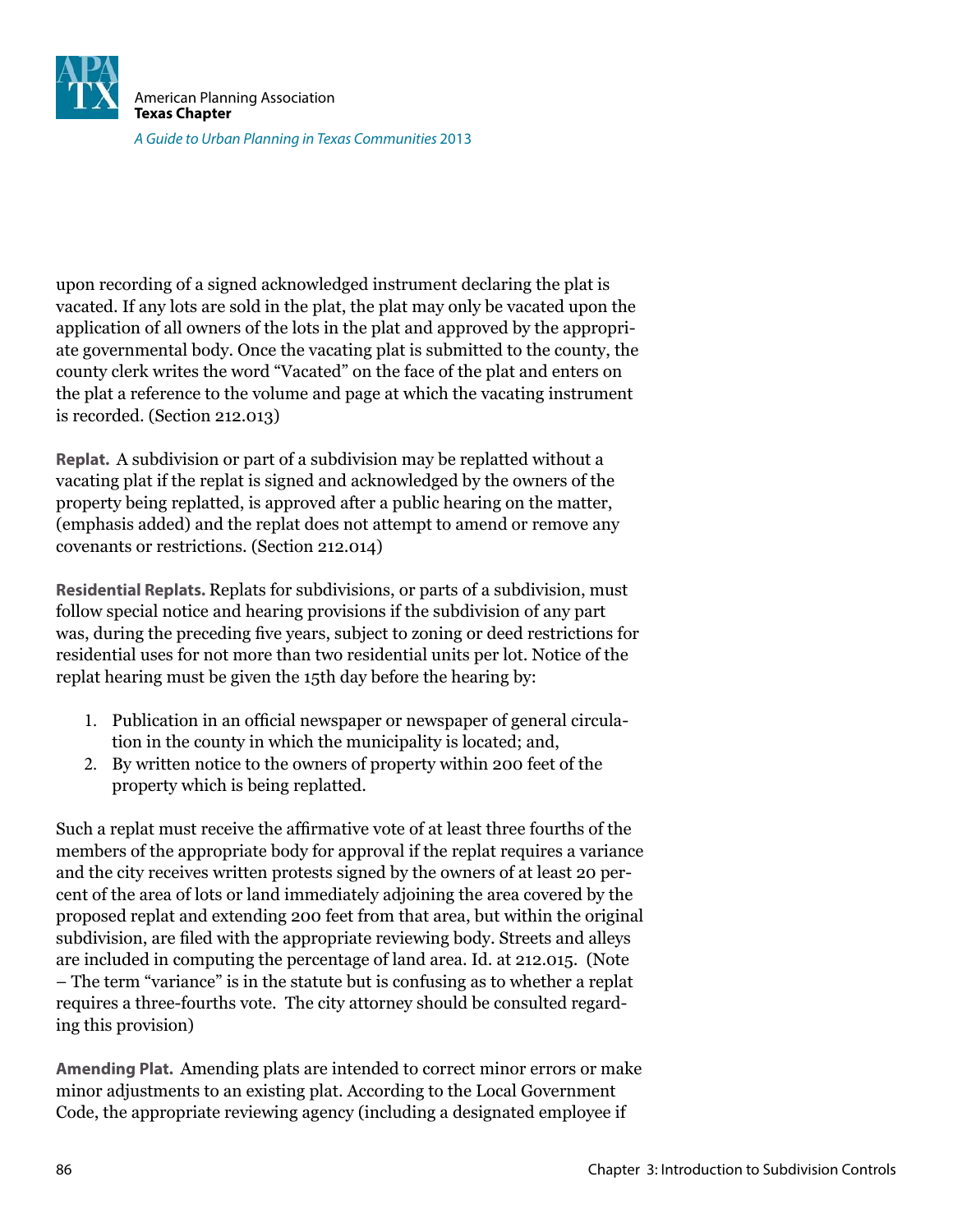

A Guide to Urban Planning in Texas Communities 2013

desired) may approve and issue an amending plat, which controls over the preceding plat, without vacation of the plat if the amending plat is signed by the applicants and is for one of the following purposes:

1. To correct an error in a course or distance showing on the preceding plat,

2. To add a course or distance that was omitted on the preceding plat;

3. To correct an error in a real property description as shown on the preceding plat;

4. To indicate monuments set after the death, disability, or retirement from practice of the engineer or surveyor responsible for city monuments;

5. To show the location or character of a monument that has been changed in location or character or that is shown incorrectly as to location or character on the preceding plat;

6. To correct any other type of scrivener or clerical error or omission previously approved by the municipal authority responsible for approving plats, including lot numbers, acreage, street names, and identification of adjacent recorded plats;

7. To correct an error in courses and distances of lot lines between two adjacent lots if:

a. Both lot owners join in the application for amending the plat;

b. Neither lot is abolished;

c. The amendment does not attempt to remove recorded covenants or restrictions; and,

d. The amendment does not have a material adverse efect on the property rights of the other owners in the plat;

8. To relocate a lot line to eliminate new encroachment of a building or other improvement on a lot line or easement;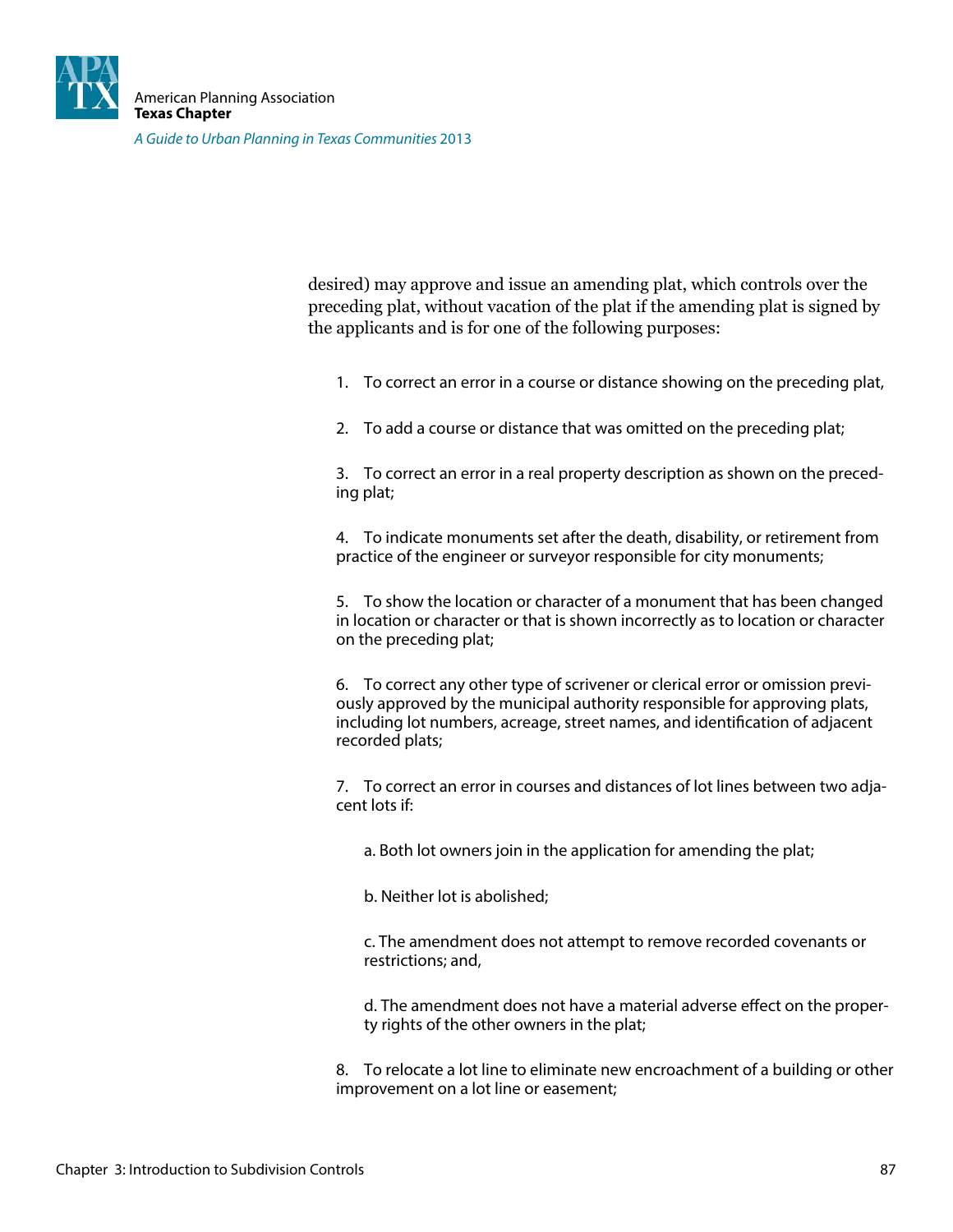9. To relocate one or more lot lines between one or more adjacent lots if:

a. The owners of all those lots join in the application for amending the plat;

b. The amendment does not attempt to remove recorded covenants or restrictions; and,

c. The amendment does not increase the number of lots; or

10. To make necessary changes to the preceding plat to create six or fewer lots in the subdivision or a part of the subdivision covered by the preceding plat if:

11. The changes do not afect applicable zoning and other regulations of the municipality;

12. The changes do not attempt to amend or remove any covenants or restrictions; and

13. The area covered by the changes is located in an area that the municipal planning commission or other appropriate governing body of a municipality has approved, after public hearing, as a residential improvement area.

14. To replat one or more lots fronting on an existing street if:

a. The owners of all these lots join in the application for amending the plat;

b. The amendment does not attempt to remove recorded covenants or restrictions;

c. The amendment does not increase the number of lots; and the amendment does not create or require the creation of a new street or make necessary the extension of municipal facilities. (LGC Section 212.016).

Cities are just beginning to discover that the amending plat process is a very useful tool that can be used to clean up minor platting problems, relocate lot lines or even to create more lots on an existing street for inill projects. Administrative approval by a designated employee can expedite the process and can solve platting problems discovered at the last minute at the building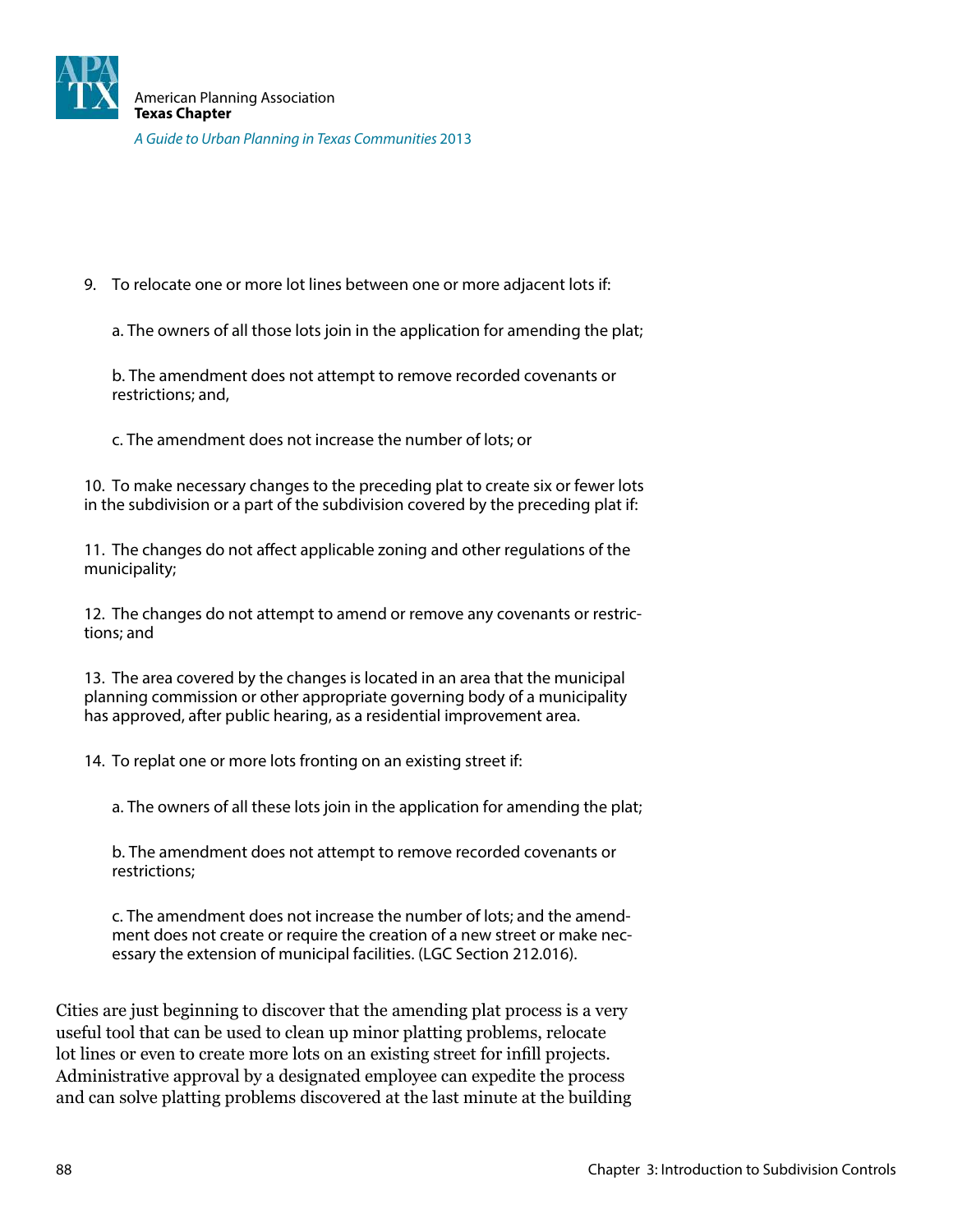

American Planning Association **Texas Chapter**

#### A Guide to Urban Planning in Texas Communities 2013



Left: **A complicated plat**, with commercial lots and blocks, street right-of-way, utility and drainage easement dedications and even the dedication of cross access easements to provide access to median breaks across adjacent

lots.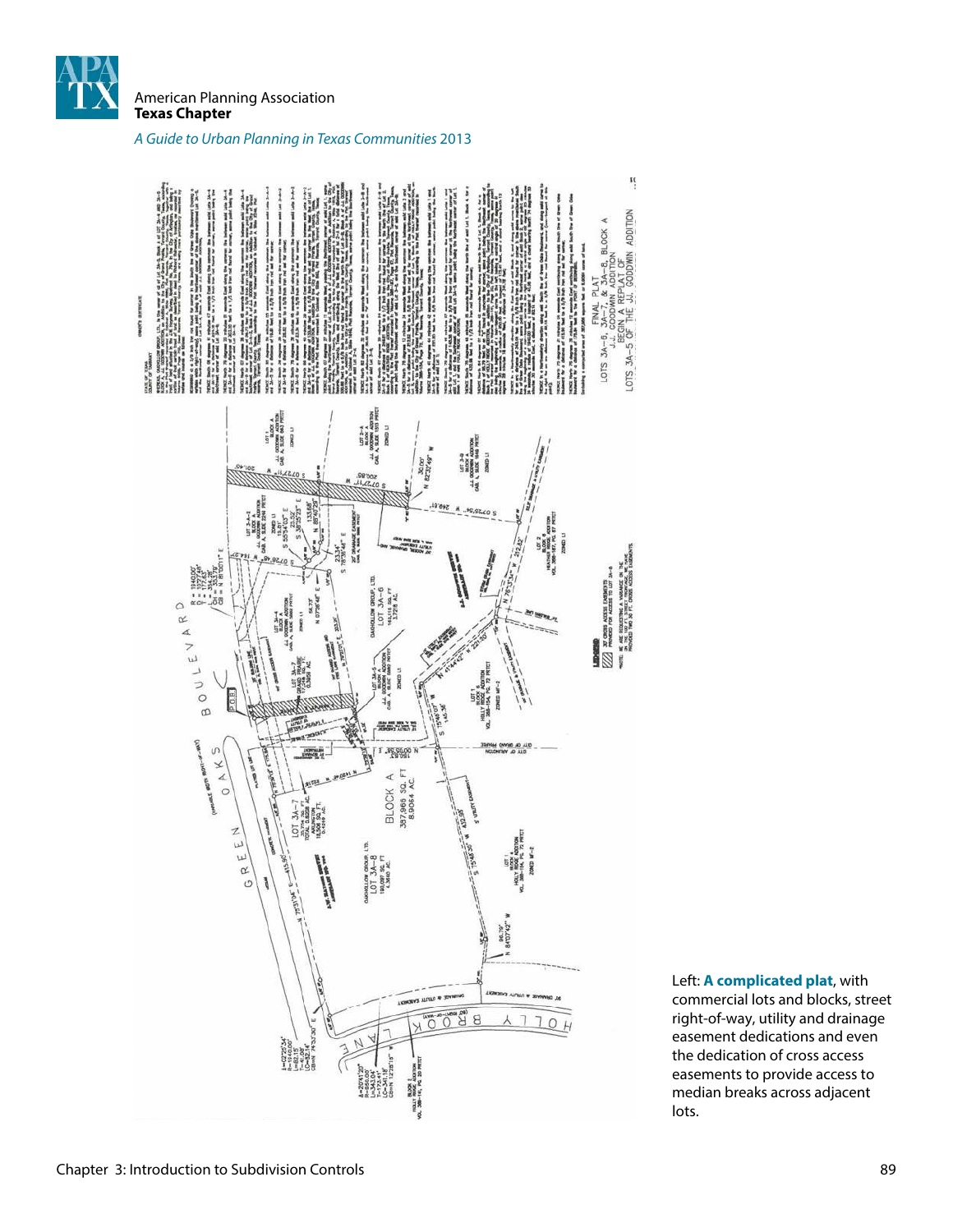

permit counter.

**Municipal Determination.** Cities have the authority to deine and classify divisions of land within the city's subdivision jurisdiction. A city may determine that not all divisions of land require platting.

As the final plat document opposite shows, plats can become very complicated. There are advantages and disadvantages to each type of plat, so these plats should be considered tools in a platting toolbox, with the proper tool being selected for each job.

### **DEVELOPMENT PLAT**

A Development Plat is a unique type of plat specifically authorized by state statute and should not be confused with Developer Agreements which is authorized in the annexation statutes. Subchapter B of Chapter 212 of the Local Government Code authorizes cities to enact an ordinance that sets forth certain rules, general plans, and ordinances governing development plats of land within the city limits and extraterritorial jurisdiction. A development plat is required prior to the development of a tract of land in order to "promote the health, safety, morals, or general welfare of the municipality and the safe, orderly, and healthful development of the municipality." (LGC Sections 212.041, 212.044). The unique thing about a development plat is that it is not required to be iled at the county, but may instead be iled with the city. It basically is a document to monitor the development of property as it occurs, including amendments for future additions and buildings. It should be noted that the five and ten acre platting exemptions do not apply to development plats.

The Code provides that new development cannot commence until the development plat is filed with and approved by the city. Further, if a person is required to file a subdivision plat, a development plat is not required in addition to the subdivision plat. Id. In the similar manner as a subdivision plat, a development plat must be approved if it conforms to:

1. The general plans, rules, and ordinances of the municipality concerning its current and future streets, sidewalks, alleys, parks, playgrounds, and public utility facilities;

The development plat must be prepared by a registered professional land surveyor as a boundary survey showing:

> 1. Each existing or proposed building, structure, or improvement or proposed modification of the external configuration of the building, structure, or improvement involving a change of the building, structure or improvement;

> 2. Each easement and rightof-way within or abutting the boundary of the surveyed property; and

> 3. The dimensions of each street, sidewalk, alley, square, park, or other part of the property intended to be dedicated to public use or for the use of purchasers or owners of lots fronting on or adjacent to the street, sidewalk, alley, square, park or other part. (LGC Section 212.045).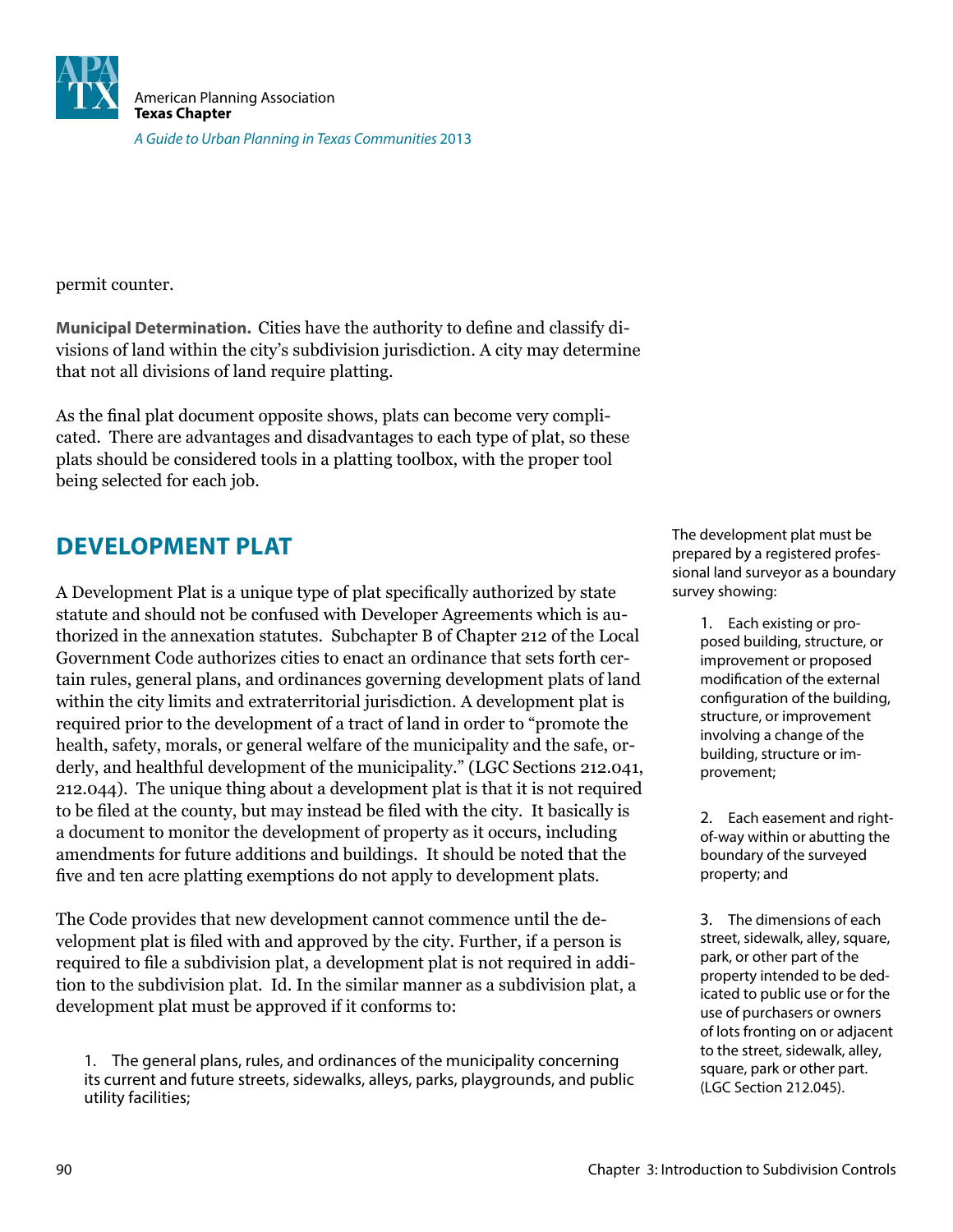![](_page_14_Picture_0.jpeg)

2. The general plans, rules, and ordinances for the extension of the municipality or the extension, improvement, or widening of its roads, streets, and public highways within the municipality and in its extraterritorial jurisdiction, taking into account access to and extension of sewer and water mains and the instrumentalities of public utilities; and

3. Any general plans, rules, or ordinances adopted under Section 212.044 (for development plats). (LGC Section 212.047).

## **PROCESS**

The Local Government Code details a platting process and some smaller cities chose to use that process as written. Most cities, however, have adopted a much more detailed subdivision platting ordinance that outlines a more complicated and thorough review and approval process, incorporates or references engineering and design standards, and details the participation policies for the cost of infrastructure. The platting process may be outlined as follows:

**Is a plat required?** According to Section 212.0115 of the Local Government Code, on the written request of a landowner, an entity that provides utility service or the governing body of the municipality, the municipal authority responsible for approving plats must make the following determinations regarding the land in question:

1. Whether a plat is required for the land; and,

2. If a plat is required, whether it has been prepared and whether it has been reviewed and approved by the authorities.

**Determination.** Within 20 days of a landowner request, the municipal authority must provide written certiication to the requesting party of its determination informing whether a plat is required.

**Plat Application.** Section 212.008 of the Local Government Code states that a person desiring approval of a plat must apply to and ile a copy of the plat with the appropriate municipal authority.

**Plat Review.** A city's subdivision rules and regulations usually set forth the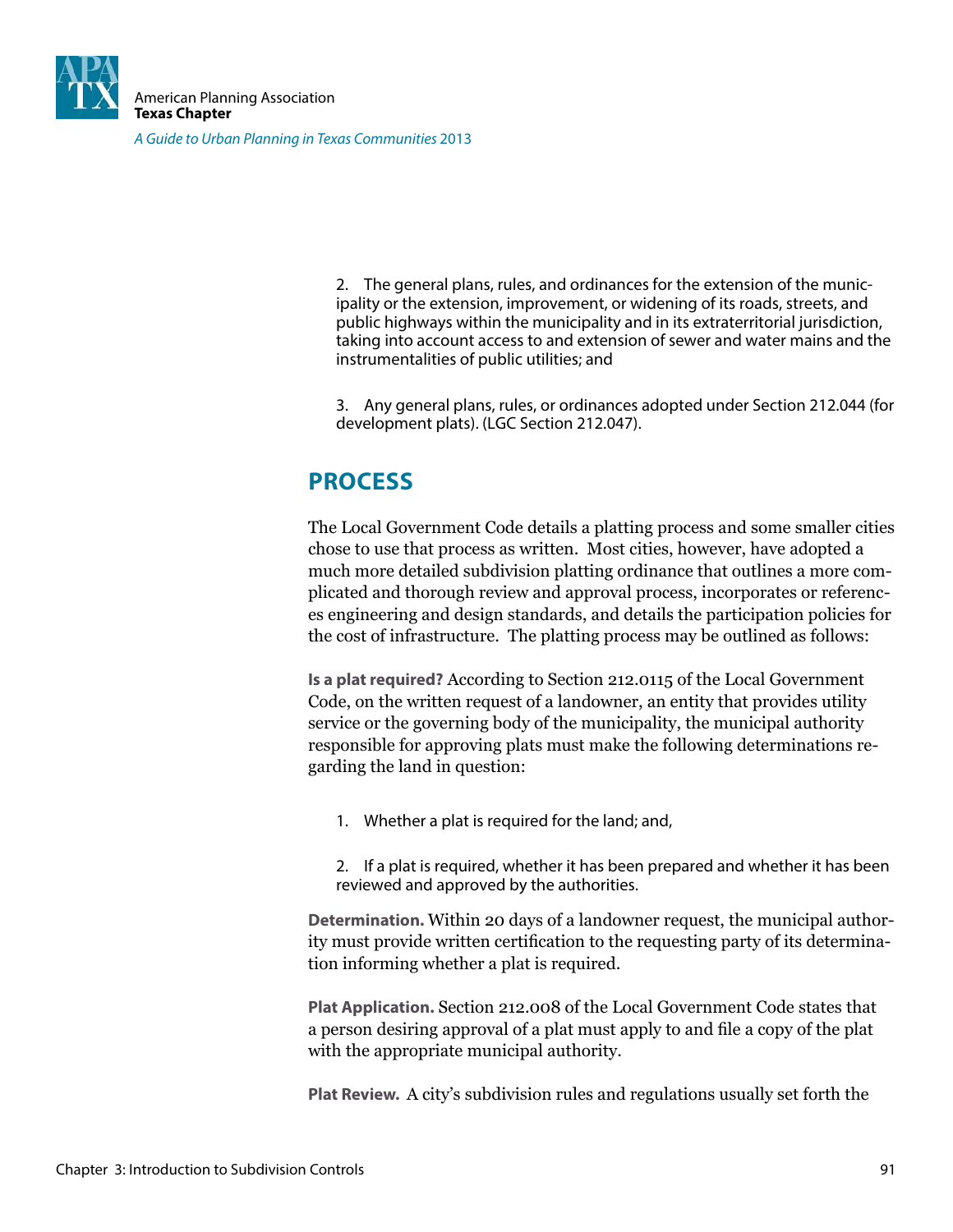![](_page_15_Picture_0.jpeg)

city's platting process, which generally involves the following:

1. Submission of application, plat document, filing fees and any other required documents. Many cities try to put all application requirements in the subdivision ordinance, such as number of bluelines, etc. This creates an unwieldy document that is hard to amend as requirements change. It is best to have general application requirements in the ordinance and reference the application checklists/requirements contained in administrative documents in the planning department.

2. Review for completeness by staff with written list of missing documents or information mailed to applicant within 10 business days in accordance with Section 245.002 of the LGC. Note, this is not a review for correct information, just missing information.

3. Submission of missing information by applicant within 45 calendar days. The application "expires" if the applicant fails to do so and also invalidates any vesting rights created by the application.

- 4. Review by staff for needed corrections of documents,
- 5. Comments sent to the applicant,
- 6. Applicant addresses comments,

7. Consideration of a preliminary plat by the appropriate authority, in which the authority approves, denies, or approves subject to conditions,

8. Preparation of final engineering plans. Again, many cities place detailed engineering and surveying standards in the platting ordinance. This also creates an extremely unwieldy ordinance that is difficult to revise or amend standards to keep up with changes in engineering practices. It is best to have very general standards in the ordinance and reference separate technical documents such as drainage manuals, engineering standards and specifications books and typical engineering detail manuals.

9. Preparation of final plat,

10. Consideration of the final plat by the appropriate governing authority within 30 days after filing, (60 days for council approval),

#### In **City of Hedwig Village Planning and Zoning Commission v. Howeth Investments**, Inc., 73

S.W.3d 389 (Tex. App. – Houston [1st Dist.] 2002, rehearing overruled), the Commission argued that a party that brought action against the commission for refusal to approve a plat lacked standing because that party did not own the property in question at the time the subdivision applications were denied. The Court held, "While it is true the Local Government Code requires ownership to actually subdivide property, it does not require ownership to file an application to subdivide. . . . It is logical that a developer's decision to purchase property could be contingent on the approval of his plans to subdivide the property." Id. at 393. Therefore, under State law, the applicant need not be the owner; however, the signatory on the plat who divides the tract into two or more parts must be the owner (LGC Section 212.004).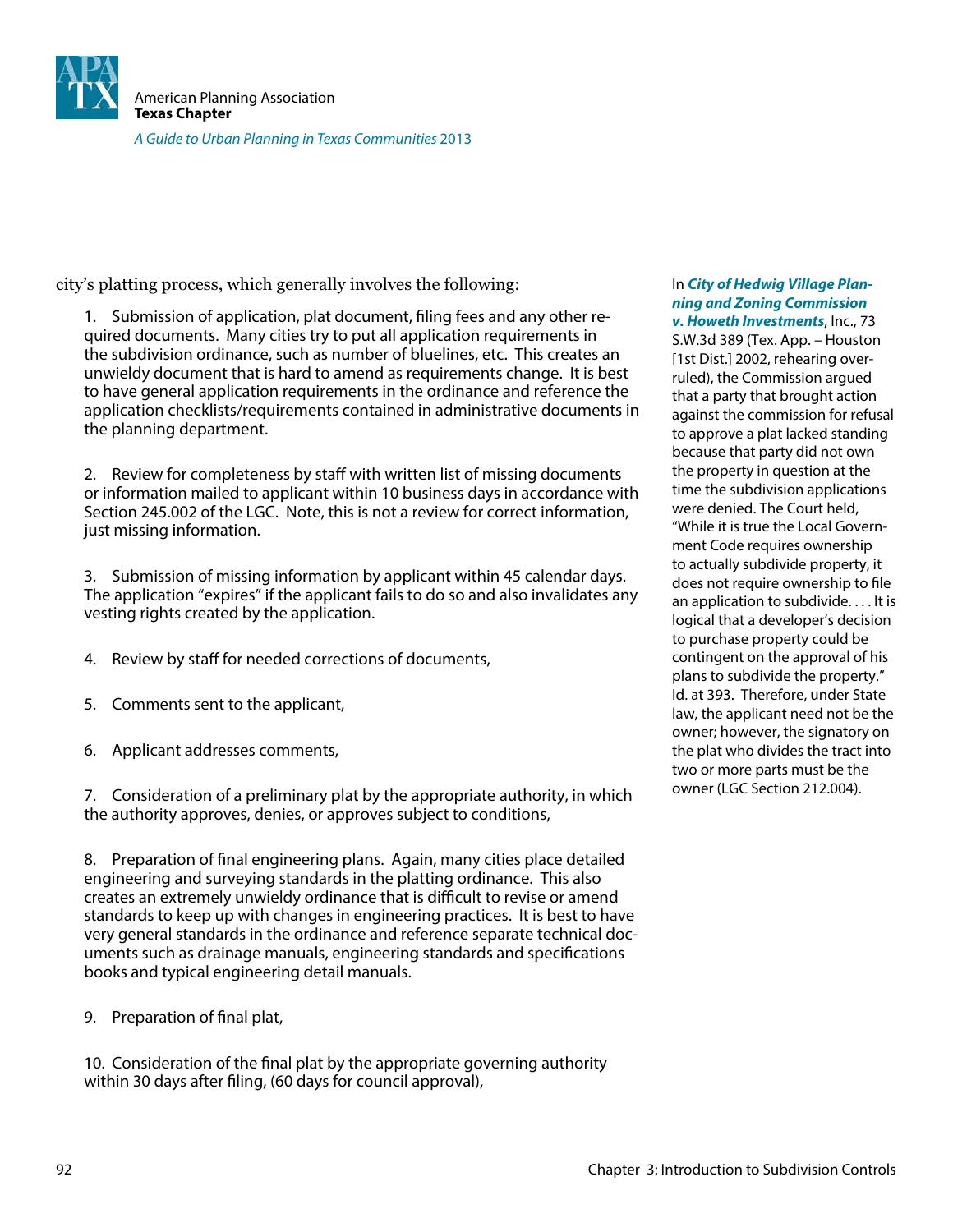![](_page_16_Picture_0.jpeg)

A Guide to Urban Planning in Texas Communities 2013

11. Plat signed by the property owner(s), by the presiding officer at final approval and attested by secretary, or signed by a majority of the members of the authority,

12. Provision by applicant of recording fees, tax certificates showing taxes are current, and finally, proof that public improvements have been constructed and accepted or alternatively, surety or other required performance guarantees have been provided,

- 13. Plat recorded in the courthouse, and
- 14. Issuance of a certificate by the municipal authority to the applicant.

**Recording.** In order for a plat to be recorded, it must:

1. Describe the subdivision by metes and bounds;

2. Locate the subdivision with respect to a corner of the survey or tract or an original corner of the original survey of which it is a part;

3. State the dimension of the subdivisions and of each street, alley, square, park or other part of the tract intended to be dedicated to public use or for the use of purchasers of owners of lots fronting on or adjacent to the street, alley, squares, park or other part; and,

4. Contain the acknowledgment of the owner or proprietor of the tract or the owner's or proprietor's agent in the manner required for the acknowledgment of deeds. (LGC Section 212.004(b) and (c))

### **STANDARD OF REVIEW**

A municipal authority is obligated to approve a plat if:

1. It conforms to the general plan of the municipality in its current and future streets, alleys, parks, playgrounds, and public utility facilities;

2. It conforms to the general plan for the extension of the municipality and its roads, streets, and public highways within the municipality and in its extra-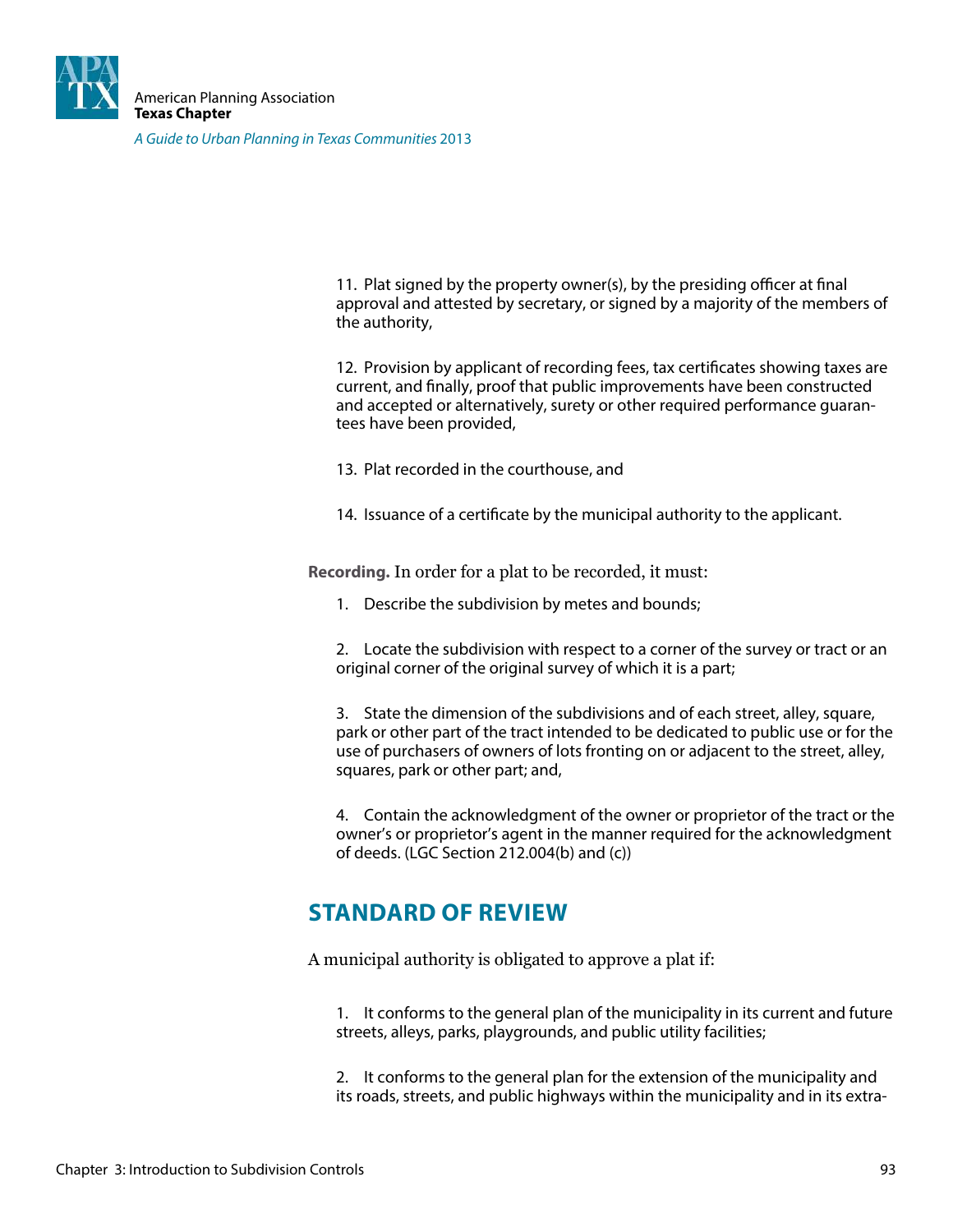![](_page_17_Picture_0.jpeg)

territorial jurisdiction, taking into account access to an extension of sewer and water mains in the instrumentalities of public utilities;

- 3. A bond, if required, is filed with the municipality; and,
- 4. It conforms to any rules adopted by the municipality on subdivision. (LGC Section 212.010)

Further, Section 212.005 provides, "(t)he municipal authority responsible for approving plats must approve a plat or replat that is required to be prepared under this subchapter and that satisies all applicable regulations." (LGC 212.005). In order for a plat to be approved it must also:

1. Describe the subdivision by metes and bounds;

2. Locate the subdivision with respect to a corner of the survey or tract or an original corner of the original survey of which it is a part; and

3. State the dimensions of the subdivision and of each street, alley, square, park, or other part of the tract intended to be dedicated to public use or for the use of purchasers or owners of lots fronting on or adjacent to the street, alley, square, park, or other part. (LGC 212.004)

The Court in *Howeth Investments, Inc. v City of Hedwig Village* cited the standard of approval as previously established by Texas courts:

"'[P]lat approval is a discretionary function that only a governmental unit can perform.' Id.; accord Woodson Lumber Co. v. City of College Station, 752 S.W.2d 744, 747 (Tex.App.-Houston [1st Dist.] 1988, no writ). Nonetheless, in situations in which the plat applicant 'has done all that the statutes and law demands,' the approval of the plat 'becomes a mere ministerial duty....' City of Corpus Christi v. Unitarian Church of Corpus Christi, 436 S.W.2d 923, 927 (Tex. Civ.App.-Corpus Christi 1968, writ ref'd n.r.e.)" Howeth Investments, Inc. v City of Hedwig Village, 259 S.W. 3d 877, 895 Tex. App.- Houston [1st Dist.] 2008, pet. denied).

Another way of paraphrasing this court case and the statutes is if all state statutes and city ordinances and requirements are met, the city has no discretion and is obligated to approve the plat. A property owner has a right to

*If all state statutes and city ordinances and requirements are met, the city has no discretion and is obligated to approve the plat.*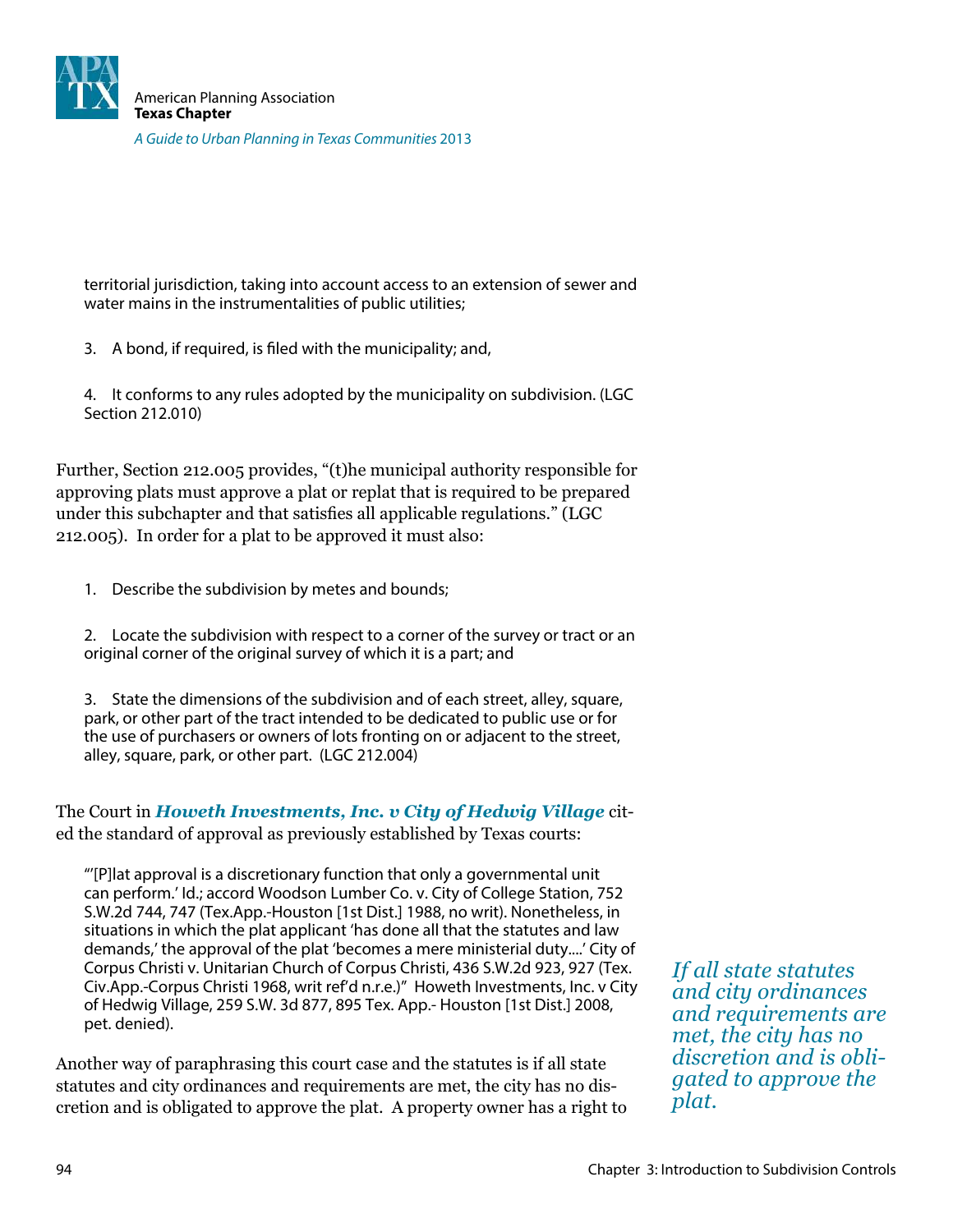![](_page_18_Picture_0.jpeg)

plat and develop their property. Public approval bodies often confuse platting approvals with zoning, which does have discretion and cases can be denied, after a public hearing, without having to cite a reason.

The Local Government Code sets forth that the appropriate municipal authority must act on a plat within 30 days after the plat is filed or the plat is deemed approved. If a city requires approval by the city council after recommendation by the planning commission, the city council must act on a plat within 30 days after the date the plat is approved by the planning commission, or else the plat is deemed approved by the inaction. (LGC 212.009) Very few cities can review the plats and related engineering drawings, obtain revisions from the applicant's engineer and surveyor and get them approved within 30 days. Cities have developed a number of methods to deal with this statute.

1. Many ordinances have a provision that a plat is not considered "filed" until after a determination of "completeness of the application" in accordance with Chapter 245 of the LGC which could add 10 days for city review and up to 45 days for the applicant to "complete" the application.

2. Some cities use a process called "statutory denial" and place final plats on the next available agenda for a routine denial citing a list of needed corrections. They can then finalize the plat within more reasonable time frames.

3. Other cities include in the application, a waiver of the 30 day requirement by the applicant. If the applicant chooses not to sign the waiver, they process it within the 30 days which usually results in a statutory denial.

4. Finally, some cities separate the approval of the engineering drawings from the plat approval. Typically, engineering drawings need the most work and revision. Requiring approval of the engineering drawings prior to submission of the final plat allows action to be taken on the plat within the statutory 30 days.

5. These methods should be discussed with the city attorney to determine any legal concerns.

In many instances, a "preliminary plat" does not provide the level of information required for recording and, if it does not contain what the "statutes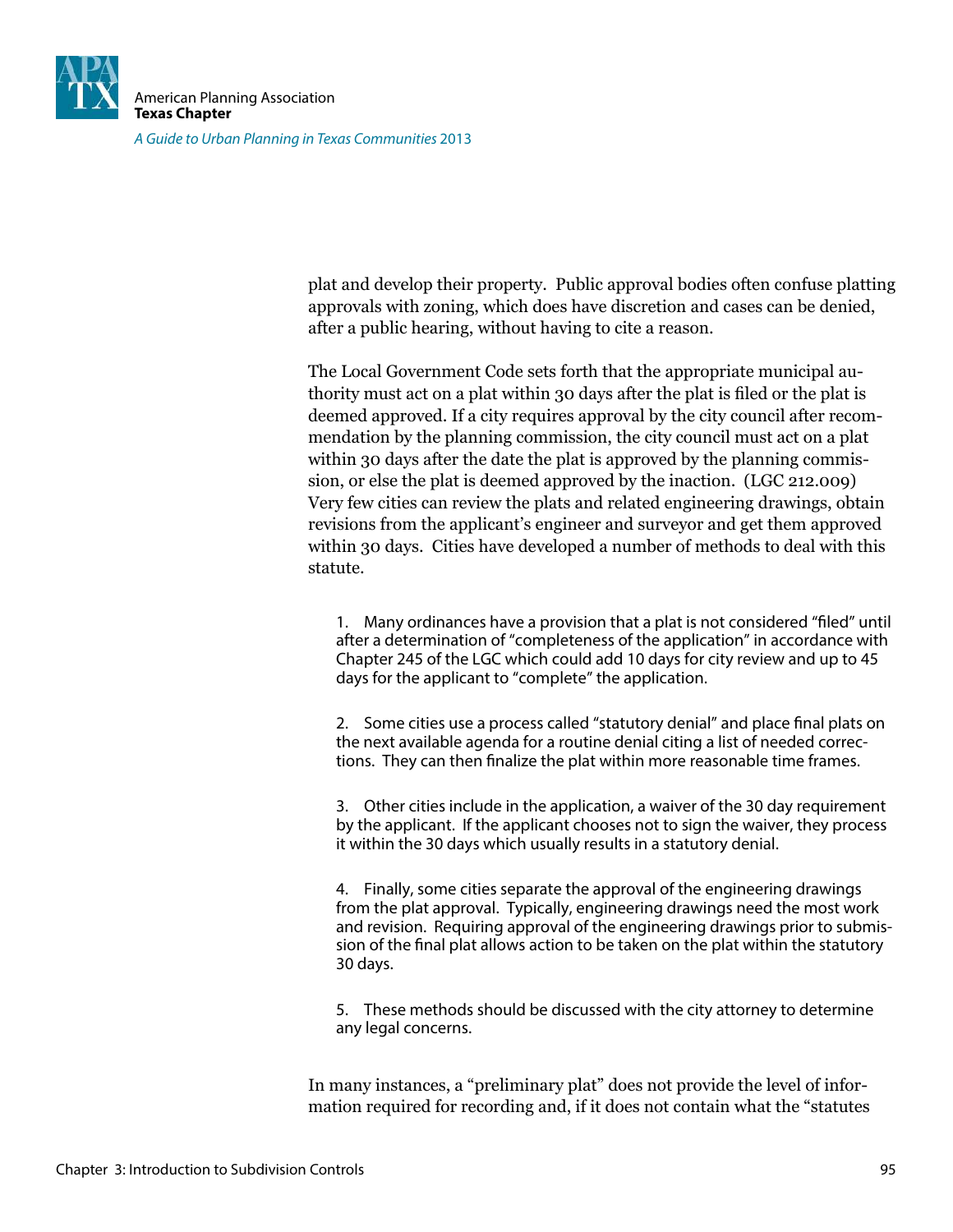![](_page_19_Picture_0.jpeg)

and law" demand for recording, it is not subject to the 30-day rule. *Howeth Investments, Inc. v City of Hedwig Village*, (acknowledging that the preliminary plat in that case did not contain the information required to satisfy the recording requirements).

The Local Government Code requires that the appropriate municipal authority charged with approving plats must maintain a record of each application made and the action taken on the application by the authority. Furthermore, the authority must certify in writing the reasons taken on an application on the request of the owner of the affected tract. (LGC Section 212.009)

An often overlooked obligation of cities is the necessity of the municipal authority to issue to the person applying for approval a certiicate stating that the plat has been reviewed and approved by the authority. Such a certificate is necessary in order to obtain service or connection with water, sewer, electricity or other utility services. (LGC Section 212.0115)

The approval of a plat does not manifest an acceptance of dedications and does not obligate the municipality to maintain or improve any dedicated parts until the appropriate municipal authority makes an actual appropriation of its dedicated parts by entry, use or improvement. If a property owner is required to construct such utilities, often times the city will accept only after the installation and approval of the utility construction by the appropriate municipal departments. (LGC Section 212.011). Many cities have a separate process for formal acceptance of the streets, easements and even public improvements with some ordinances requiring council acceptance.

*A certiicate stating that the plat has been reviewed and approved by the authority is necessary in order to obtain service or connection with water, sewer, electricity or other utility services.* (LGC Section 212.0115)

### **SUBDIVISION CONTROLS**

A plat must be approved if it conforms to all plans for the orderly growth of the city. In order to accomplish certain plans for growth, cities impose various conditions during the platting process including the following:

- 1. Rights of way and easement dedication;
- 2. Utility construction;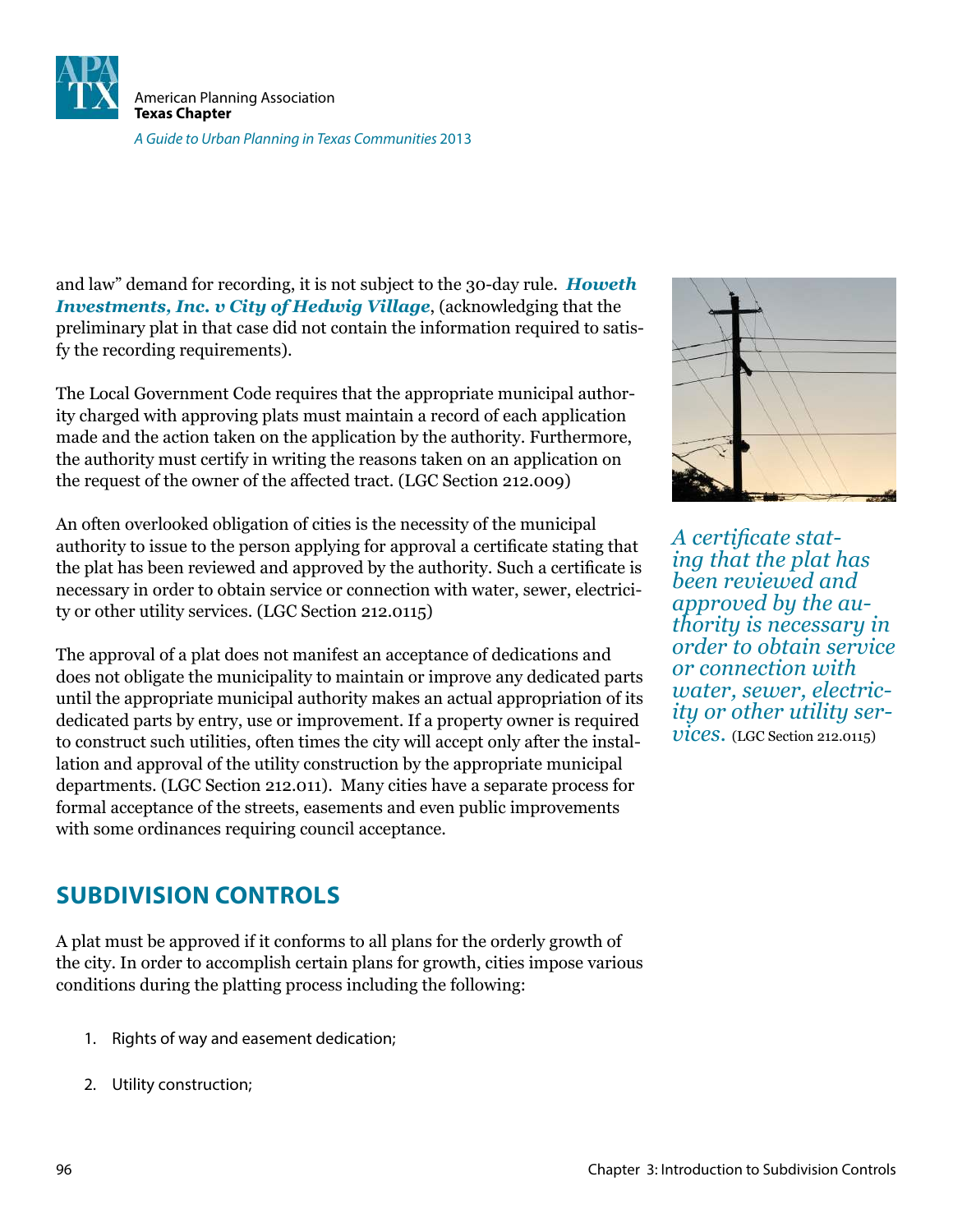![](_page_20_Picture_0.jpeg)

A Guide to Urban Planning in Texas Communities 2013

- 3. Park dedication;
- 4. Impact fees assessment;
- 5. Other dedications; and,
- 6. Development agreements

### **ROUGH PROPORTIONALITY OF REQUIREMENTS AND EXACTIONS**

![](_page_20_Picture_8.jpeg)

One of the most important purposes of a plat is to coordinate public and private improvements and to determine how much property is dedicated by a developer and what public improvements are required. How much of their cost is exacted from the developer and future lot purchasers and the amount of public participation is also part of the platting process. In Texas, recent legislation limits how much property dedication and the amount of development exactions that a city can burden a development with. Following is a legal discussion that outlines those limits and may need to be discussed with the city attorney and approval bodies.

Required exactions and property dedications from developers have been the topics of several signiicant U.S. Supreme Court cases that require a two-part test in order for an exaction to pass Constitutional muster:

1. There must be a rational nexus between the exaction and the impact from the development, and

2. The degree of the exaction must be roughly proportional to offset the impact from the development.

In *Nollan v. California Coastal Commission*, 483 U.S. 825, 107 S.Ct. 3141 (1987), a property owner attempted to obtain a building permit to rebuild a structure but was required to dedicate an access easement across a beach at one end of his property. The property owner argued that there was no connection between the need for a public access easement across the property and a building permit for his house. The U.S. Supreme Court established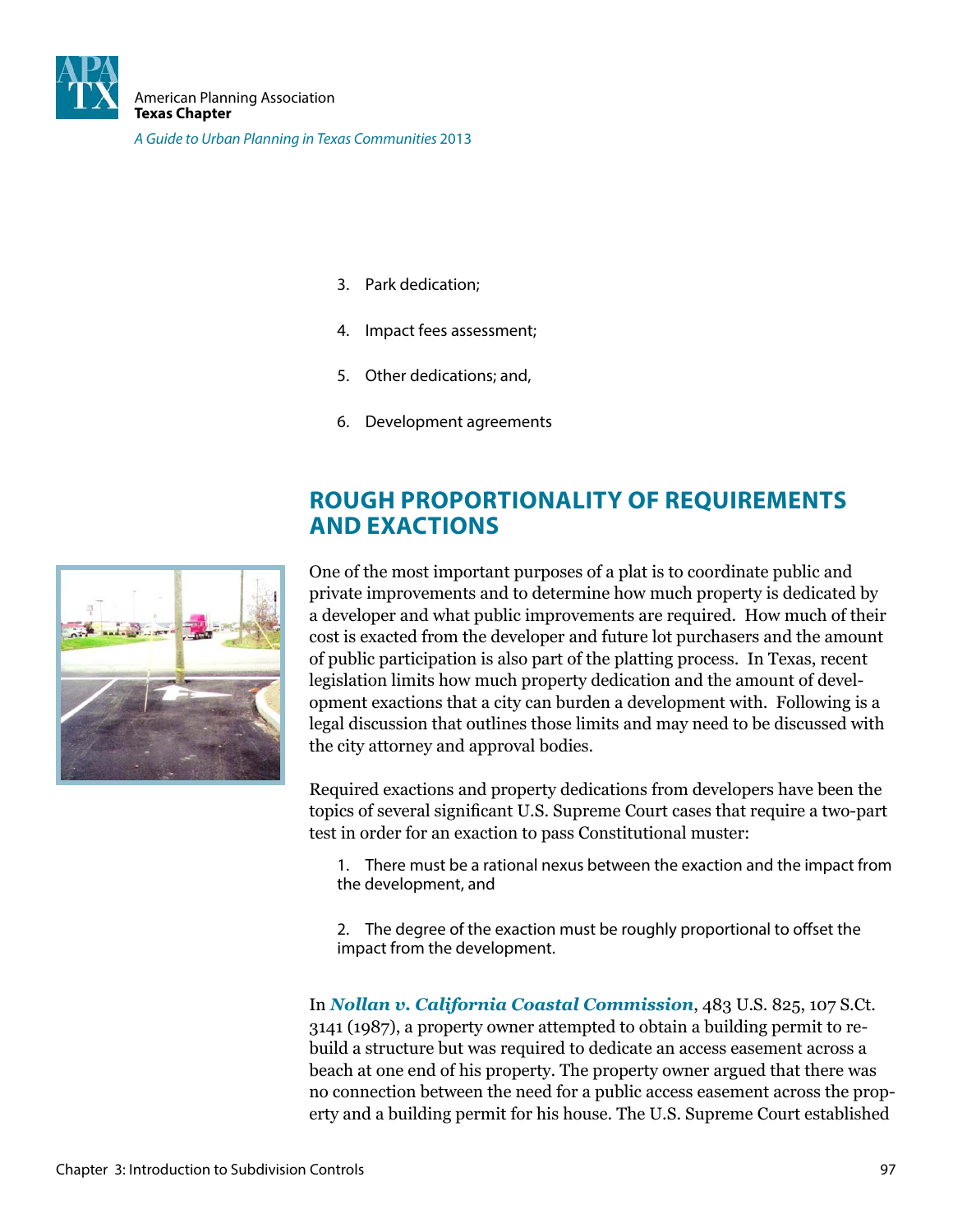![](_page_21_Picture_0.jpeg)

the requirement that a nexus must exist between the exaction and the need to offset the impact from the proposed development. This ruling was consistent with a Texas Supreme Court decision in *City of College Station v. Turtle Rock Corporation*, 680 S.W.2d 802 (Tex. 1984), in which the Court upheld a parkland dedication or fee in lieu of and established the nexus requirements in Texas which require that the regulation must also be adopted to accomplish a legitimate goal and must be reasonable.

The second part of the test requires that the degree of the exaction must be roughly proportional to the degree of the impact from the development. In *Dolan v. Tigard*, 512 U.S. 374, 114 S.Ct. 2309 (1994), a property owner was required by the City to dedicate a portion of her property for improvement of a storm drainage system and property adjacent to lood plain as a bicycle/ pedestrian pathway as conditions for a building permit to expand the owner's hardware store. The Court first reviewed whether the "essential nexus" existed between the "legitimate state interest" and the exactions and concluded that the nexus existed between the municipal goals of reducing looding and trafic congestion by requiring the exactions. Id. at 388.

The Court then expressed that the second part of its analysis was to determine whether the degree of the exactions bore the required relationship to the projected impact of the proposed development. The Court established that the exaction must be roughly proportional to the degree of the impact from the development, basing its opinion on the general agreement among courts throughout the country that an exaction should have some reasonable relationship to the needs created by the development. Id. at 390.

In reaching this conclusion, the Court stated that "no precise mathematical calculation is required, but the city must make some sort of individualized determination that the required dedication is related both in nature and extent to the impact of the proposed development." Id. Further, the city must make an effort to quantify its finding in support of an exaction "beyond the conclusory statement that it could offset some of the trafic demand generated." Id. at 396.

More recently, the Texas Supreme Court addressed the application of the two-part test to a monetary, non-dedicatory exaction. In *Town of Flower Mound v Stafford Estates*, 135S.W.3d 620, 47 Tex. Sup. Ct. J. 497, 2004 WL 1048331 (Tex. 2004), the Town's land development code required devel-

![](_page_21_Picture_6.jpeg)

**Required exactions and property dedications must measure up to a two part test--having a rational nexus and being roughly proportional**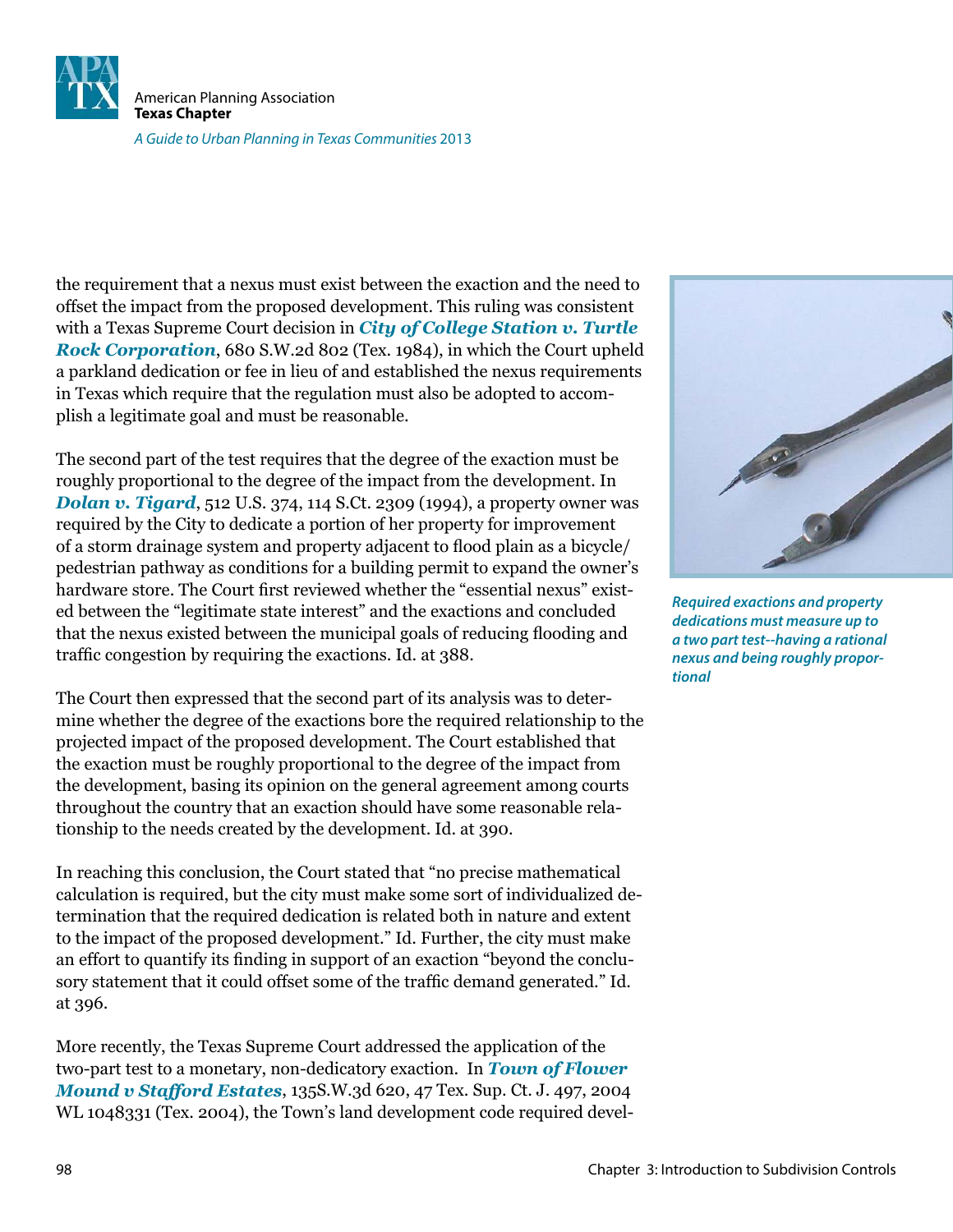![](_page_22_Picture_0.jpeg)

American Planning Association **Texas Chapter** A Guide to Urban Planning in Texas Communities 2013

![](_page_22_Picture_2.jpeg)

opers to improve perimeter streets that do not meet the Town's standards, even if the improvements are not needed due to the impact from the proposed development. As a result, the Town required Stafford Estates Limited Partnership to reconstruct an abutting asphalt road with concrete pursuant to a Code requirement even though the developer's trafic study demonstrated that the proposed subdivision would only produce about 18% of the total average trafic on the improved portion of the perimeter street. Stafford objected and requested an exception to the standard, which exception was denied. Throughout the plat review process Stafford objected, rebuilt the perimeter road, transferred the improvements, and requested reimbursement from the Town. Upon being refused reimbursement, Stafford brought a cause of action against the Town claiming that the Town had taken Stafford's property without just compensation in violation of the Texas and Federal Constitutions and Federal law.

Stafford argued that the exaction did not satisfy the two-prong test established in Nollan v California Coastal Commission and Dolan v City of Tigard. The Town responded that the test was inapplicable, arguing that the test applies only when the government exaction is the dedication of an interest in property, not when the pursued approval is conditioned on an expenditure of money. The Town also argued that Stafford's claim should be barred because it was not brought until after the perimeter road was built.

As to the constitutional claim, the court first held that there should be no difference in the taking analysis between an exaction which requires an expenditure or an improvement. The Texas Supreme Court stated that the U.S. Supreme Court did not have reason to differentiate between dedicating and non-dedicating exactions. The Town argued that non-dedicating exactions have historically been protected by constitutional taking provisions. The Court, though, stated that the issue is not whether there should be a distinction between dedicating and non-dedicating analysis, but whether the analysis should be the same. The Court saw no important distinction between a dedication of property to the public and a requirement that property already owned by the public be improved.

The Court concluded that the Nollan/Dolan two-prong test applied, stating:

"We agree with the United States Supreme Court's reinement of this 'reasonable connection' analysis to Dolan's two-part 'essential nexus'/'rough proportionality'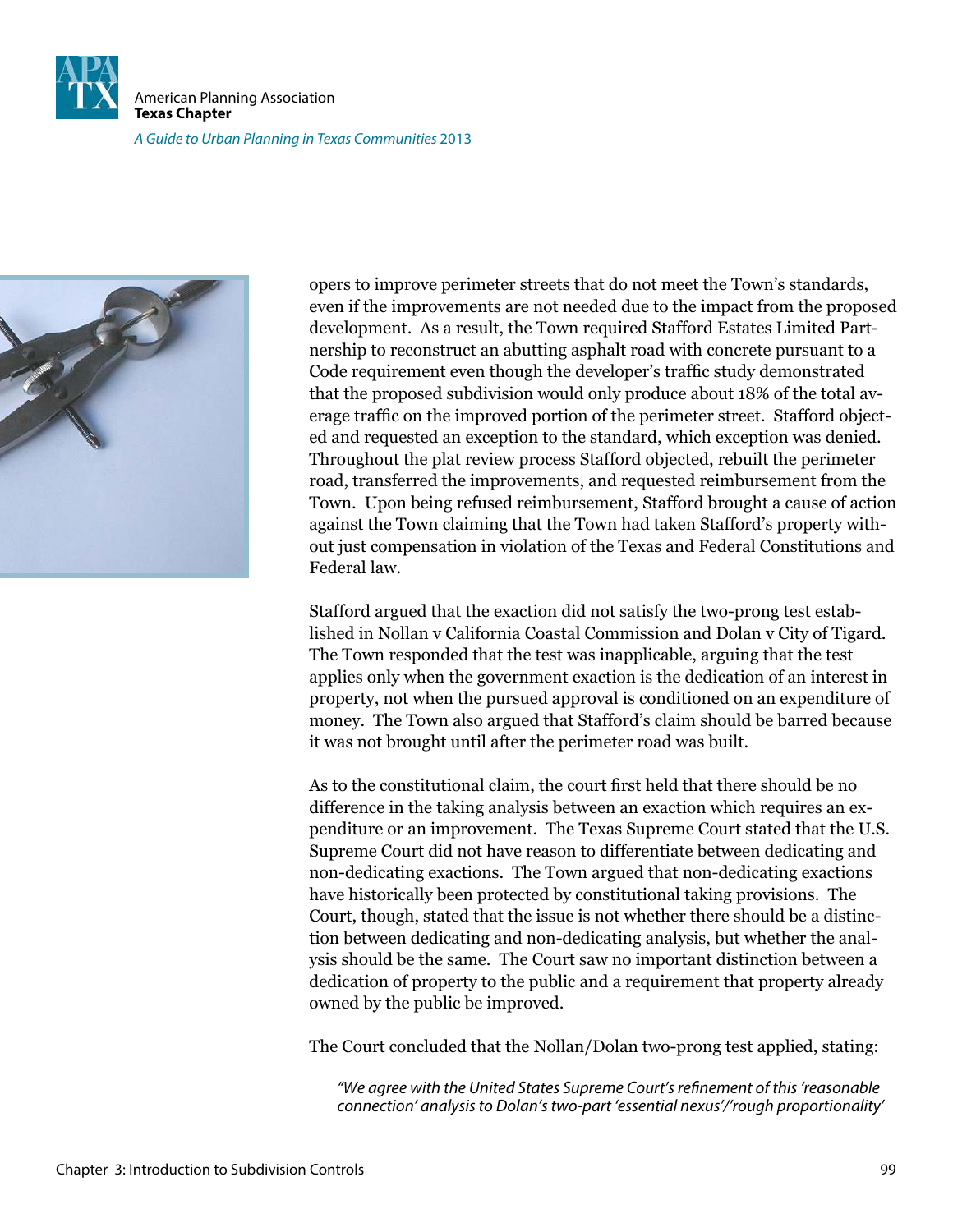![](_page_23_Picture_0.jpeg)

test. Local government is constantly aware of the exactions imposed on various landowners for various kinds of developments. It is also aware of the impact of such development on the community over time. For these reasons, we agree with the Supreme Court that the burden should be on the government to make some sort of individualized determination that the required dedication is related both in nature and extent to the impact of the proposed development (Citing Dolan at 391)"

The first step in determining whether the Flower Mound requirement in this case was a taking was to consider whether the objectives of the exaction advanced a legitimate government interest. The Court concluded that the safety and durability of the perimeter street was a legitimate interest and that those interests were substantially advanced by the improvements.

The second part of the analysis required the Town to make an individualized determination that the required improvements to the perimeter street were roughly proportioned to the projected impact from the proposed subdivision. The Court concluded that the Town failed to show that the improvements bore any relationship to the impact of the development on the road itself or on the Town's roadway system, stating "On this record, conditioning development on rebuilding Simmons Road with concrete and making other changes was simply a way for the Town to extract from Stafford a benefit to which the Town was not entitled".

The 79th Legislature enacted a bill that mandates that a developer's portion of the costs of municipal infrastructure improvements "may not exceed the amount required for infrastructure improvements that are roughly proportionate to the proposed development." (LGC Section 212.904). It also requires an individual determination of the impact of particular development in determining that rough proportionality.

This same bill provides a process whereby the developer may appeal a determination of costs to the governing body. The appeal of the governing body's determination is to county or district court within 30 days of the final determination by the governing body. A municipality may not require a developer to waive this right to appeal as a condition of approval for the project. Further, a developer who prevails in an appeal is entitled to applicable costs and reasonable attorney's fees, including expert witness fees.

#### **Testing a taking:**

- Consider whether the objectives of the exaction advance a legitimate government interest
- Determine whether the required improvements are roughly proportioned to the projected impact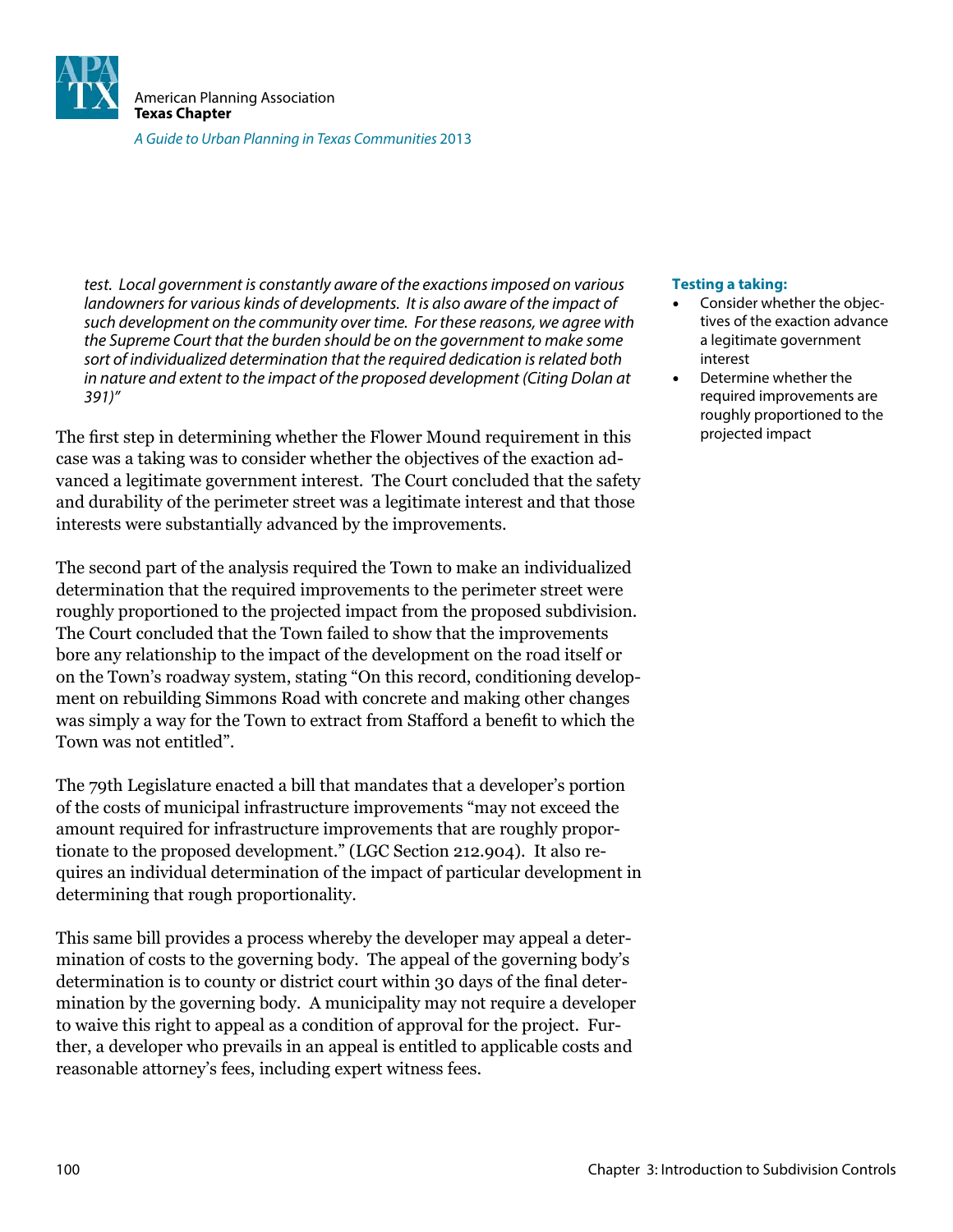![](_page_24_Picture_0.jpeg)

### **DEVELOPMENT AGREEMENTS**

In the 2003 Session, the Texas Legislature adopted Section 212.171 et seq. that authorizes cities to enter agreements with the owners of property in the city's extraterritorial jurisdiction to provide for the annexation and development of such property. Specifically, a city and the owner of land in the extraterritorial jurisdiction can enter into an agreement to:

1. Guarantee the continuation of the extraterritorial status of the land and its immunity from annexation by the municipality for a period not to exceed 15 years;

2. Extend the municipality's planning authority over the land by providing for a development plan to be prepared by the landowner and approved by the municipality under which certain general uses and development of the land are authorized;

3. Authorize enforcement by the municipality of certain municipal land use (including land use controls such as zoning) and development regulations (including platting) in the same manner the regulations are enforced within the municipality's boundaries;

4. Authorize enforcement by the municipality of land use and development regulations other than those that apply within the municipality's boundaries, as may be agreed to by the landowner and the municipality;

- 5. Provide for infrastructure for the land, including:
	- 1. Streets and roads;
	- 2. Street and road drainage;
	- 3. Land drainage; and
	- 4. Water, wastewater, and other utility systems;
- 6. Authorize enforcement of environmental regulations

7. Provide for the annexation of the land as a whole or in parts and to provide for the terms of annexation, if annexation is agreed to by the parties;

8. Specify the uses and development of the land before and after annexation, if annexation is agreed to by the parties; or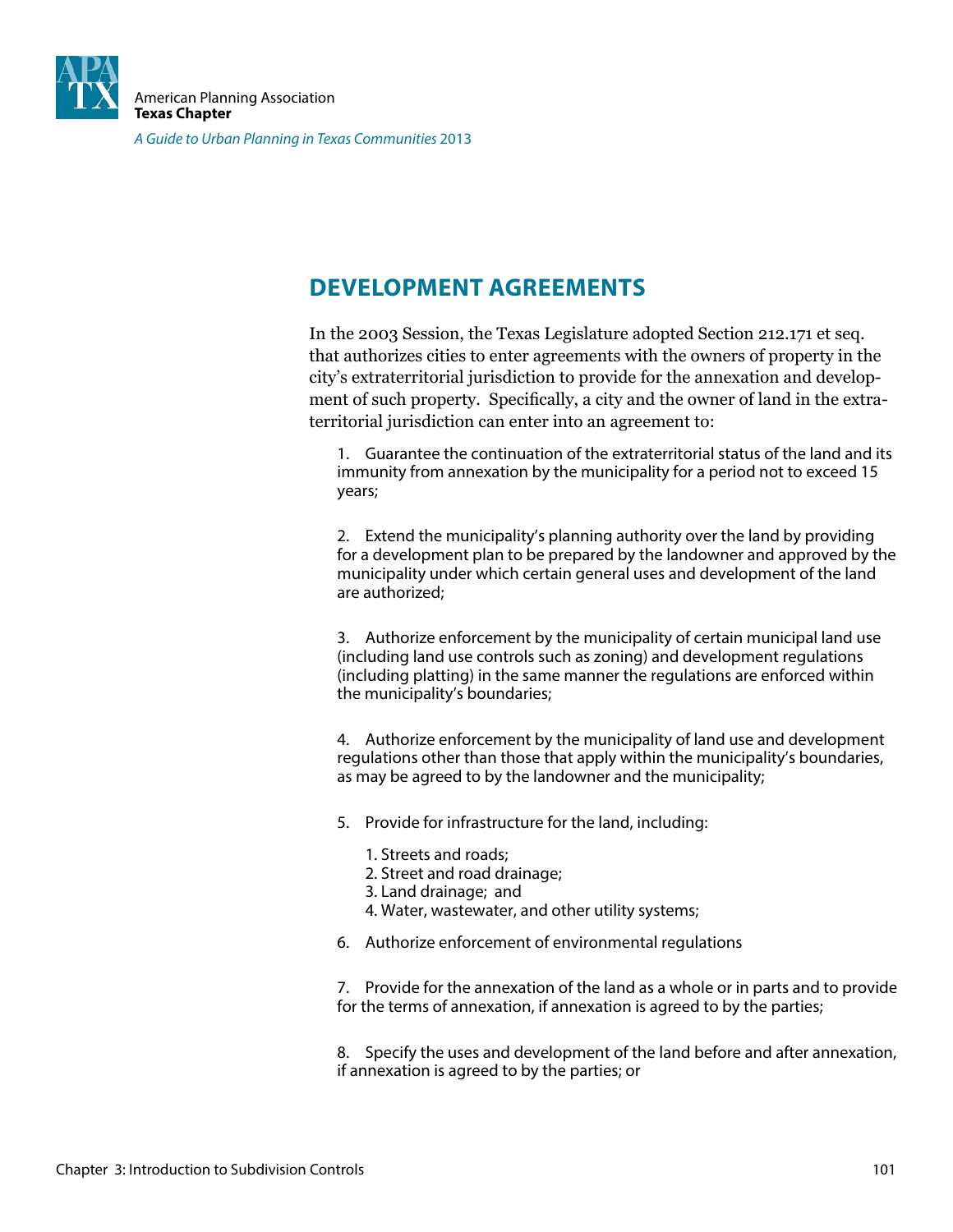![](_page_25_Picture_0.jpeg)

9. Include other lawful terms and considerations the parties consider appropriate.

Such an agreement may be renewed or extended for successive periods not to exceed 15 years each although the total duration of the original contract and any successive renewals or extensions may not exceed 45 years.

Section 212.172 states that the agreement is binding on the municipality and the landowner and on their respective successors and assigns for the term of the agreement. However, it is not binding on, and does not create any encumbrance on title as to, any end-buyer of a fully developed and improved lot within the development, except for land use and development regulations that may apply to a specific lot. Further, such an agreement qualifies as a "permit" under Chapter 245 of the Local Government Code.

### **ENFORCEMENT**

Subdivision regulations may be enforced in the following manner:

1. Injunction against the violation or threatened violation of subdivision regulations by the owner;

2. Recovery of damages by the city to undertake any construction or other activity necessary to bring about compliance with the subdivision regulations;

3. Refusal to serve or connect any land with water, electricity, gas or other utility service;

4. Civil action pursuant to Chapter 54 of the Local Government Code for violation of an ordinance that establishes criteria for land subdivision; and/or,

5. An Attorney General's action to ensure water and sewer service in certain water districts.

6. Refusal to issue any building or other required permits until compliance with the platting ordinance is obtained.

#### **The new provision states that a development agreement must be:**

- 1. In writing
- 2. Contain an adequate legal description of the land

3. Be approved by the governing body of the municipality and the landowner

4. Be recorded in the real property records of each county in which any part of the land that is subject to the agreement is located. Id.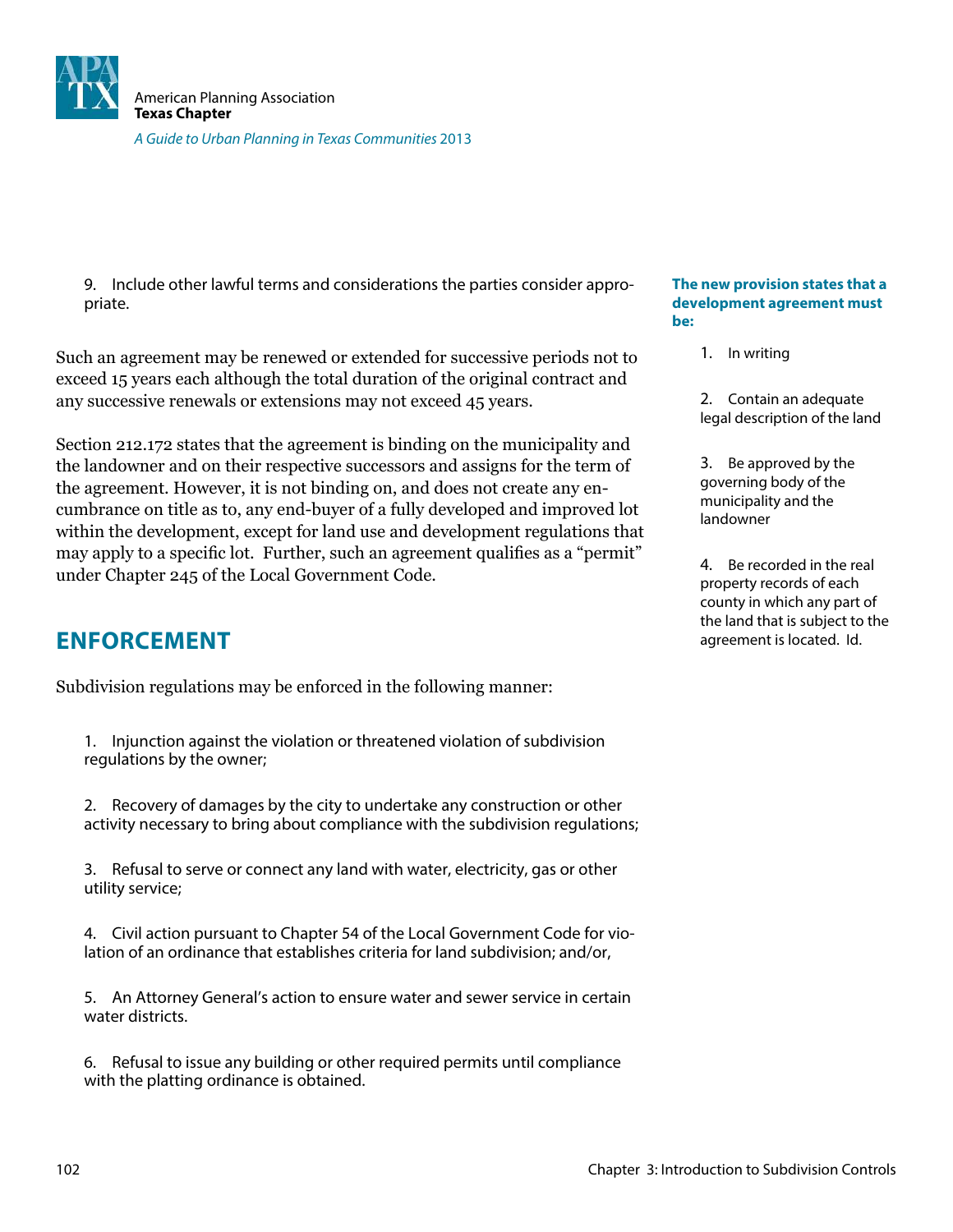![](_page_26_Picture_0.jpeg)

### **CONCLUSION**

Various issues remain to be determined with regard to platting. For example, the statute is silent with regard to whether the following require platting:

- 1. Foreclosure in which a lienholder takes a portion of a tract of land;
- 2. Judicial partition whereby a court divides property;
- 3. Release of a portion of a tract from a note;

4. The granting of an easement which may be interpreted to be a "division of property"; and

5. An exercise of eminent domain which renders properties as nonconforming.

These issues should be addressed in Chapter 212 to clarify the effect of such occurrences.

One cannot overemphasize the importance of knowing the platting process, the standards of review, the tools available, and the constitutional limitations imposed on cities. In many respects, it is the most important step in the development process. It is during this time that the city secures necessary infrastructure and assures that development is in accordance with all appropriate regulations. It is during the platting process that the developer is most affected as the result of costs, schedules, and exactions to which he is exposed during the process. It is also during the platting process that many other municipal regulations, such as zoning and utility extension, combine with state and federal law and regulations during the review and approval processes. An understanding of the city's platting process is critical for any municipal planner and developer in order to assure the process is undertaken in accordance with the appropriate law.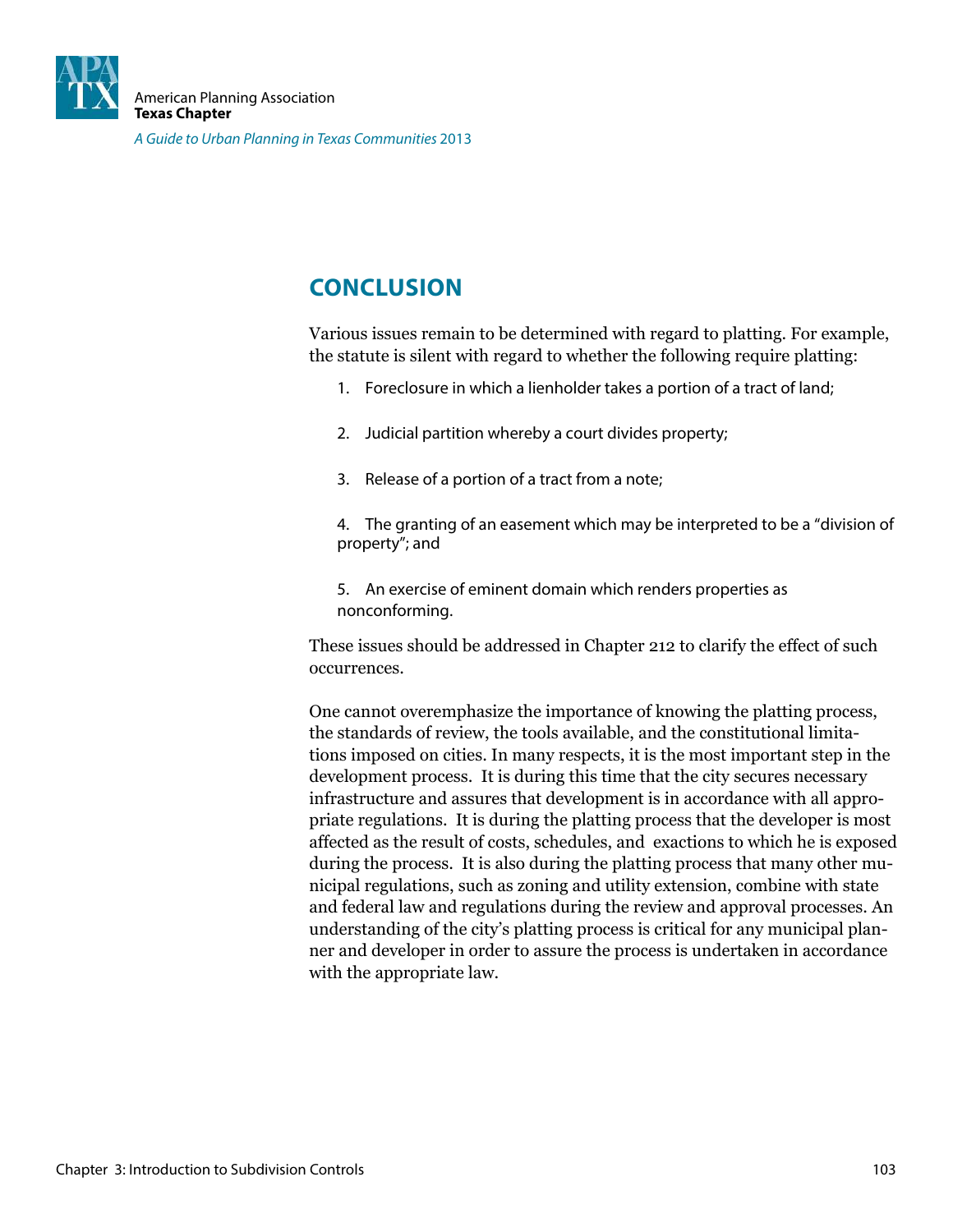![](_page_27_Picture_0.jpeg)

### **ATTACHMENT A**

#### LOCAL GOVERNMENT CODE

TITLE 7. REGULATION OF LAND USE, STRUC-TURES, BUSINESSES, AND RELATED ACTIVI-**TIES** 

SUBTITLE A. MUNICIPAL REGULATORY AU-THORITY

CHAPTER 212. MUNICIPAL REGULATION OF SUBDIVISIONS AND PROPERTY DEVELOP-MENT

SUBCHAPTER A. REGULATION OF SUBDIVI-SIONS

Sec. 212.001. DEFINITIONS. In this subchapter: (1) "Extraterritorial jurisdiction" means a municipality's extraterritorial jurisdiction as determined under Chapter 42, except that for a municipality that has a population of 5,000 or more and is located in a county bordering the Rio Grande River, "extraterritorial jurisdiction" means the area outside the municipal limits but within ive miles of those limits.

(2) "Plat" includes a replat.

Acts 1987, 70th Leg., ch. 149, Sec. 1, eff. Sept. 1, 1987. Amended by Acts 1989, 71st Leg., ch. 1, Sec. 46(b), eff. Aug. 28, 1989.

Sec. 212.002. RULES. After a public hearing on the matter, the governing body of a municipality may adopt rules governing plats and subdivisions of land within the municipality's jurisdiction to promote the health, safety, morals, or general welfare of the municipality and the safe, orderly, and healthful development of the municipality. Acts 1987, 70th Leg., ch. 149, Sec. 1, eff. Sept. 1, 1987.

Sec. 212.0025. CHAPTER-WIDE PROVISION

RELATING TO REGULATION OF PLATS AND SUBDIVISIONS IN EXTRATERRITORIAL JU-RISDICTION. The authority of a municipality under this chapter relating to the regulation of plats or subdivisions in the municipality's extraterritorial jurisdiction is subject to any applicable limitation prescribed by an agreement under Section 242.001.

Added by Acts 2003, 78th Leg., ch. 523, Sec. 6, eff. June 20, 2003.

Sec. 212.003. EXTENSION OF RULES TO EX-TRATERRITORIAL JURISDICTION. (a) The governing body of a municipality by ordinance may extend to the extraterritorial jurisdiction of the municipality the application of municipal ordinances adopted under Section 212.002 and other municipal ordinances relating to access to public roads or the pumping, extraction, and use of groundwater by persons other than retail public utilities, as defined by Section 13.002, Water Code, for the purpose of preventing the use or contact with groundwater that presents an actual or potential threat to human health. However, unless otherwise authorized by state law, in its extraterritorial jurisdiction a municipality shall not regulate:

(1) the use of any building or property for business, industrial, residential, or other purposes; (2) the bulk, height, or number of buildings constructed on a particular tract of land;

(3) the size of a building that can be constructed on a particular tract of land, including without limitation any restriction on the ratio of building floor space to the land square footage;

(4) the number of residential units that can be built per acre of land; or

(5) the size, type, or method of construction of a water or wastewater facility that can be constructed to serve a developed tract of land if:

(A) the facility meets the minimum standards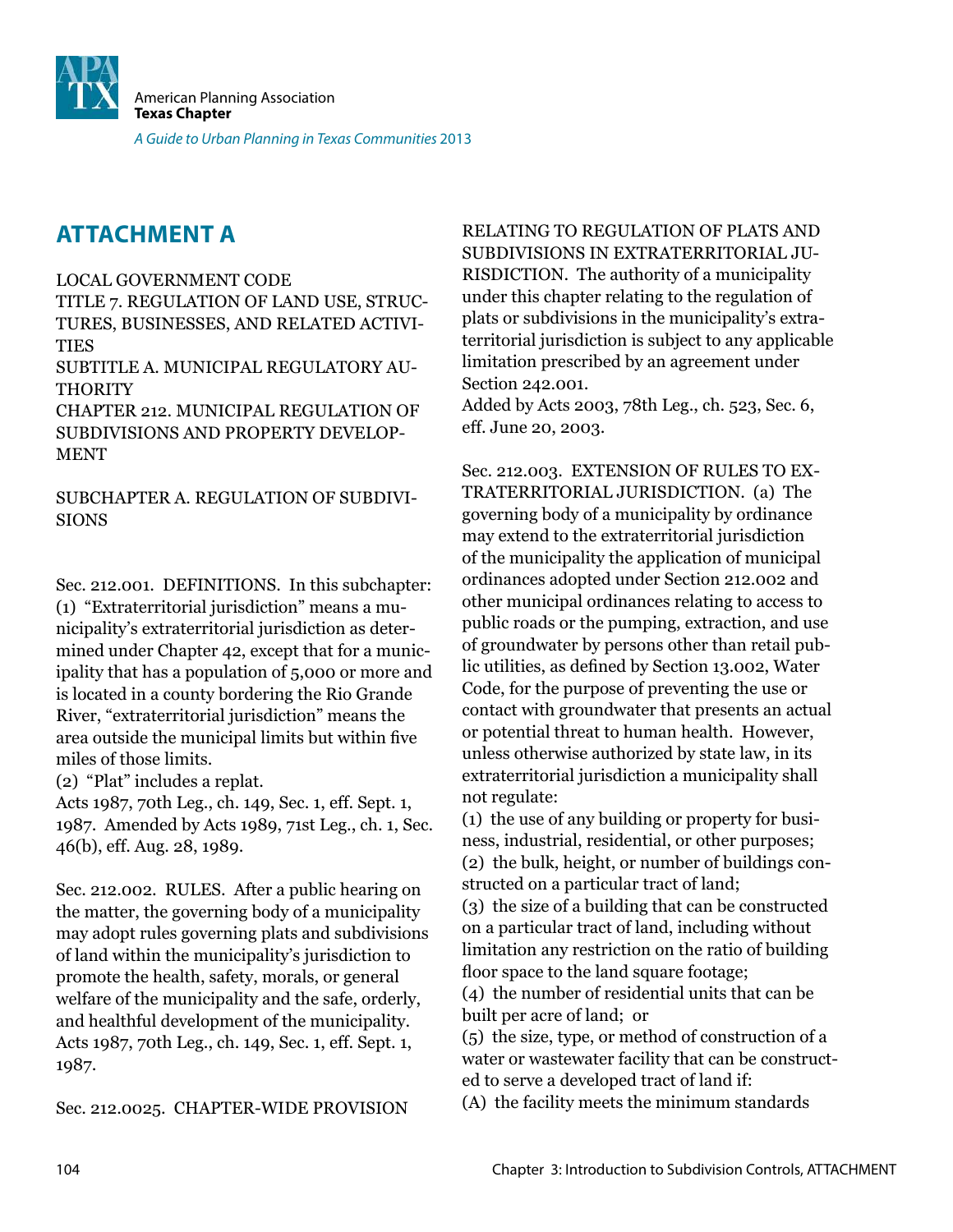![](_page_28_Picture_0.jpeg)

established for water or wastewater facilities by state and federal regulatory entities; and

(B) the developed tract of land is:

(i) located in a county with a population of 2.8 million or more; and

(ii) served by:

(a) on-site septic systems constructed before September 1, 2001, that fail to provide adequate services; or

(b) on-site water wells constructed before September 1, 2001, that fail to provide an adequate supply of safe drinking water.

(b) A ine or criminal penalty prescribed by the ordinance does not apply to a violation in the extraterritorial jurisdiction.

(c) The municipality is entitled to appropriate injunctive relief in district court to enjoin a violation of municipal ordinances or codes applicable in the extraterritorial jurisdiction.

Acts 1987, 70th Leg., ch. 149, Sec. 1, eff. Sept. 1, 1987. Amended by Acts 1989, 71st Leg., ch. 1, Sec. 46(b), eff. Aug. 28, 1989; Acts 1989, 71st Leg., ch. 822, Sec. 6, eff. Sept. 1, 1989; Acts 2001, 77th Leg., ch. 68, Sec. 1, eff. Sept. 1, 2001; Acts 2003, 78th Leg., ch. 731, Sec. 3, eff. Sept. 1, 2003.

Sec. 212.004. PLAT REQUIRED. (a) The owner of a tract of land located within the limits or in the extraterritorial jurisdiction of a municipality who divides the tract in two or more parts to lay out a subdivision of the tract, including an addition to a municipality, to lay out suburban, building, or other lots, or to lay out streets, alleys, squares, parks, or other parts of the tract intended to be dedicated to public use or for the use of purchasers or owners of lots fronting on or adjacent to the streets, alleys, squares, parks, or other parts must have a plat of the subdivision prepared. A division of a tract under this subsection includes a division regardless of whether it is made by using a metes and bounds description in a deed

of conveyance or in a contract for a deed, by using a contract of sale or other executory contract to convey, or by using any other method. A division of land under this subsection does not include a division of land into parts greater than five acres, where each part has access and no public improvement is being dedicated.

(b) To be recorded, the plat must:

(1) describe the subdivision by metes and bounds;

(2) locate the subdivision with respect to a corner of the survey or tract or an original corner of the original survey of which it is a part; and (3) state the dimensions of the subdivision and of each street, alley, square, park, or other part of the tract intended to be dedicated to public use or for the use of purchasers or owners of lots fronting on or adjacent to the street, alley, square, park, or other part.

(c) The owner or proprietor of the tract or the owner's or proprietor's agent must acknowledge the plat in the manner required for the acknowledgment of deeds.

(d) The plat must be iled and recorded with the county clerk of the county in which the tract is located.

(e) The plat is subject to the iling and recording provisions of Section 12.002, Property Code. Acts 1987, 70th Leg., ch. 149, Sec. 1, eff. Sept. 1, 1987. Amended by Acts 1989, 71st Leg., ch. 1, Sec. 46(b), eff. Aug. 28, 1989; Acts 1989, 71st Leg., ch. 624, Sec. 3.02, eff. Sept. 1, 1989; Acts 1993, 73rd Leg., ch. 1046, Sec. 1, eff. Aug. 30, 1993.

Sec. 212.0045. EXCEPTION TO PLAT RE-QUIREMENT: MUNICIPAL DETERMINATION. (a) To determine whether speciic divisions of land are required to be platted, a municipality may define and classify the divisions. A municipality need not require platting for every division of land otherwise within the scope of this sub-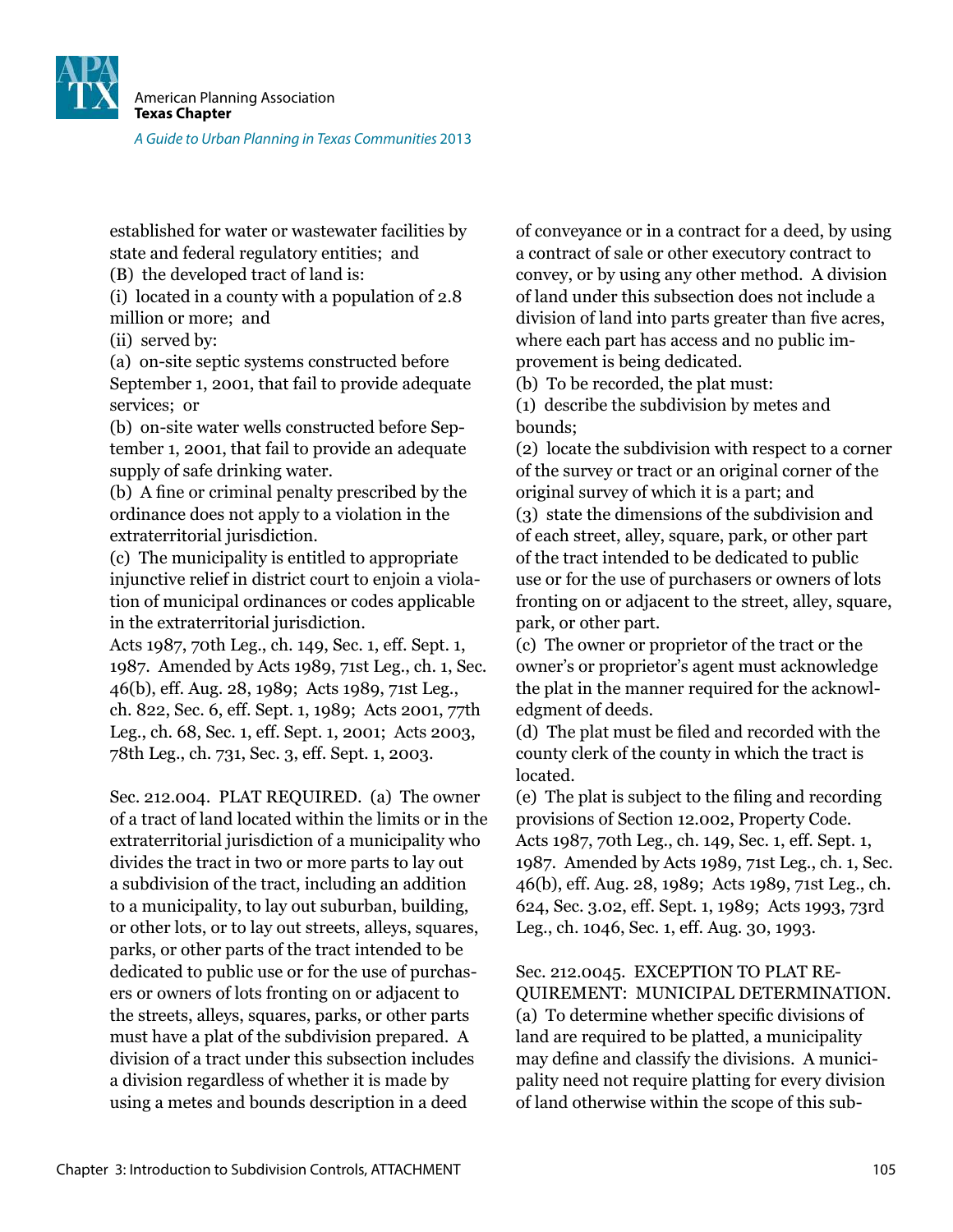![](_page_29_Picture_0.jpeg)

chapter.

(b) In lieu of a plat contemplated by this subchapter, a municipality may require the filing of a development plat under Subchapter B if that subchapter applies to the municipality. Added by Acts 1989, 71st Leg., ch. 1, Sec. 46(b), eff. Aug. 28, 1989.

Sec. 212.0046. EXCEPTION TO PLAT RE-QUIREMENT: CERTAIN PROPERTY ABUT-TING AIRCRAFT RUNWAY. An owner of a tract of land is not required to prepare a plat if the land:

(1) is located wholly within a municipality with a population of 5,000 or less;

(2) is divided into parts larger than 2-1/2 acres; and

(3) abuts any part of an aircraft runway.

Added by Acts 1989, 71st Leg., ch. 1, Sec. 46(b), eff. Aug. 28, 1989.

Sec. 212.005. APPROVAL BY MUNICIPALITY REQUIRED. The municipal authority responsible for approving plats must approve a plat or replat that is required to be prepared under this subchapter and that satisies all applicable regulations.

Acts 1987, 70th Leg., ch. 149, Sec. 1, eff. Sept. 1, 1987. Amended by Acts 1989, 71st Leg., ch. 1, Sec. 46(b), eff. Aug. 28, 1989; Acts 1993, 73rd Leg., ch. 1046, Sec. 2, eff. Aug. 30, 1993.

Sec. 212.006. AUTHORITY RESPONSIBLE FOR APPROVAL GENERALLY. (a) The municipal authority responsible for approving plats under this subchapter is the municipal planning commission or, if the municipality has no planning commission, the governing body of the municipality. The governing body by ordinance may require the approval of the governing body in addition to that of the municipal planning commission.

(b) In a municipality with a population of more than 1.5 million, at least two members of the municipal planning commission, but not more than 25 percent of the membership of the commission, must be residents of the area outside the limits of the municipality and in which the municipality exercises its authority to approve subdivision plats.

Acts 1987, 70th Leg., ch. 149, Sec. 1, eff. Sept. 1, 1987. Amended by Acts 1989, 71st Leg., ch. 1, Sec. 46(b), eff. Aug. 28, 1989.

Sec. 212.0065. DELEGATION OF APPROVAL RESPONSIBILITY. (a) The governing body of a municipality may delegate to one or more oficers or employees of the municipality or of a utility owned or operated by the municipality the ability to approve:

(1) amending plats described by Section 212.016;

(2) minor plats or replats involving four or fewer lots fronting on an existing street and not requiring the creation of any new street or the extension of municipal facilities; or

(3) a replat under Section 212.0145 that does not require the creation of any new street or the extension of municipal facilities.

(b) The designated person or persons may, for any reason, elect to present the plat for approval to the municipal authority responsible for approving plats.

(c) The person or persons shall not disapprove the plat and shall be required to refer any plat which the person or persons refuse to approve to the municipal authority responsible for approving plats within the time period specified in Section 212.009.

Added by Acts 1989, 71st Leg., ch. 345, Sec. 1, eff. Aug. 28, 1989. Amended by Acts 1995, 74th Leg., ch. 92, Sec. 1, eff. Aug. 28, 1995; Acts 1997, 75th Leg., ch. 566, Sec. 1, eff. June 2, 1997; Acts 1999, 76th Leg., ch. 1130, Sec. 2, eff. June 18, 1999;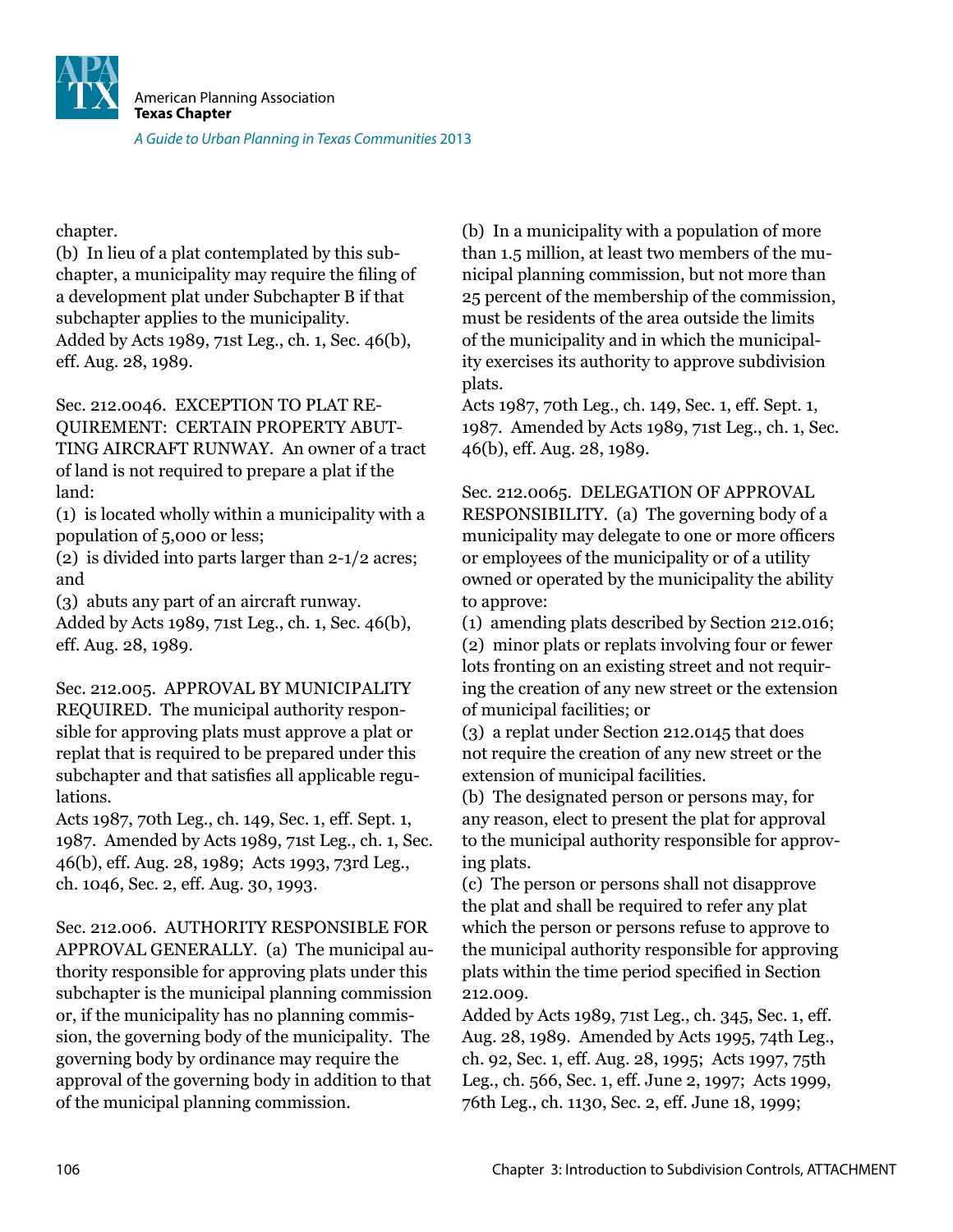![](_page_30_Picture_0.jpeg)

Acts 2001, 77th Leg., ch. 402, Sec. 13, eff. Sept. 1, 2001. Amended by: Acts 2007, 80th Leg., R.S., Ch. 316, Sec. 1, eff. June 15, 2007.

Sec. 212.007. AUTHORITY RESPONSIBLE FOR APPROVAL: TRACT IN EXTRATERRITORIAL JURISDICTION OF MORE THAN ONE MUNIC-IPALITY. (a) For a tract located in the extraterritorial jurisdiction of more than one municipality, the authority responsible for approving a plat under this subchapter is the authority in the municipality with the largest population that under Section 212.006 has approval responsibility. The governing body of that municipality may enter into an agreement with any other affected municipality or with any other municipality having area that, if unincorporated, would be in the extraterritorial jurisdiction of the governing body's municipality delegating to the other municipality the responsibility for plat approval within specified parts of the affected area.

(b) Either party to an agreement under Subsection (a) may revoke the agreement after 20 years have elapsed after the date of the agreement unless the parties agree to a shorter period.

(c) A copy of the agreement shall be iled with the county clerk.

Acts 1987, 70th Leg., ch. 149, Sec. 1, eff. Sept. 1, 1987.

Sec. 212.008. APPLICATION FOR APPROVAL. A person desiring approval of a plat must apply to and ile a copy of the plat with the municipal planning commission or, if the municipality has no planning commission, the governing body of the municipality.

Acts 1987, 70th Leg., ch. 149, Sec. 1, eff. Sept. 1, 1987.

Sec. 212.009. APPROVAL PROCEDURE. (a) The municipal authority responsible for approving plats shall act on a plat within 30 days after the date the plat is filed. A plat is considered approved by the municipal authority unless it is disapproved within that period.

(b) If an ordinance requires that a plat be approved by the governing body of the municipality in addition to the planning commission, the governing body shall act on the plat within 30 days after the date the plat is approved by the planning commission or is considered approved by the inaction of the commission. A plat is considered approved by the governing body unless it is disapproved within that period.

(c) If a plat is approved, the municipal authority giving the approval shall endorse the plat with a certificate indicating the approval. The certificate must be signed by:

(1) the authority's presiding oficer and attested by the authority's secretary; or

(2) a majority of the members of the authority. (d) If the municipal authority responsible for approving plats fails to act on a plat within the prescribed period, the authority on request shall issue a certificate stating the date the plat was filed and that the authority failed to act on the plat within the period. The certificate is effective in place of the endorsement required by Subsection (c).

(e) The municipal authority responsible for approving plats shall maintain a record of each application made to the authority and the authority's action taken on it. On request of an owner of an affected tract, the authority shall certify the reasons for the action taken on an application. Acts 1987, 70th Leg., ch. 149, Sec. 1, eff. Sept. 1, 1987.

Sec. 212.010. STANDARDS FOR APPROVAL. (a) The municipal authority responsible for approv-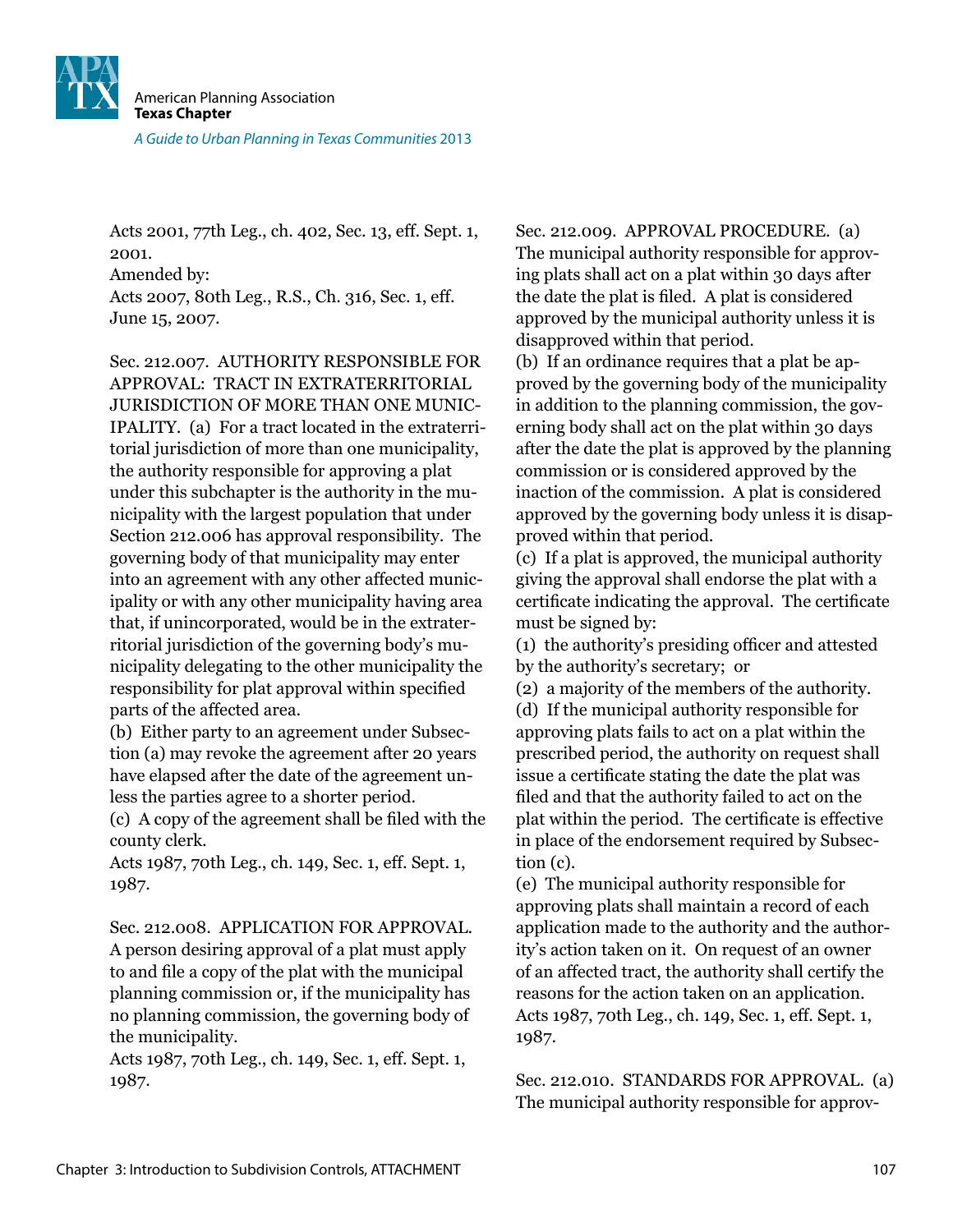American Planning Association **Texas Chapter** A Guide to Urban Planning in Texas Communities 2013

ing plats shall approve a plat if:

(1) it conforms to the general plan of the municipality and its current and future streets, alleys, parks, playgrounds, and public utility facilities; (2) it conforms to the general plan for the extension of the municipality and its roads, streets, and public highways within the municipality and in its extraterritorial jurisdiction, taking into account access to and extension of sewer and water mains and the instrumentalities of public utilities; (3) a bond required under Section 212.0106, if applicable, is filed with the municipality; and (4) it conforms to any rules adopted under Section 212.002.

(b) However, the municipal authority responsible for approving plats may not approve a plat unless the plat and other documents have been prepared as required by Section 212.0105, if applicable. Acts 1987, 70th Leg., ch. 149, Sec. 1, eff. Sept. 1, 1987. Amended by Acts 1989, 71st Leg., ch. 624, Sec. 3.01, eff. Sept. 1, 1989.

Sec. 212.0101. ADDITIONAL REQUIREMENTS: USE OF GROUNDWATER. (a) If a person submits a plat for the subdivision of a tract of land for which the source of the water supply intended for the subdivision is groundwater under that land, the municipal authority responsible for approving plats by ordinance may require the plat application to have attached to it a statement that:

(1) is prepared by an engineer licensed to practice in this state or a geoscientist licensed to practice in this state; and

(2) certiies that adequate groundwater is available for the subdivision.

(b) The Texas Commission on Environmental Quality by rule shall establish the appropriate form and content of a certification to be attached to a plat application under this section.

(c) The Texas Commission on Environmental Quality, in consultation with the Texas Water

Development Board, by rule shall require a person who submits a plat under Subsection (a) to transmit to the Texas Water Development Board and any groundwater conservation district that includes in the district's boundaries any part of the subdivision information that would be useful in:

(1) performing groundwater conservation district activities;

(2) conducting regional water planning;

(3) maintaining the state's groundwater database; or

(4) conducting studies for the state related to groundwater.

Added by Acts 1999, 76th Leg., ch. 460, Sec. 1, eff. Sept. 1, 1999. Amended by Acts 2001, 77th Leg., ch. 99, Sec. 2(a), eff. Sept. 1, 2001. Amended by:

Acts 2007, 80th Leg., R.S., Ch. 515, Sec. 1, eff. September 1, 2007.

Acts 2007, 80th Leg., R.S., Ch. 1430, Sec. 2.29, eff. September 1, 2007.

Sec. 212.0105. WATER AND SEWER REQUIRE-MENTS IN CERTAIN COUNTIES. (a) This section applies only to a person who: (1) is the owner of a tract of land in a county in which a political subdivision that is eligible for and has applied for financial assistance through Subchapter K, Chapter 17, Water Code;

(2) divides the tract in a manner that creates any lots that are intended for residential purposes and are five acres or less: and

(3) is required under this subchapter to have a

plat prepared for the subdivision.

(b) The owner of the tract:

(1) must:

(A) include on the plat or have attached to the plat a document containing a description of the water and sewer service facilities that will be constructed or installed to service the subdivision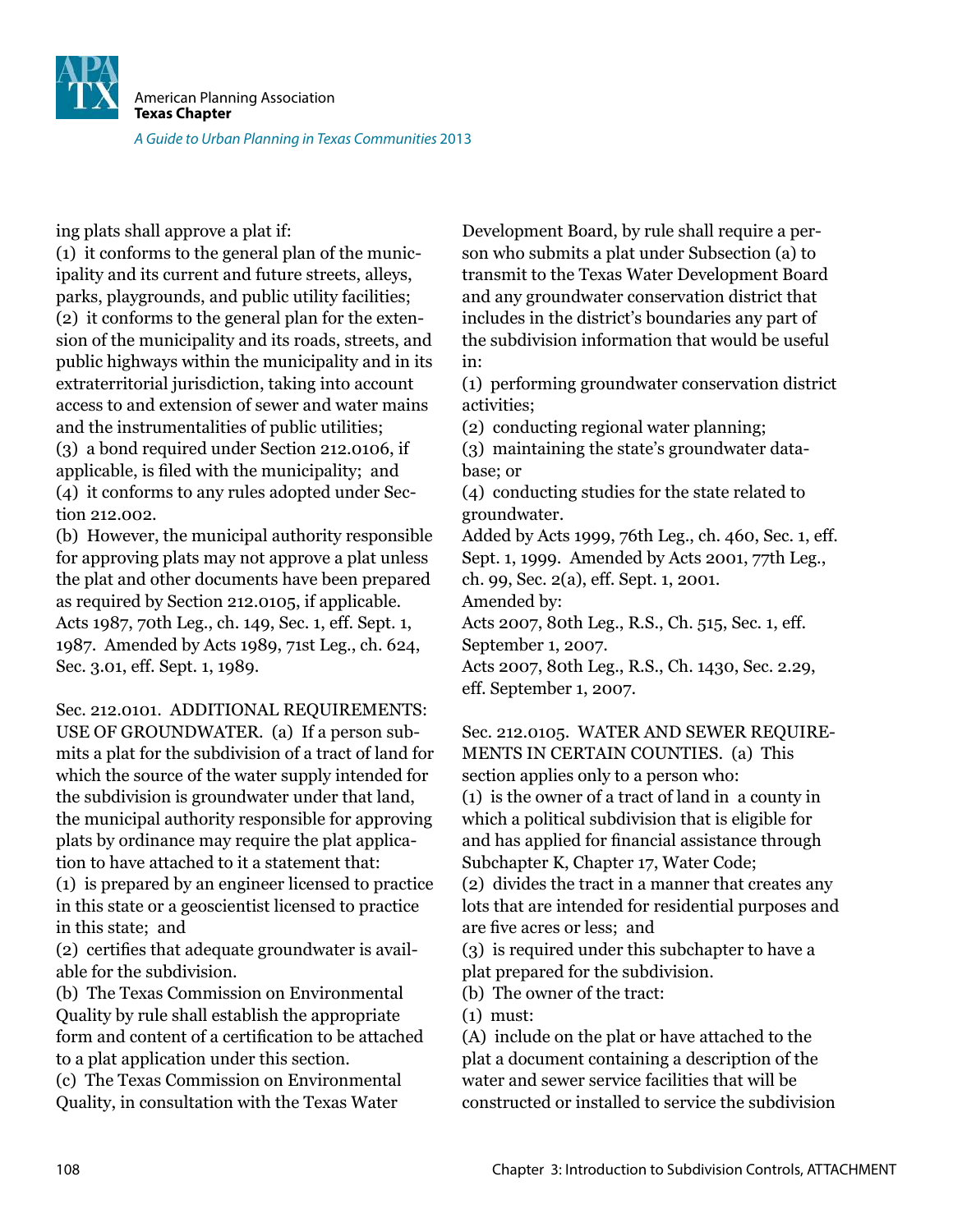![](_page_32_Picture_0.jpeg)

and a statement of the date by which the facilities will be fully operable; and

(B) have attached to the plat a document prepared by an engineer registered to practice in this state certifying that the water and sewer service facilities described by the plat or on the document attached to the plat are in compliance with the model rules adopted under Section 16.343, Water Code; or

(2) must:

(A) include on the plat a statement that water and sewer service facilities are unnecessary for the subdivision; and

(B) have attached to the plat a document prepared by an engineer registered to practice in this state certifying that water and sewer service facilities are unnecessary for the subdivision under the model rules adopted under Section 16.343, Water Code.

(c) The governing body of the municipality may extend, beyond the date specified on the plat or on the document attached to the plat, the date by which the water and sewer service facilities must be fully operable if the governing body finds the extension is reasonable and not contrary to the public interest. If the facilities are fully operable before the expiration of the extension period, the facilities are considered to have been made fully operable in a timely manner. An extension is not reasonable if it would allow a residence in the subdivision to be inhabited without water or sewer services.

Added by Acts 1989, 71st Leg., ch. 624, Sec. 3.01, eff. Sept. 1, 1989. Amended by Acts 1991, 72nd Leg., ch. 422, Sec. 7, eff. Sept. 1, 1991. Amended by:

Acts 2005, 79th Leg., Ch. 927, Sec. 13, eff. September 1, 2005.

Sec. 212.0106. BOND REQUIREMENTS AND OTHER FINANCIAL GUARANTEES IN CER-

TAIN COUNTIES. (a) This section applies only to a person described by Section 212.0105(a). (b) If the governing body of a municipality in a county described by Section 212.0105(a)(1)(A) or (B) requires the owner of the tract to execute a bond, the owner must do so before subdividing the tract unless an alternative financial guarantee is provided under Subsection (c). The bond must: (1) be payable to the presiding oficer of the governing body or to the presiding oficer's successors in ofice;

(2) be in an amount determined by the governing body to be adequate to ensure the proper construction or installation of the water and sewer service facilities to service the subdivision but not to exceed the estimated cost of the construction or installation of the facilities;

(3) be executed with sureties as may be approved by the governing body;

(4) be executed by a company authorized to do business as a surety in this state if the governing body requires a surety bond executed by a corporate surety; and

(5) be conditioned that the water and sewer service facilities will be constructed or installed:

(A) in compliance with the model rules adopted under Section 16.343, Water Code; and (B) within the time stated on the plat or on the document attached to the plat for the subdivision or within any extension of that time.

(c) In lieu of the bond an owner may deposit cash, a letter of credit issued by a federally insured financial institution, or other acceptable inancial guarantee.

(d) If a letter of credit is used, it must:

(1) list as the sole beneiciary the presiding oficer of the governing body; and

(2) be conditioned that the water and sewer service facilities will be constructed or installed:

(A) in compliance with the model rules adopted under Section 16.343, Water Code; and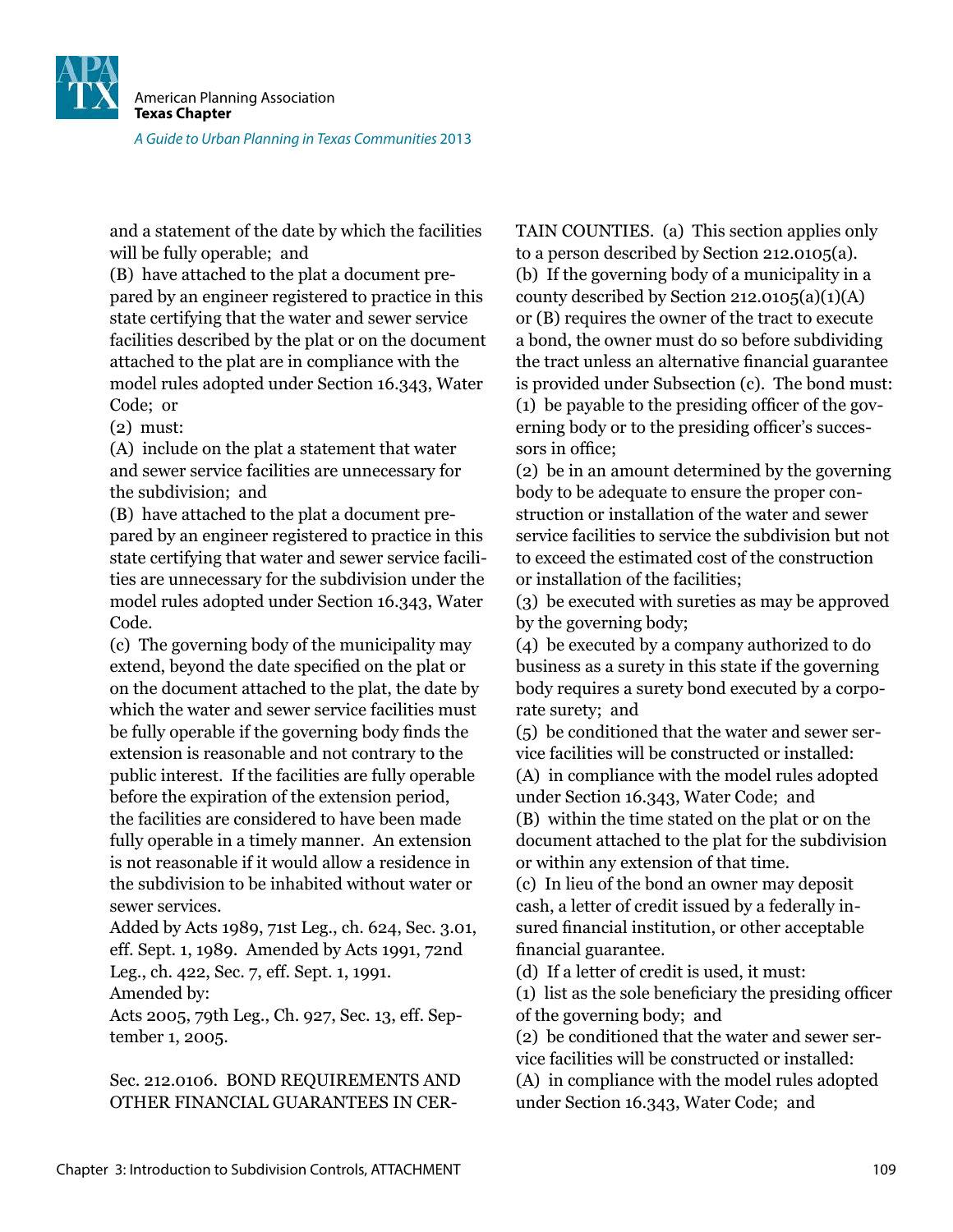![](_page_33_Picture_0.jpeg)

(B) within the time stated on the plat or on the document attached to the plat for the subdivision or within any extension of that time. Added by Acts 1989, 71st Leg., ch. 624, Sec. 3.01, eff. Sept. 1, 1989.

Sec. 212.011. EFFECT OF APPROVAL ON DEDI-CATION. (a) The approval of a plat is not considered an acceptance of any proposed dedication and does not impose on the municipality any duty regarding the maintenance or improvement of any dedicated parts until the appropriate municipal authorities make an actual appropriation of the dedicated parts by entry, use, or improvement.

(b) The disapproval of a plat is considered a refusal by the municipality of the offered dedication indicated on the plat.

Acts 1987, 70th Leg., ch. 149, Sec. 1, eff. Sept. 1, 1987.

Sec. 212.0115. CERTIFICATION REGARDING COMPLIANCE WITH PLAT REQUIREMENTS. (a) For the purposes of this section, land is considered to be within the jurisdiction of a municipality if the land is located within the limits or in the extraterritorial jurisdiction of the municipality.

(b) On the approval of a plat by the municipal authority responsible for approving plats, the authority shall issue to the person applying for the approval a certificate stating that the plat has been reviewed and approved by the authority.

(c) On the written request of an owner of land, a purchaser of real property under a contract for deed, executory contract, or other executory conveyance, an entity that provides utility service, or the governing body of the municipality, the municipal authority responsible for approving plats shall make the following determinations regarding the owner's land or the land in which the entity or governing body is interested that is located within the jurisdiction of the municipality:

(1) whether a plat is required under this subchapter for the land; and

(2) if a plat is required, whether it has been prepared and whether it has been reviewed and approved by the authority.

(d) The request made under Subsection (c) must identify the land that is the subject of the request. (e) If the municipal authority responsible for approving plats determines under Subsection (c) that a plat is not required, the authority shall issue to the requesting party a written certification of that determination. If the authority determines that a plat is required and that the plat has been prepared and has been reviewed and approved by the authority, the authority shall issue to the requesting party a written certification of that determination.

(f) The municipal authority responsible for approving plats shall make its determination within 20 days after the date it receives the request under Subsection (c) and shall issue the certificate, if appropriate, within 10 days after the date the determination is made.

(g) If both the municipal planning commission and the governing body of the municipality have authority to approve plats, only one of those entities need make the determinations and issue the certificates required by this section.

(h) The municipal authority responsible for approving plats may adopt rules it considers necessary to administer its functions under this section.

(i) The governing body of a municipality may delegate, in writing, the ability to perform any of the responsibilities under this section to one or more persons. A binding decision of the person or persons under this subsection is appealable to the municipal authority responsible for approving plats.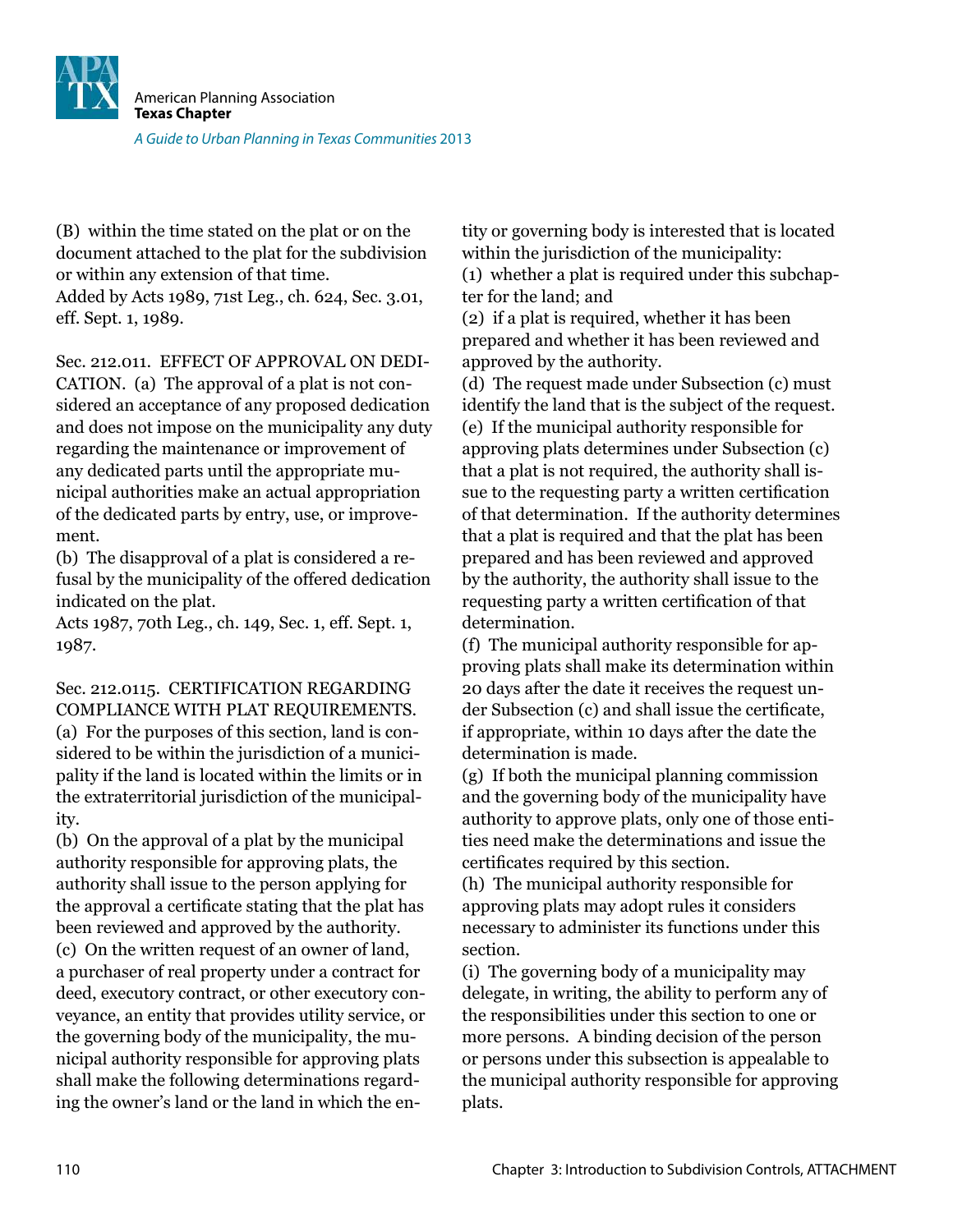![](_page_34_Picture_0.jpeg)

Added by Acts 1989, 71st Leg., ch. 1, Sec. 46(b), eff. Aug. 28, 1989. Amended by Acts 1989, 71st Leg., ch. 624, Sec. 3.03, eff. Sept. 1, 1989; Acts 1997, 75th Leg., ch. 567, Sec. 1, eff. June 2, 1997. Amended by:

Acts 2005, 79th Leg., Ch. 978, Sec. 1, eff. September 1, 2005.

Sec. 212.012. CONNECTION OF UTILITIES.

(a) Except as provided by Subsection (c), (d), or (j), an entity described by Subsection (b) may not serve or connect any land with water, sewer, electricity, gas, or other utility service unless the entity has been presented with or otherwise holds a certiicate applicable to the land issued under Section 212.0115.

(b) The prohibition established by Subsection (a) applies only to:

(1) a municipality and oficials of a municipality that provides water, sewer, electricity, gas, or other utility service;

(2) a municipally owned or municipally operated utility that provides any of those services;

(3) a public utility that provides any of those services;

(4) a water supply or sewer service corporation organized and operating under Chapter 67, Water Code, that provides any of those services;

(5) a county that provides any of those services; and

(6) a special district or authority created by or under state law that provides any of those services.

(c) An entity described by Subsection (b) may serve or connect land with water, sewer, electricity, gas, or other utility service regardless of whether the entity is presented with or otherwise holds a certificate applicable to the land issued under Section 212.0115 if:

(1) the land is covered by a development plat approved under Subchapter B or under an ordinance or rule relating to the development plat; (2) the land was irst served or connected with service by an entity described by Subsection (b) (1), (b)(2), or (b)(3) before September 1, 1987; or (3) the land was irst served or connected with service by an entity described by Subsection (b) (4), (b)(5), or (b)(6) before September 1, 1989. (d) In a county to which Subchapter B, Chapter 232, applies, an entity described by Subsection (b) may serve or connect land with water, sewer, electricity, gas, or other utility service that is located in the extraterritorial jurisdiction of a municipality regardless of whether the entity is presented with or otherwise holds a certificate applicable to the land issued under Section 212.0115, if the municipal authority responsible for approving plats issues a certificate stating that:

(1) the subdivided land:

(A) was sold or conveyed by a subdivider by any means of conveyance, including a contract for deed or executory contract, before:

(i) September 1, 1995, in a county deined under Section 232.022(a)(1);

(ii) September 1, 1999, in a county deined under Section 232.022(a)(1) if, on August 31, 1999, the subdivided land was located in the extraterritorial jurisdiction of a municipality as determined by Chapter 42; or

 $(iii)$  September 1, 2005, in a county defined under Section 232.022(a)(2);

(B) has not been subdivided after September 1, 1995, September 1, 1999, or September 1, 2005, as applicable under Paragraph (A);

(C) is the site of construction of a residence, evidenced by at least the existence of a completed foundation, that was begun on or before:

 $(i)$  May 1, 2003, in a county defined under Section  $232.022(a)(1)$ ; or

 $(ii)$  September 1, 2005, in a county defined under Section 232.022(a)(2); and

(D) has had adequate sewer services installed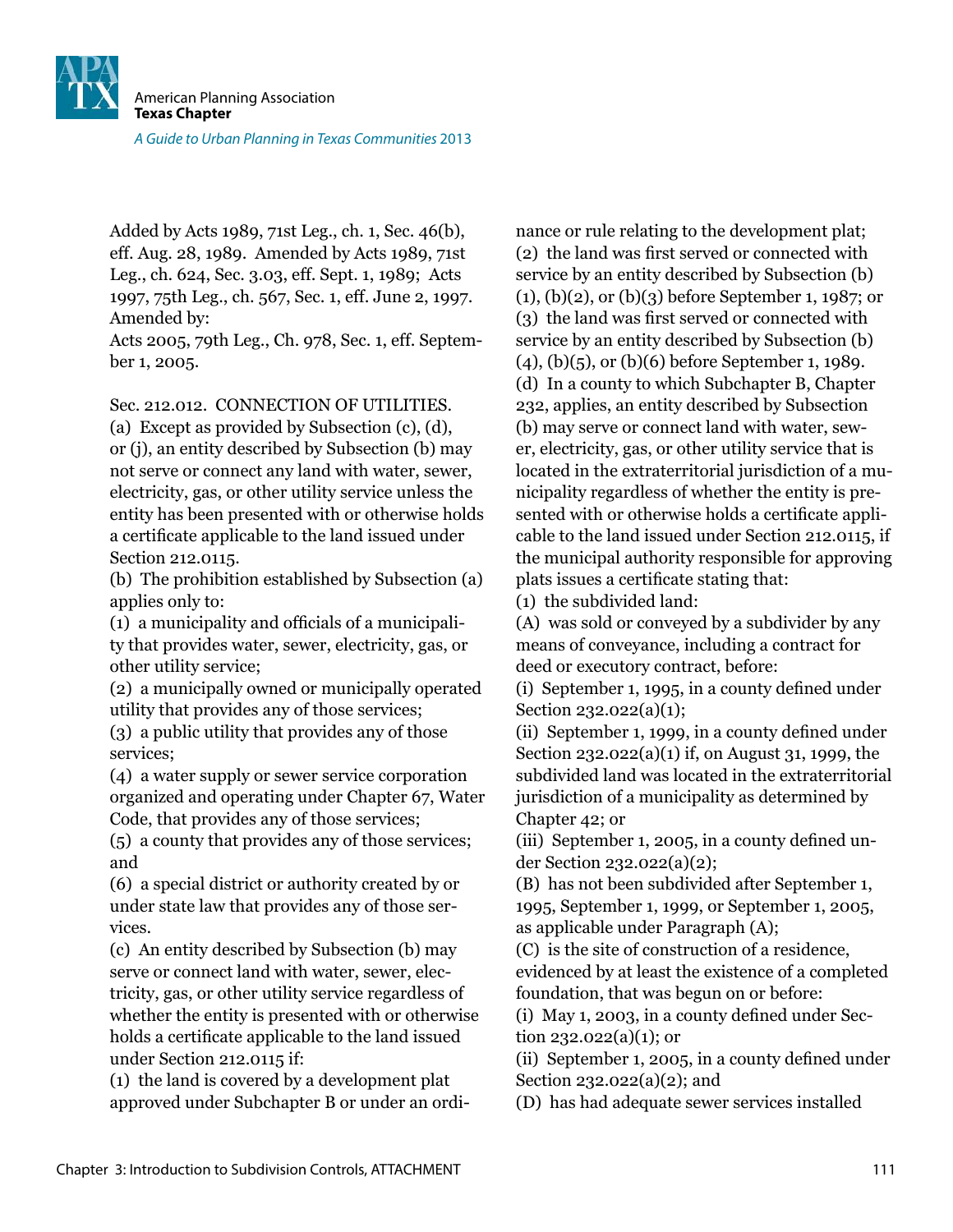![](_page_35_Picture_0.jpeg)

to service the lot or dwelling, as determined by an authorized agent responsible for the licensing or permitting of on-site sewage facilities under Chapter 366, Health and Safety Code; (2) the subdivided land is a lot of record as defined by Section 232.021(6-a) that is located in a county defined by Section  $232.022(a)(1)$  and has adequate sewer services installed that are fully operable to service the lot or dwelling, as determined by an authorized agent responsible for the licensing or permitting of on-site sewage facilities under Chapter 366, Health and Safety Code; or (3) the land was not subdivided after September 1, 1995, in a county deined under Section 232.022(a)(1), or September 1, 2005, in a county defined under Section  $232.022(a)(2)$ , and:

(A) water service is available within 750 feet of the subdivided land; or

(B) water service is available more than 750 feet from the subdivided land and the extension of water service to the land may be feasible, subject to a final determination by the water service provider.

(e) An entity described by Subsection (b) may provide utility service to land described by Subsection  $(d)(1)$ ,  $(2)$ , or  $(3)$  only if the person requesting service:

(1) is not the land's subdivider or the subdivider's agent; and

(2) provides to the entity a certiicate described by Subsection (d).

(f) A person requesting service may obtain a certificate under Subsection  $(d)(1)$ ,  $(2)$ , or  $(3)$  only if the person is the owner or purchaser of the subdivided land and provides to the municipal authority responsible for approving plats documentation containing:

(1) a copy of the means of conveyance or other documents that show that the land was sold or conveyed by a subdivider before September 1, 1995, before September 1, 1999, or before September 1, 2005, as applicable under Subsection (d);

(2) for a certiicate issued under Subsection (d) (1), a notarized afidavit by the person requesting service that states that construction of a residence on the land, evidenced by at least the existence of a completed foundation, was begun on or before May 1, 2003, in a county defined by Section 232.022(a)(1) or September 1, 2005, in a county defined by Section  $232.022(a)(2)$ , and the request for utility connection or service is to connect or serve a residence described by Subsection (d)(1)  $(C)$ :

(3) a notarized afidavit by the person requesting service that states that the subdivided land has not been further subdivided after September 1, 1995, September 1, 1999, or September 1, 2005, as applicable under Subsection (d); and (4) evidence that adequate sewer service or facilities have been installed and are fully operable to service the lot or dwelling from an entity described by Subsection (b) or the authorized agent responsible for the licensing or permitting of on-site sewage facilities under Chapter 366, Health and Safety Code.

(g) On request, the municipal authority responsible for approving plats shall provide to the attorney general and any appropriate local, county, or state law enforcement oficial a copy of any document on which the municipal authority relied in determining the legality of providing service.

(h) This section may not be construed to abrogate any civil or criminal proceeding or prosecution or to waive any penalty against a subdivider for a violation of a state or local law, regardless of the date on which the violation occurred.

(i) In this section:

(1) "Foundation" means the lowest division of a residence, usually consisting of a masonry slab or a pier and beam structure, that is partly or wholly below the surface of the ground and on which the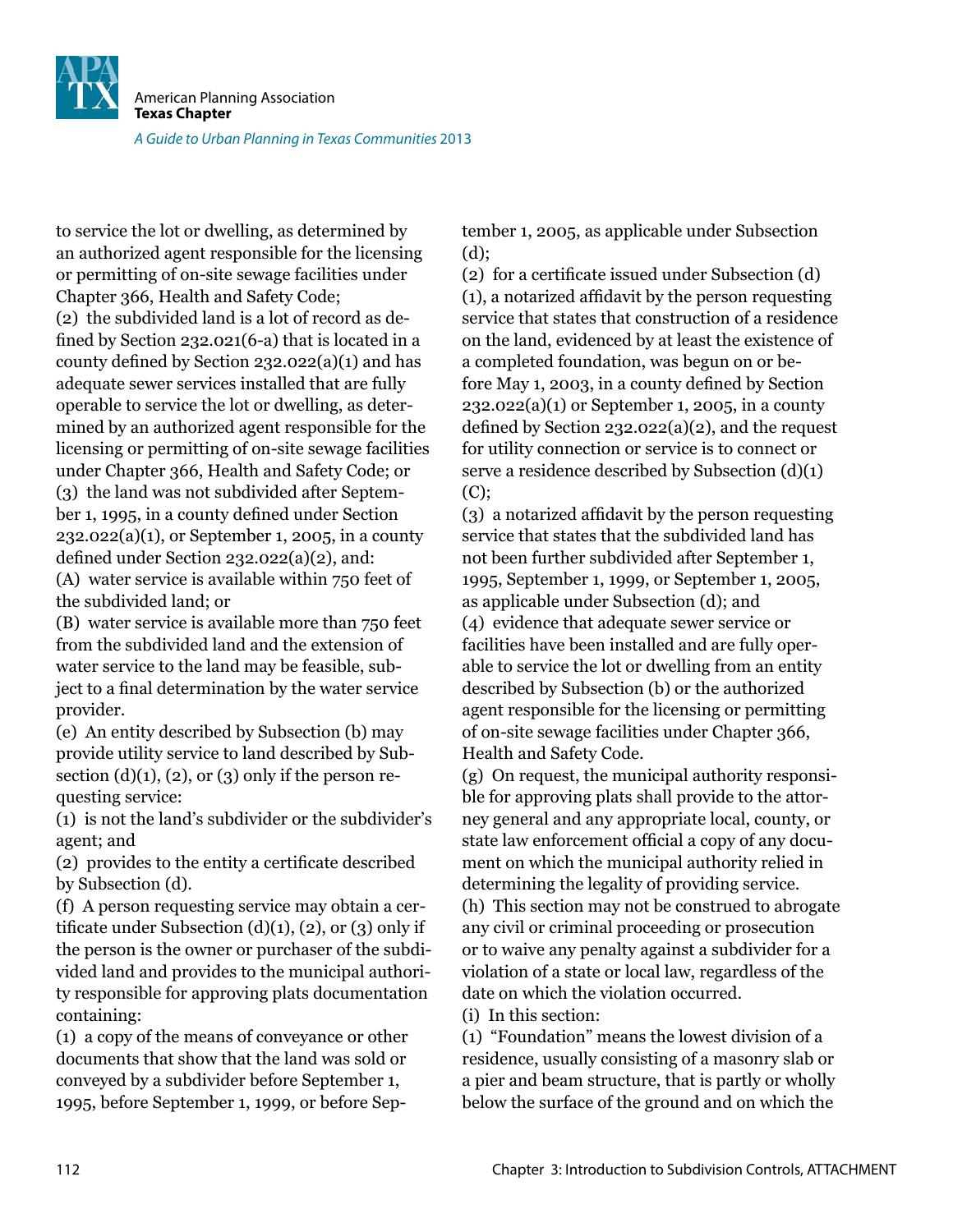![](_page_36_Picture_0.jpeg)

residential structure rests.

(2) "Subdivider" has the meaning assigned by Section 232.021.

(j) Except as provided by Subsection (k), this section does not prohibit a water or sewer utility from providing in a county defined by Section 232.022(a)(1) water or sewer utility connection or service to a residential dwelling that:

(1) is provided water or wastewater facilities under or in conjunction with a federal or state funding program designed to address inadequate water or wastewater facilities in colonias or to residential lots located in a county described by Section 232.022(a)(1);

(2) is an existing dwelling identiied as an eligible recipient for funding by the funding agency providing adequate water and wastewater facilities or improvements;

(3) when connected, will comply with the minimum state standards for both water and sewer facilities and as prescribed by the model subdivision rules adopted under Section 16.343, Water Code; and

(4) is located in a project for which the municipality with jurisdiction over the project or the approval of plats within the project area has approved the improvement project by order, resolution, or interlocal agreement under Chapter 791, Government Code.

(k) A utility may not serve any subdivided land with water utility connection or service under Subsection (j) unless the entity receives a determination that adequate sewer services have been installed to service the lot or dwelling from the municipal authority responsible for approving plats, an entity described by Subsection (b), or the authorized agent responsible for the licensing or permitting of on-site sewage facilities under Chapter 366, Health and Safety Code. Acts 1987, 70th Leg., ch. 149, Sec. 1, eff. Sept. 1, 1987. Amended by Acts 1989, 71st Leg., ch. 1, Sec. 46(b), eff. Aug. 28, 1989; Acts 1989, 71st Leg., ch. 624, Sec. 3.01, eff. Sept. 1, 1989; Acts 1997, 75th Leg., ch. 1062, Sec. 1, eff. Sept. 1, 1997; Acts 1999, 76th Leg., ch. 62, Sec. 18.34, eff. Sept. 1, 1999; Acts 1999, 76th Leg., ch. 404, Sec. 2, eff. Sept. 1, 1999.

Amended by:

Acts 2005, 79th Leg., Ch. 708, Sec. 1, eff. September 1, 2005.

Acts 2009, 81st Leg., R.S., Ch. 1239, Sec. 1, eff. June 19, 2009.

Sec. 212.013. VACATING PLAT. (a) The proprietors of the tract covered by a plat may vacate the plat at any time before any lot in the plat is sold. The plat is vacated when a signed, acknowledged instrument declaring the plat vacated is approved and recorded in the manner prescribed for the original plat.

(b) If lots in the plat have been sold, the plat, or any part of the plat, may be vacated on the application of all the owners of lots in the plat with approval obtained in the manner prescribed for the original plat.

(c) The county clerk shall write legibly on the vacated plat the word "Vacated" and shall enter on the plat a reference to the volume and page at which the vacating instrument is recorded. (d) On the execution and recording of the vacating instrument, the vacated plat has no effect. Acts 1987, 70th Leg., ch. 149, Sec. 1, eff. Sept. 1, 1987.

Sec. 212.014. REPLATTING WITHOUT VACAT-ING PRECEDING PLAT. A replat of a subdivision or part of a subdivision may be recorded and is controlling over the preceding plat without vacation of that plat if the replat:

(1) is signed and acknowledged by only the owners of the property being replatted;

(2) is approved, after a public hearing on the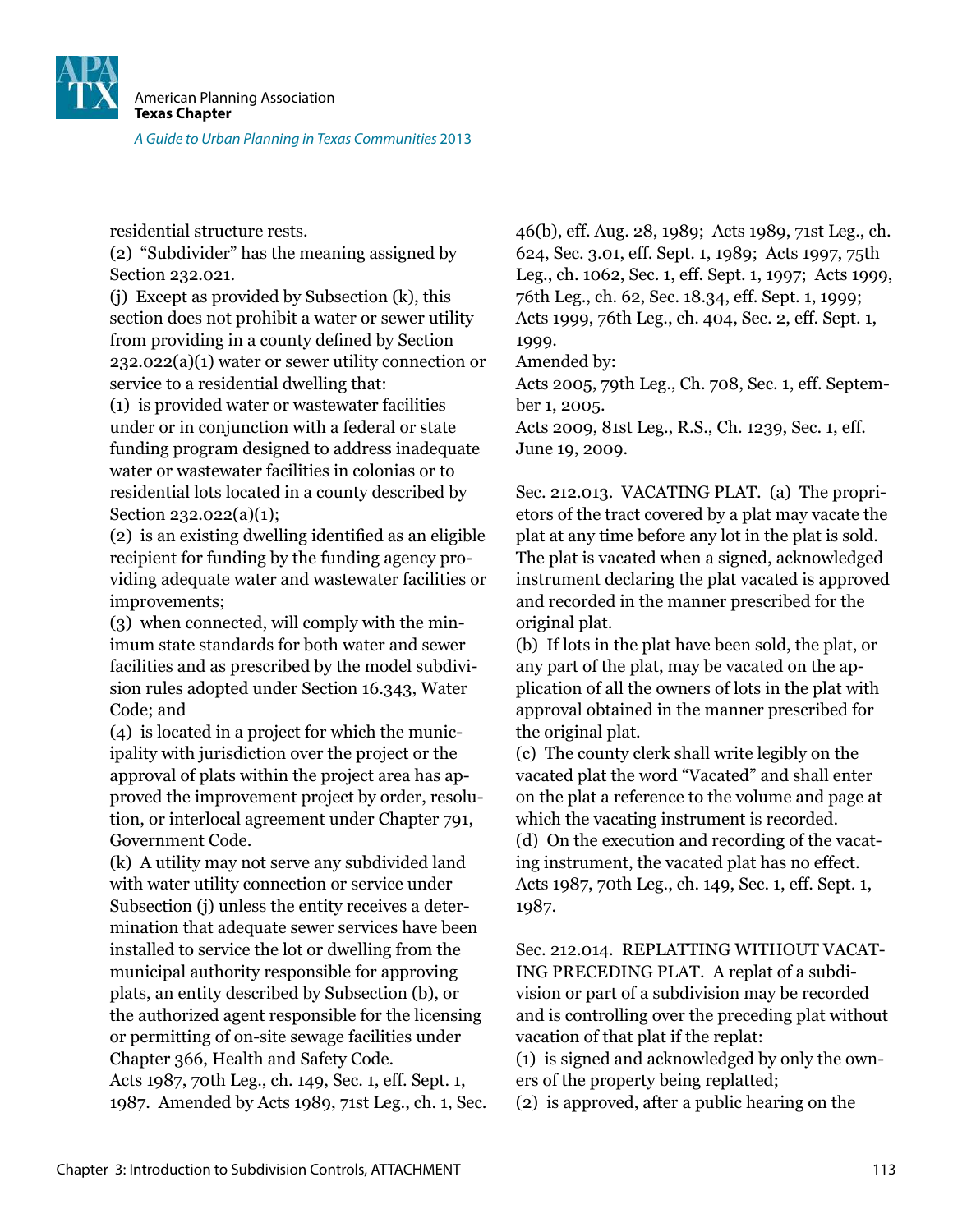![](_page_37_Picture_0.jpeg)

matter at which parties in interest and citizens have an opportunity to be heard, by the municipal authority responsible for approving plats; and (3) does not attempt to amend or remove any covenants or restrictions.

Acts 1987, 70th Leg., ch. 149, Sec. 1, eff. Sept. 1, 1987.

Sec. 212.0145. REPLATTING WITHOUT VA-CATING PRECEDING PLAT: CERTAIN SUB-DIVISIONS. (a) A replat of a part of a subdivision may be recorded and is controlling over the preceding plat without vacation of that plat if the replat:

(1) is signed and acknowledged by only the owners of the property being replatted; and

(2) involves only property:

(A) of less than one acre that fronts an existing street; and

(B) that is owned and used by a nonprofit corporation established to assist children in at-risk situations through volunteer and individualized attention.

(b) An existing covenant or restriction for property that is replatted under this section does not have to be amended or removed if:

(1) the covenant or restriction was recorded more than 50 years before the date of the replat; and (2) the replatted property has been continuously used by the nonprofit corporation for at least 10 years before the date of the replat.

(c) Sections 212.014 and 212.015 do not apply to a replat under this section.

Added by Acts 1999, 76th Leg., ch. 1130, Sec. 1, eff. June 18, 1999.

### Sec. 212.0146. REPLATTING WITHOUT VA-

CATING PRECEDING PLAT: CERTAIN MUNIC-IPALITIES. (a) This section applies only to a replat of a subdivision or a part of a subdivision located in a municipality or the extraterritorial

jurisdiction of a municipality with a population of 1.9 million or more.

(b) A replat of a subdivision or part of a subdivision may be recorded and is controlling over the preceding plat without vacation of that plat if: (1) the replat is signed and acknowledged by each owner and only the owners of the property being replatted;

(2) the municipal authority responsible for approving plats holds a public hearing on the matter at which parties in interest and citizens have an opportunity to be heard;

(3) the replat does not amend, remove, or violate, or have the effect of amending, removing, or violating, any covenants or restrictions that are contained or referenced in a dedicatory instrument recorded in the real property records separately from the preceding plat or replat;

(4) the replat does not attempt to amend, remove, or violate, or have the effect of amending, removing, or violating, any existing public utility easements without the consent of the affected utility companies; and

(5) the municipal authority responsible for approving plats approves the replat after determining that the replat complies with this subchapter and rules adopted under Section 212.002 and this section in effect at the time the application for the replat is filed.

(c) The governing body of a municipality may adopt rules governing replats, including rules that establish criteria under which covenants, restrictions, or plat notations that are contained only in the preceding plat or replat without reference in any dedicatory instrument recorded in the real property records separately from the preceding plat or replat may be amended or removed. Added by Acts 2007, 80th Leg., R.S., Ch. 654, Sec. 1, eff. June 15, 2007.

Sec. 212.015. ADDITIONAL REQUIREMENTS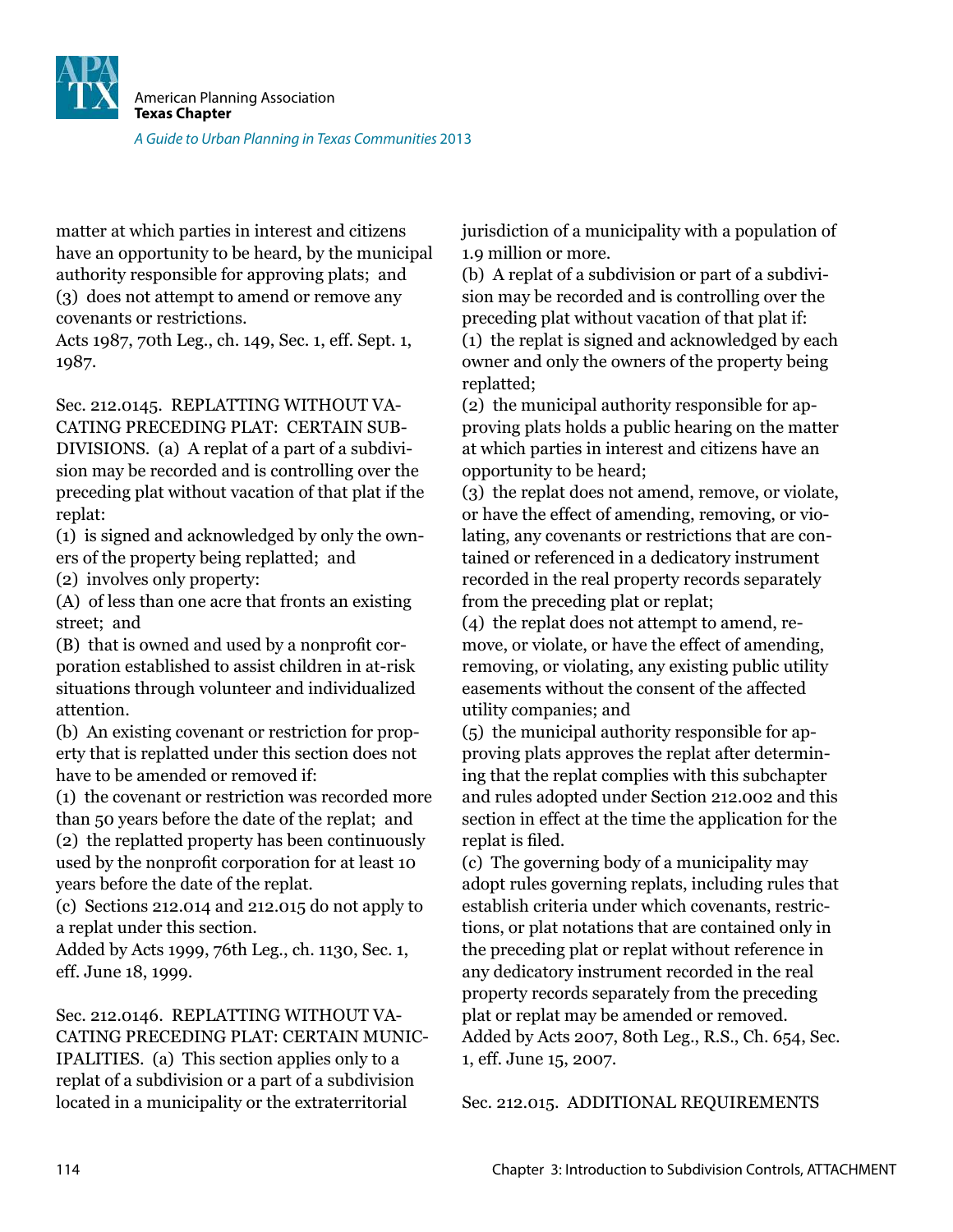![](_page_38_Picture_0.jpeg)

FOR CERTAIN REPLATS. (a) In addition to compliance with Section 212.014, a replat without vacation of the preceding plat must conform to the requirements of this section if:

(1) during the preceding ive years, any of the area to be replatted was limited by an interim or permanent zoning classiication to residential use for not more than two residential units per lot; or (2) any lot in the preceding plat was limited by deed restrictions to residential use for not more than two residential units per lot.

(b) Notice of the hearing required under Section 212.014 shall be given before the 15th day before the date of the hearing by:

(1) publication in an oficial newspaper or a newspaper of general circulation in the county in which the municipality is located; and

(2) by written notice, with a copy of Subsection (c) attached, forwarded by the municipal authority responsible for approving plats to the owners of lots that are in the original subdivision and that are within 200 feet of the lots to be replatted, as indicated on the most recently approved municipal tax roll or in the case of a subdivision within the extraterritorial jurisdiction, the most recently approved county tax roll of the property upon which the replat is requested. The written notice may be delivered by depositing the notice, properly addressed with postage prepaid, in a post ofice or postal depository within the boundaries of the municipality.

(c) If the proposed replat requires a variance and is protested in accordance with this subsection, the proposed replat must receive, in order to be approved, the afirmative vote of at least threefourths of the members present of the municipal planning commission or governing body, or both. For a legal protest, written instruments signed by the owners of at least 20 percent of the area of the lots or land immediately adjoining the area covered by the proposed replat and extending 200

feet from that area, but within the original subdivision, must be iled with the municipal planning commission or governing body, or both, prior to the close of the public hearing.

(d) In computing the percentage of land area under Subsection (c), the area of streets and alleys shall be included.

(e) Compliance with Subsections (c) and (d) is not required for approval of a replat of part of a preceding plat if the area to be replatted was designated or reserved for other than single or duplex family residential use by notation on the last legally recorded plat or in the legally recorded restrictions applicable to the plat.

Acts 1987, 70th Leg., ch. 149, Sec. 1, eff. Sept. 1, 1987. Amended by Acts 1989, 71st Leg., ch. 345, Sec. 2 to 5, eff. Aug. 28, 1989; Acts 1993, 73rd Leg., ch. 1046, Sec. 3, eff. Aug. 30, 1993.

Sec. 212.0155. ADDITIONAL REQUIREMENTS FOR CERTAIN REPLATS AFFECTING A SUBDI-VISION GOLF COURSE. (a) This section applies to land located wholly or partly:

(1) in the corporate boundaries of a municipality if the municipality:

(A) has a population of more than 50,000; and

(B) is located wholly or partly in:

(i) a county with a population of more than three million;

(ii) a county with a population of more than 400,000 that is adjacent to a county with a population of more than three million; or

(iii) a county with a population of more than 1.4 million:

(a) in which two or more municipalities with a population of 300,000 or more are primarily located; and

(b) that is adjacent to a county with a population of more than two million; or

(2) in the corporate boundaries or extraterritorial jurisdiction of a municipality with a population of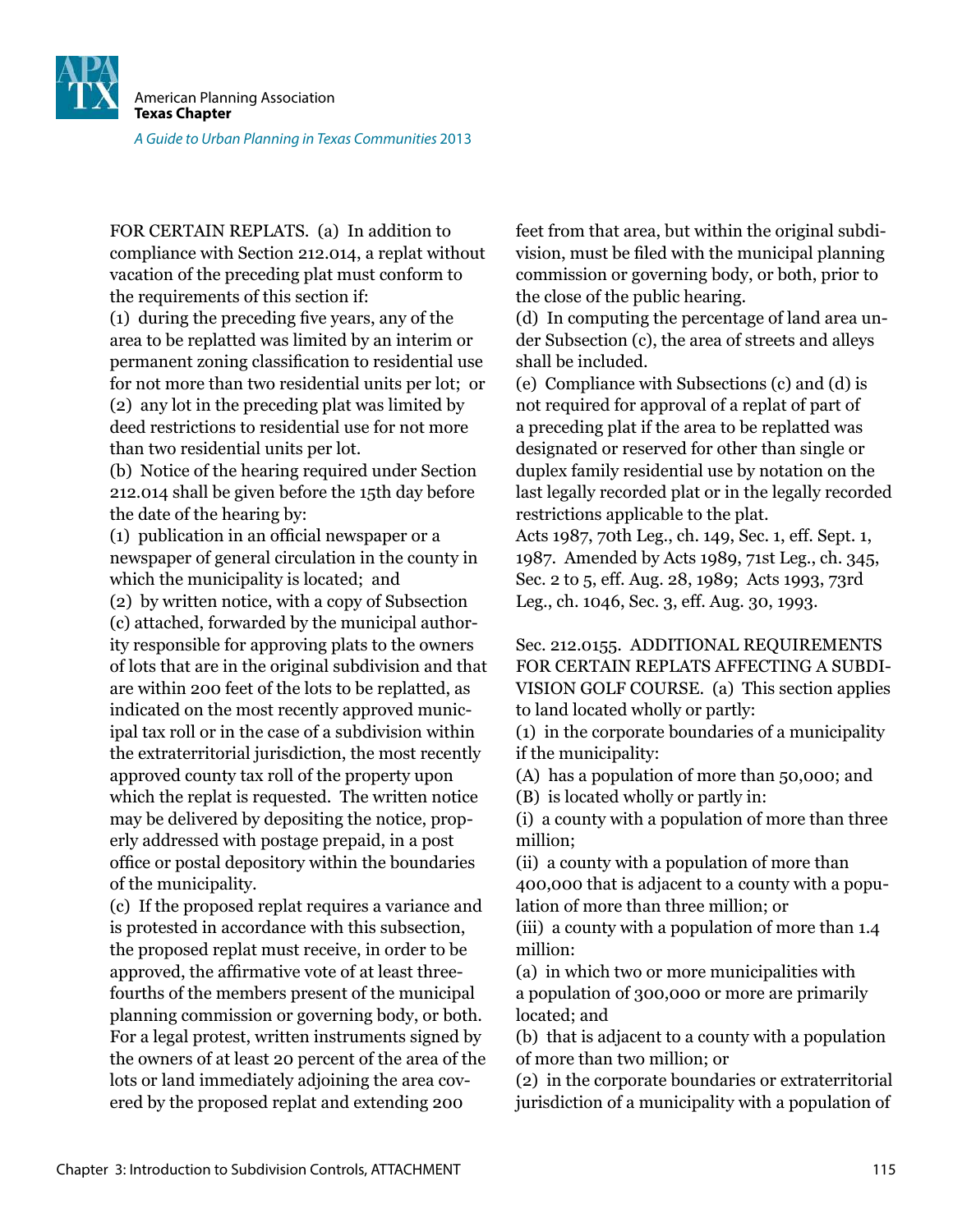![](_page_39_Picture_0.jpeg)

1.9 million or more.

(b) In this section:

(1) "Management certiicate" means a certiicate described by Section 209.004, Property Code.

(2) "New plat" means a development plat, replat, amending plat, or vacating plat that would change the existing plat or the current use of the land that is the subject of the new plat.

(3) "Property owners' association" and "restrictive covenant" have the meanings assigned by Section 202.001, Property Code.

(4) "Restrictions," "subdivision," and "owner" have the meanings assigned by Section 201.003, Property Code.

(5) "Subdivision golf course" means an area of land:

(A) that was originally developed as a golf course or a country club within a common scheme of development for a predominantly residential single-family development project;

(B) that was at any time in the seven years preceding the date on which a new plat for the land is filed:

(i) used as a golf course or a country club;

(ii) zoned as a community facility;

(iii) benefited from restrictive covenants on adjoining homeowners; or

(iv) designated on a recorded plat as a golf course or a country club; and

(C) that is not separated entirely from the predominantly residential single-family development project by a public street.

(c) In addition to any other requirement of this chapter, a new plat must conform to the requirements of this section if any of the area subject to the new plat is a subdivision golf course. The exception in Section 212.004(a) excluding divisions of land into parts greater than five acres for platting requirements does not apply to a subdivision golf course.

(d) A new plat that is subject to this section may

not be approved until each municipal authority reviewing the new plat conducts a public hearing on the matter at which the parties in interest and citizens have an adequate opportunity to be heard, present evidence, and submit statements or petitions for consideration by the municipal authority. The number, location, and procedure for the public hearings may be designated by the municipal authority for a particular hearing. The municipal authority may abate, continue, or reschedule, as the municipal authority considers appropriate, any public hearing in order to receive a full and complete record on which to make a decision. If the new plat would otherwise be administratively approved, the municipal planning commission is the approving body for the purposes of this section.

(e) The municipal authority may not approve the new plat without adequate consideration of testimony and the record from the public hearings and making the findings required by Subsection (k). Not later than the 30th day after the date on which all proceedings necessary for the public hearings have concluded, the municipal authority shall take action on the application for the new plat. Sections 212.009(a) and (b) do not apply to the approval of plats under this section.

(f) The municipality may provide notice of the initial hearing required by Subsection (d) only after the requirements of Subsections (m) and (n) are met. The notice shall be given before the 15th day before the date of the hearing by:

(1) publishing notice in an oficial newspaper or a newspaper of general circulation in the county in which the municipality is located;

(2) providing written notice, with a copy of this section attached, by the municipal authority responsible for approving plats to:

(A) each property owners' association for each neighborhood beneited by the subdivision golf course, as indicated in the most recently iled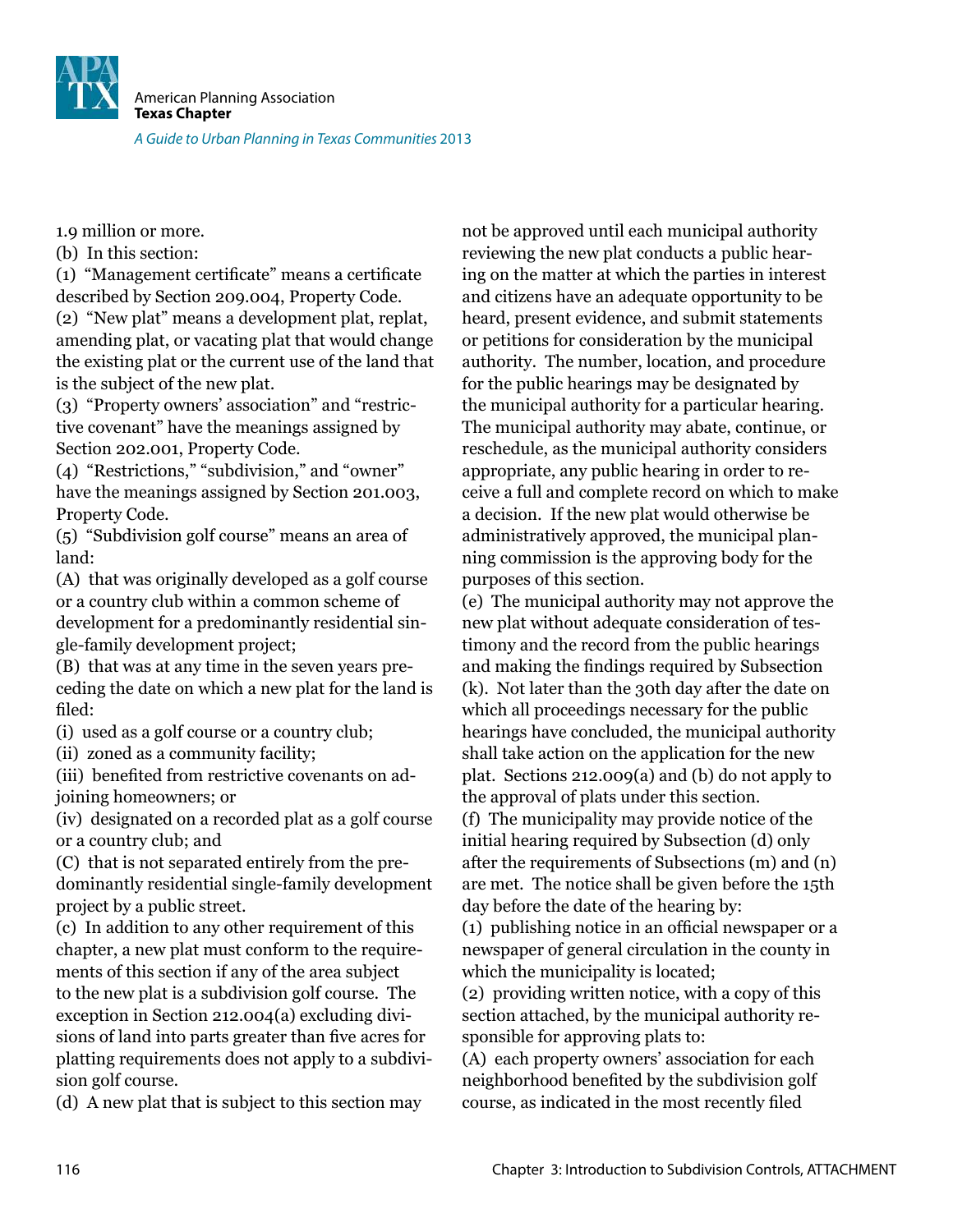![](_page_40_Picture_0.jpeg)

management certificates; and

(B) the owners of lots that are within 200 feet of the area subject to the new plat, as indicated:

(i) on the most recently approved municipal tax roll; and

(ii) in the most recent online records of the central appraisal district of the county in which the lots are located; and

(3) any other manner determined by the municipal authority to be necessary to ensure that full and fair notice is provided to all owners of residential single-family lots in the general vicinity of the subdivision golf course.

(g) The written notice required by Subsection (f) (2) may be delivered by depositing the notice, properly addressed with postage prepaid, in the United States mail.

(h) The cost of providing the notices under Subsection (f) shall be paid by the plat applicant.

(i) If written instruments protesting the proposed new plat are signed by the owners of at least 20 percent of the area of the lots or land immediately adjacent to the area covered by a proposed new plat and extending 200 feet from that area and are iled with the municipal planning commission or the municipality's governing body before the conclusion of the public hearings, the proposed new plat must receive, to be approved, the afirmative vote of at least three-fifths of the members of the municipal planning commission or governing body.

(j) In computing the percentage of land area under Subsection (i), the area of streets and alleys is included.

(k) The municipal planning commission or the municipality's governing body may not approve a new plat under this section unless it determines that:

(1) there is adequate existing or planned infrastructure to support the future development of the subdivision golf course;

(2) based on existing or planned facilities, the development of the subdivision golf course will not have a materially adverse effect on:

(A) trafic, parking, drainage, water, sewer, or other utilities;

(B) the health, safety, or general welfare of persons in the municipality; or

(C) safe, orderly, and healthful development of the municipality;

(3) the development of the subdivision golf course will not have a materially adverse effect on existing single-family property values;

(4) the new plat is consistent with all applicable land use regulations and restrictive covenants and the municipality's land use policies as described by the municipality's comprehensive plan or other appropriate public policy documents; and (5) if any portion of a previous plat relected a restriction on the subdivision golf course whether: (A) that restriction is an implied covenant or easement benefiting adjacent residential properties; or

(B) the restriction, covenant, or easement has been legally released or has expired.

(l) The municipal authority may adopt rules to govern the platting of a subdivision golf course that do not conflict with this section, including rules that require more detailed information than is required by Subsection (n) for plans for development and new plat applications.

(m) The application for a new plat under this section is not complete and may not be submitted for review for administrative completeness unless the tax certificates required by Section 12.002(e), Property Code, are attached, notwithstanding that the application is for a type of plat other than a plat specified in that section.

(n) A plan for development or a new plat application for a subdivision golf course is not considered to provide fair notice of the project and nature of the permit sought unless it contains the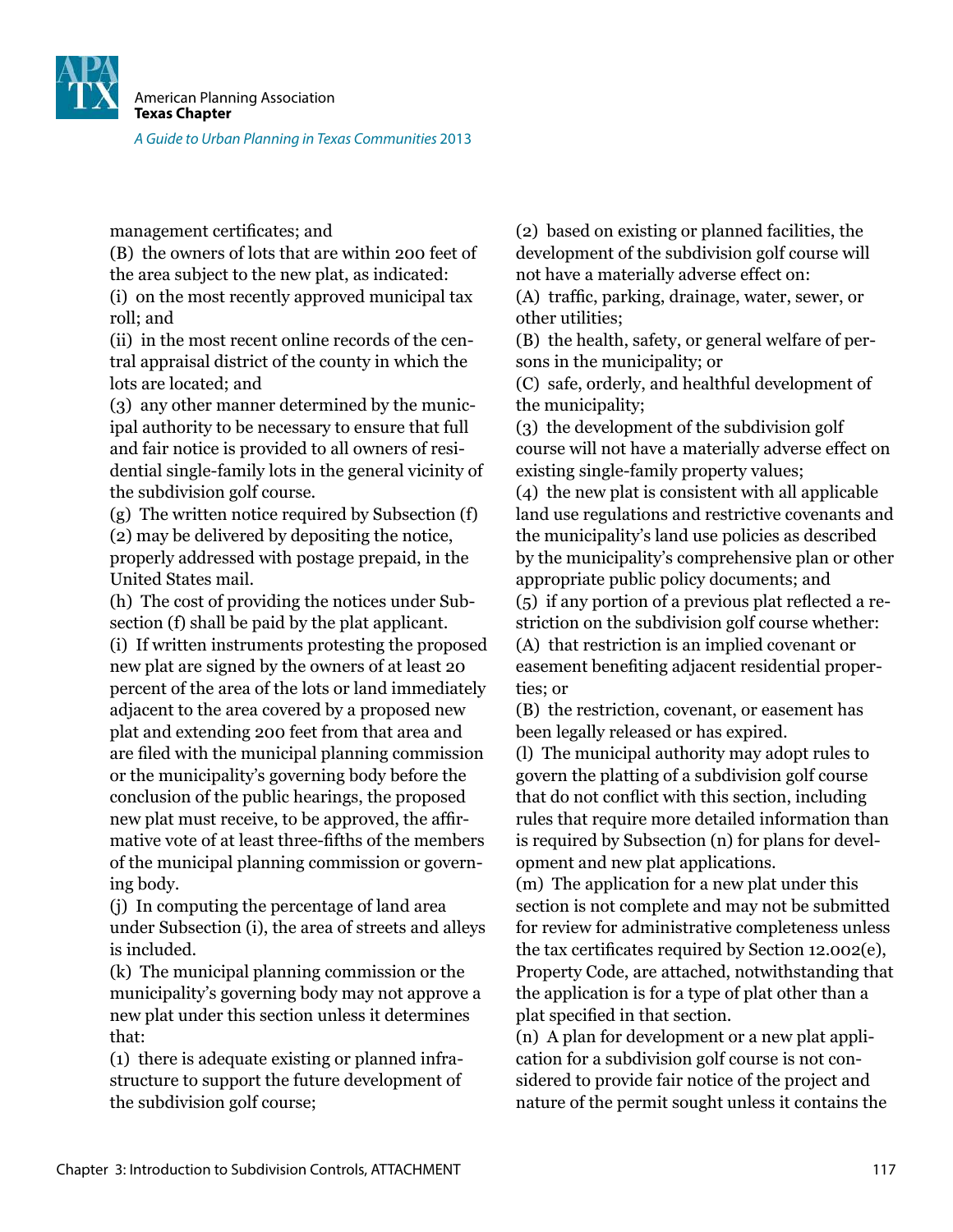![](_page_41_Picture_0.jpeg)

following information, complete in all material respects:

(1) street layout;

(2) lot and block layout;

(3) number of residential units;

(4) location of nonresidential development, by type of development;

(5) drainage, detention, and retention plans;

(6) screening plan for adjacent residential properties, including landscaping or fencing; and

(7) an analysis of the effect of the project on values in the adjacent residential neighborhoods.

(o) A municipal authority with authority over platting may require as a condition for approval of a plat for a golf course that:

(1) the area be platted as a restricted reserve for the proposed use; and

(2) the plat be incorporated into the plat for any adjacent residential lots.

(p) An owner of a lot that is within 200 feet of a subdivision golf course may seek declaratory or injunctive relief from a district court to enforce the provisions in this section.

Added by Acts 2007, 80th Leg., R.S., Ch. 1092, Sec. 1, eff. June 15, 2007.

Amended by:

Acts 2009, 81st Leg., R.S., Ch. 635, Sec. 1, eff. June 19, 2009.

Acts 2011, 82nd Leg., R.S., Ch. 675, Sec. 1, eff. June 17, 2011.

Acts 2011, 82nd Leg., R.S., Ch. 1163, Sec. 78, eff. September 1, 2011.

Sec. 212.016. AMENDING PLAT. (a) The municipal authority responsible for approving plats may approve and issue an amending plat, which may be recorded and is controlling over the preceding plat without vacation of that plat, if the amending plat is signed by the applicants only and is solely for one or more of the following purposes:

(1) to correct an error in a course or distance shown on the preceding plat;

(2) to add a course or distance that was omitted on the preceding plat;

(3) to correct an error in a real property description shown on the preceding plat;

(4) to indicate monuments set after the death, disability, or retirement from practice of the engineer or surveyor responsible for setting monuments;

(5) to show the location or character of a monument that has been changed in location or character or that is shown incorrectly as to location or character on the preceding plat;

(6) to correct any other type of scrivener or clerical error or omission previously approved by the municipal authority responsible for approving plats, including lot numbers, acreage, street names, and identification of adjacent recorded plats;

(7) to correct an error in courses and distances of lot lines between two adjacent lots if:

(A) both lot owners join in the application for amending the plat;

(B) neither lot is abolished;

(C) the amendment does not attempt to remove recorded covenants or restrictions; and

(D) the amendment does not have a material

adverse effect on the property rights of the other owners in the plat;

(8) to relocate a lot line to eliminate an inadvertent encroachment of a building or other improvement on a lot line or easement;

(9) to relocate one or more lot lines between one or more adjacent lots if:

(A) the owners of all those lots join in the application for amending the plat;

(B) the amendment does not attempt to remove recorded covenants or restrictions; and

(C) the amendment does not increase the number of lots;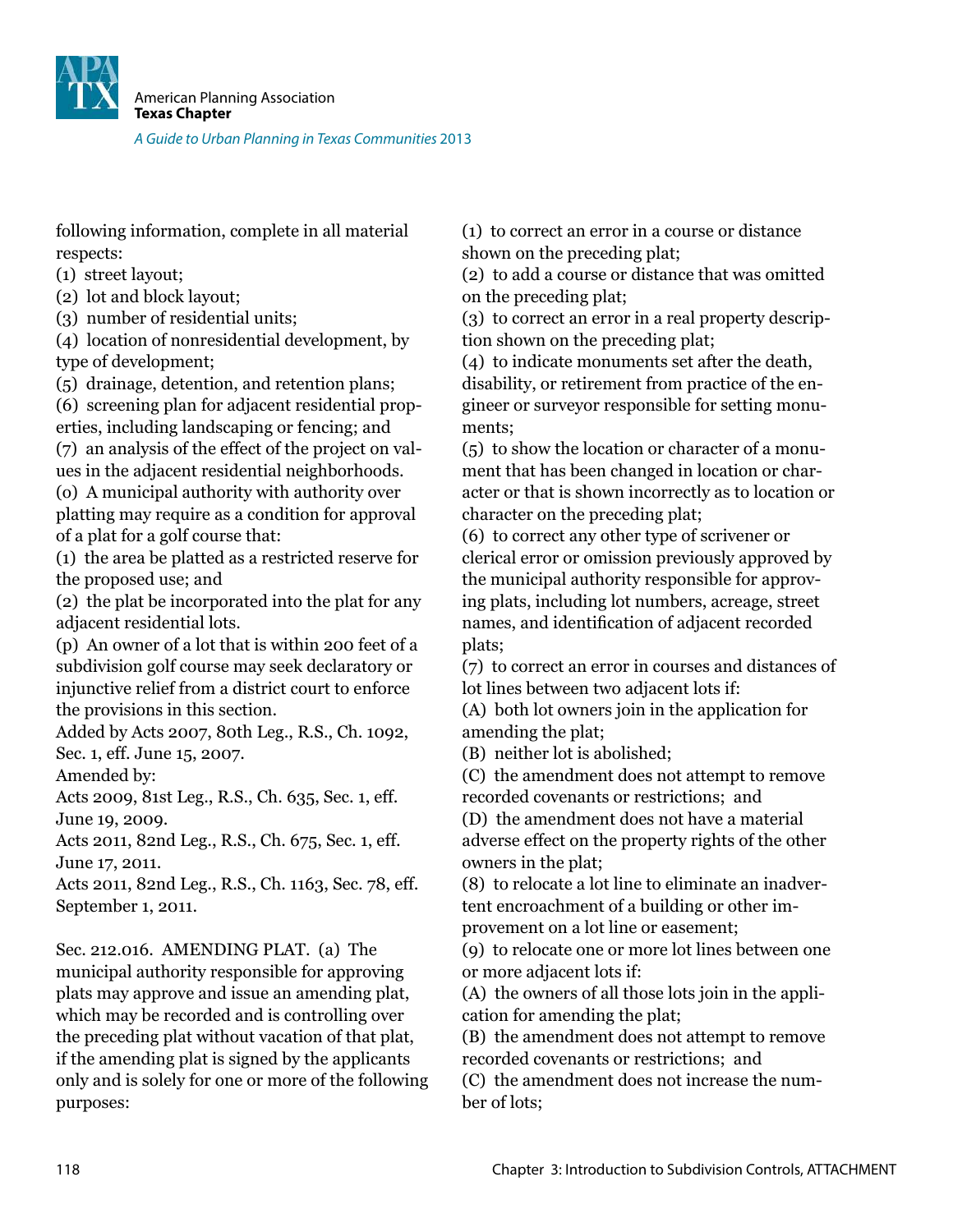![](_page_42_Picture_0.jpeg)

(10) to make necessary changes to the preceding plat to create six or fewer lots in the subdivision or a part of the subdivision covered by the preceding plat if:

(A) the changes do not affect applicable zoning and other regulations of the municipality;

(B) the changes do not attempt to amend or remove any covenants or restrictions; and

(C) the area covered by the changes is located in an area that the municipal planning commission or other appropriate governing body of the municipality has approved, after a public hearing, as a residential improvement area; or

(11) to replat one or more lots fronting on an existing street if:

(A) the owners of all those lots join in the application for amending the plat;

(B) the amendment does not attempt to remove recorded covenants or restrictions;

(C) the amendment does not increase the number of lots; and

(D) the amendment does not create or require the creation of a new street or make necessary the extension of municipal facilities.

(b) Notice, a hearing, and the approval of other lot owners are not required for the approval and issuance of an amending plat.

Acts 1987, 70th Leg., ch. 149, Sec. 1, eff. Sept. 1, 1987. Amended by Acts 1989, 71st Leg., ch. 1, Sec. 46(b), eff. Aug. 28, 1989; Acts 1995, 74th Leg., ch. 92, Sec. 2, eff. Aug. 28, 1995.

Sec. 212.017. CONFLICT OF INTEREST; PEN-ALTY. (a) In this section, "subdivided tract" means a tract of land, as a whole, that is subdivided. The term does not mean an individual lot in a subdivided tract of land.

(b) A person has a substantial interest in a subdivided tract if the person:

(1) has an equitable or legal ownership interest in the tract with a fair market value of \$2,500 or more;

(2) acts as a developer of the tract;

(3) owns 10 percent or more of the voting stock or shares of or owns either 10 percent or more or \$5,000 or more of the fair market value of a business entity that:

(A) has an equitable or legal ownership interest in the tract with a fair market value of \$2,500 or more; or

(B) acts as a developer of the tract; or

(4) receives in a calendar year funds from a business entity described by Subdivision (3) that exceed 10 percent of the person's gross income for the previous year.

(c) A person also is considered to have a substantial interest in a subdivided tract if the person is related in the first degree by consanguinity or affinity, as determined under Chapter 573, Government Code, to another person who, under Subsection (b), has a substantial interest in the tract. (d) If a member of the municipal authority responsible for approving plats has a substantial interest in a subdivided tract, the member shall file, before a vote or decision regarding the approval of a plat for the tract, an afidavit stating the nature and extent of the interest and shall abstain from further participation in the matter. The affidavit must be filed with the municipal secretary or clerk.

(e) A member of the municipal authority responsible for approving plats commits an offense if the member violates Subsection (d). An offense under this subsection is a Class A misdemeanor. (f) The inding by a court of a violation of this section does not render voidable an action of the municipal authority responsible for approving plats unless the measure would not have passed the municipal authority without the vote of the member who violated this section.

Acts 1987, 70th Leg., ch. 149, Sec. 1, eff. Sept. 1, 1987. Amended by Acts 1989, 71st Leg., ch. 624,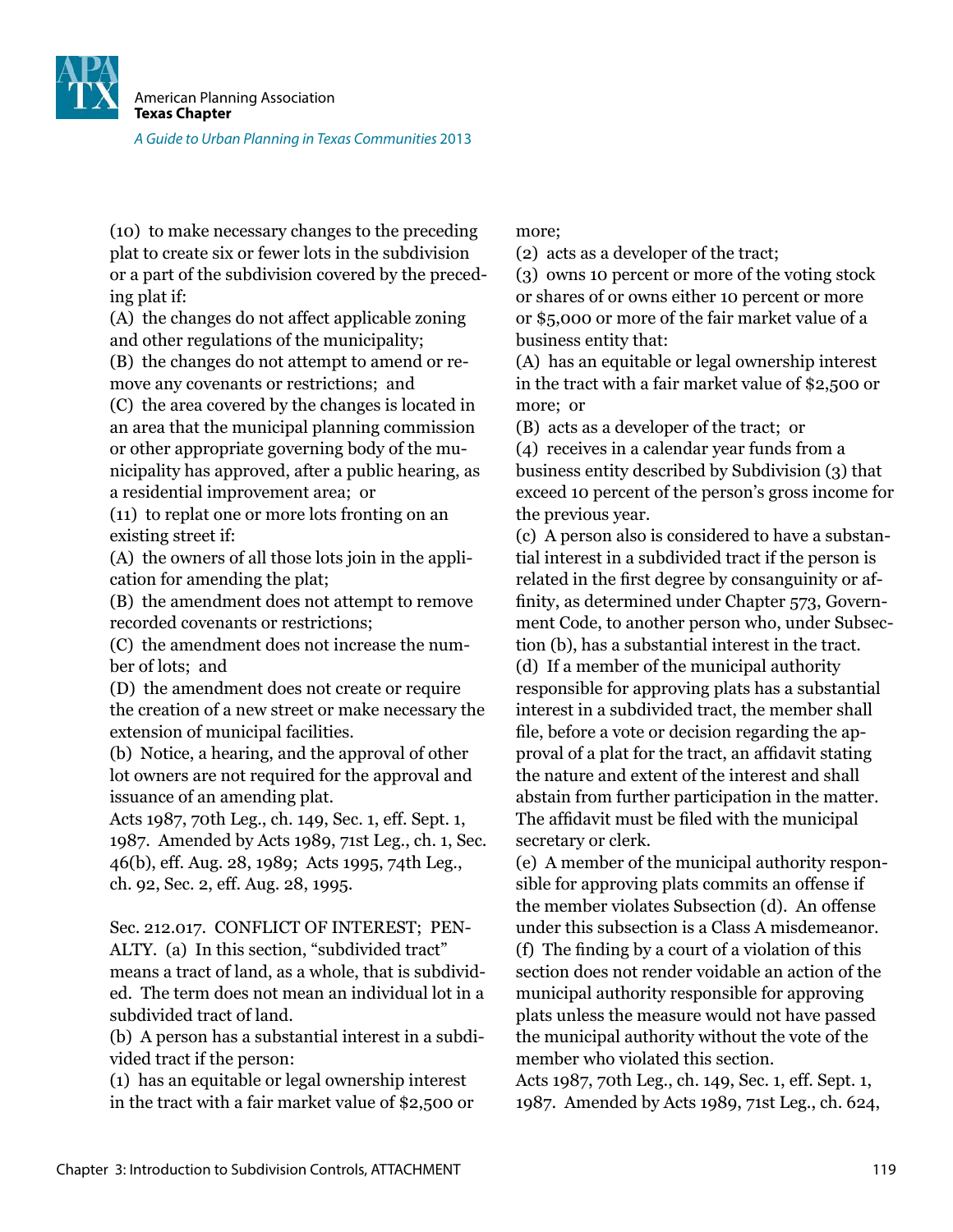Sec. 3.01, eff. Sept. 1, 1989; Acts 1991, 72nd Leg., ch. 561, Sec. 38, eff. Aug. 26, 1991; Acts 1995, 74th Leg., ch. 76, Sec. 5.95(27), eff. Sept. 1, 1995.

Sec. 212.0175. ENFORCEMENT IN CERTAIN COUNTIES; PENALTY. (a) The attorney general may take any action necessary to enforce a requirement imposed by or under Section 212.0105 or 212.0106 or to ensure that water and sewer service facilities are constructed or installed to service a subdivision in compliance with the model rules adopted under Section 16.343, Water Code.

(b) A person who violates Section 212.0105 or 212.0106 or fails to timely provide for the construction or installation of water or sewer service facilities that the person described on the plat or on the document attached to the plat, as required by Section 212.0105, is subject to a civil penalty of not less than \$500 nor more than \$1,000 plus court costs and attorney's fees.

(c) An owner of a tract of land commits an offense if the owner knowingly or intentionally violates a requirement imposed by or under Section 212.0105 or 212.0106 or fails to timely provide for the construction or installation of water or sewer service facilities that the person described on a plat or on a document attached to a plat, as required by Section 212.0105. An offense under this subsection is a Class B misdemeanor. (d) A reference in this section to an "owner of a tract of land" does not include the owner of an individual lot in a subdivided tract of land. Added by Acts 1989, 71st Leg., ch. 624, Sec. 3.01, eff. Sept. 1, 1989.

Sec. 212.018. ENFORCEMENT IN GENERAL.

(a) At the request of the governing body of the municipality, the municipal attorney or any other attorney representing the municipality may ile an action in a court of competent jurisdiction to:

(1) enjoin the violation or threatened violation by the owner of a tract of land of a requirement regarding the tract and established by, or adopted by the governing body under, this subchapter; or (2) recover damages from the owner of a tract of land in an amount adequate for the municipality to undertake any construction or other activity necessary to bring about compliance with a requirement regarding the tract and established by, or adopted by the governing body under, this subchapter.

(b) A reference in this section to an "owner of a tract of land" does not include the owner of an individual lot in a subdivided tract of land. Added by Acts 1989, 71st Leg., ch. 1, Sec. 46(b), eff. Aug. 28, 1989. Amended by Acts 1989, 71st Leg., ch. 624, Sec. 3.01, eff. Sept. 1, 1989.

#### SUBCHAPTER B. REGULATION OF PROPERTY DEVELOPMENT

Sec. 212.041. MUNICIPALITY COVERED BY SUBCHAPTER. This subchapter applies only to a municipality whose governing body chooses by ordinance to be covered by this subchapter or chose by ordinance to be covered by the law codified by this subchapter.

Acts 1987, 70th Leg., ch. 149, Sec. 1, eff. Sept. 1, 1987. Amended by Acts 1993, 73rd Leg., ch. 125, Sec. 1, eff. May 11, 1993; Acts 1993, 73rd Leg., ch. 1046, Sec. 4, eff. Aug. 30, 1993; Acts 1995, 74th Leg., ch. 76, Sec. 10.04, eff. Sept. 1, 1995.

#### Sec. 212.042. APPLICATION OF SUBCHAPTER A. The provisions of Subchapter A that do not conflict with this subchapter apply to development plats.

Acts 1987, 70th Leg., ch. 149, Sec. 1, eff. Sept. 1, 1987.

Sec. 212.043. DEFINITIONS. In this subchapter: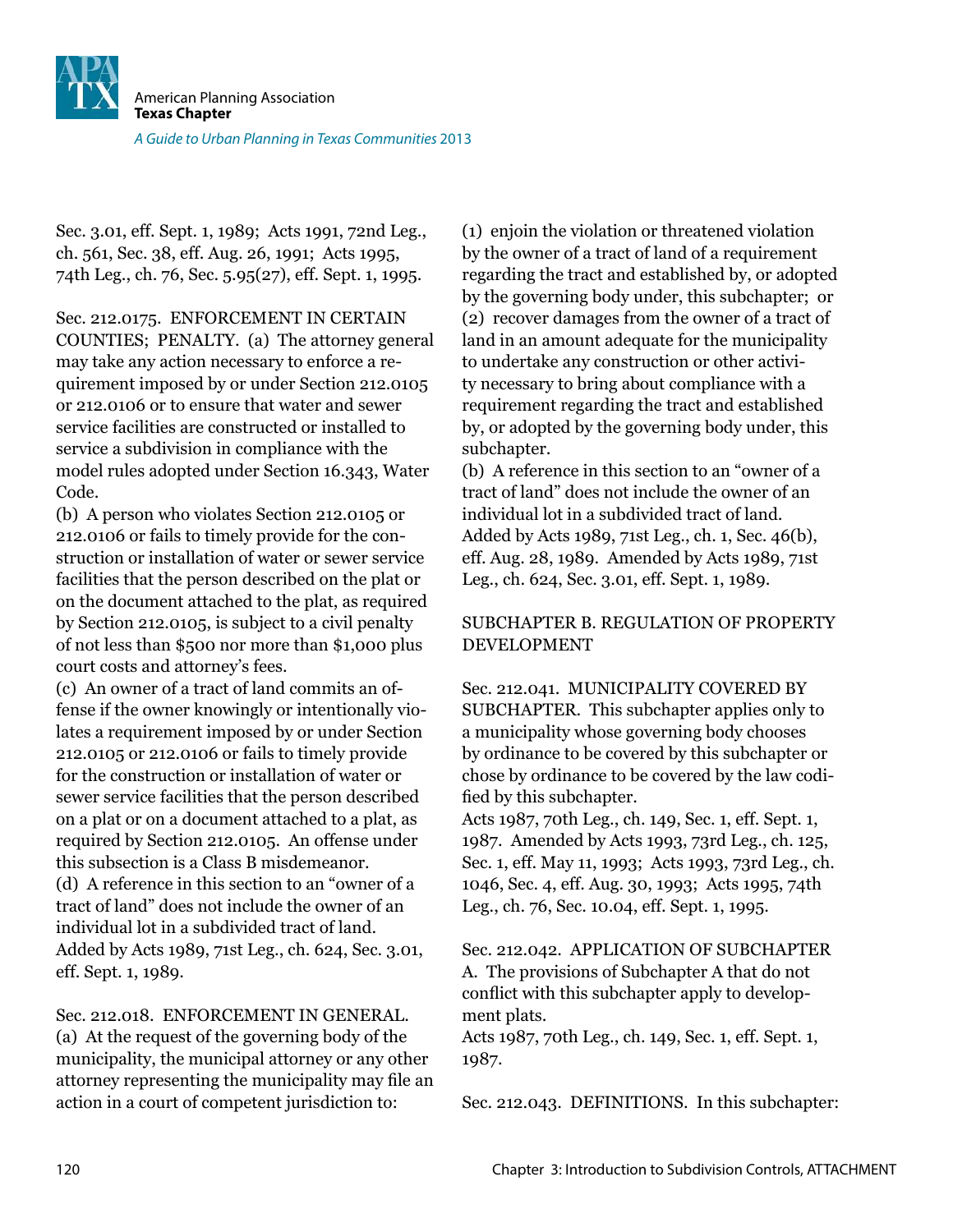![](_page_44_Picture_0.jpeg)

(1) "Development" means the new construction or the enlargement of any exterior dimension of any building, structure, or improvement.

(2) "Extraterritorial jurisdiction" means a municipality's extraterritorial jurisdiction as determined under Chapter 42.

Acts 1987, 70th Leg., ch. 149, Sec. 1, eff. Sept. 1, 1987.

Sec. 212.044. PLANS, RULES, AND ORDINANC-ES. After a public hearing on the matter, the municipality may adopt general plans, rules, or ordinances governing development plats of land within the limits and in the extraterritorial jurisdiction of the municipality to promote the health, safety, morals, or general welfare of the municipality and the safe, orderly, and healthful development of the municipality.

Acts 1987, 70th Leg., ch. 149, Sec. 1, eff. Sept. 1, 1987.

Sec. 212.045. DEVELOPMENT PLAT RE-

QUIRED. (a) Any person who proposes the development of a tract of land located within the limits or in the extraterritorial jurisdiction of the municipality must have a development plat of the tract prepared in accordance with this subchapter and the applicable plans, rules, or ordinances of the municipality.

(b) A development plat must be prepared by a registered professional land surveyor as a boundary survey showing:

(1) each existing or proposed building, structure, or improvement or proposed modiication of the external configuration of the building, structure, or improvement involving a change of the building, structure, or improvement;

(2) each easement and right-of-way within or abutting the boundary of the surveyed property; and

(3) the dimensions of each street, sidewalk, alley,

square, park, or other part of the property intended to be dedicated to public use or for the use of purchasers or owners of lots fronting on or adjacent to the street, sidewalk, alley, square, park, or other part.

(c) New development may not begin on the property until the development plat is filed with and approved by the municipality in accordance with Section 212.047.

(d) If a person is required under Subchapter A or an ordinance of the municipality to file a subdivision plat, a development plat is not required in addition to the subdivision plat.

Acts 1987, 70th Leg., ch. 149, Sec. 1, eff. Sept. 1, 1987. Amended by Acts 1989, 71st Leg., ch. 1091, Sec. 28, eff. Sept. 1, 1989.

Sec. 212.046. RESTRICTION ON ISSUANCE OF BUILDING AND OTHER PERMITS BY MUNIC-IPALITY, COUNTY, OR OFFICIAL OF OTHER GOVERNMENTAL ENTITY. The municipality, a county, or an oficial of another governmental entity may not issue a building permit or any other type of permit for development on lots or tracts subject to this subchapter until a development plat is iled with and approved by the municipality in accordance with Section 212.047. Acts 1987, 70th Leg., ch. 149, Sec. 1, eff. Sept. 1, 1987.

Sec. 212.047. APPROVAL OF DEVELOPMENT PLAT. The municipality shall endorse approval on a development plat filed with it if the plat conforms to:

(1) the general plans, rules, and ordinances of the municipality concerning its current and future streets, sidewalks, alleys, parks, playgrounds, and public utility facilities;

(2) the general plans, rules, and ordinances for the extension of the municipality or the extension, improvement, or widening of its roads, streets,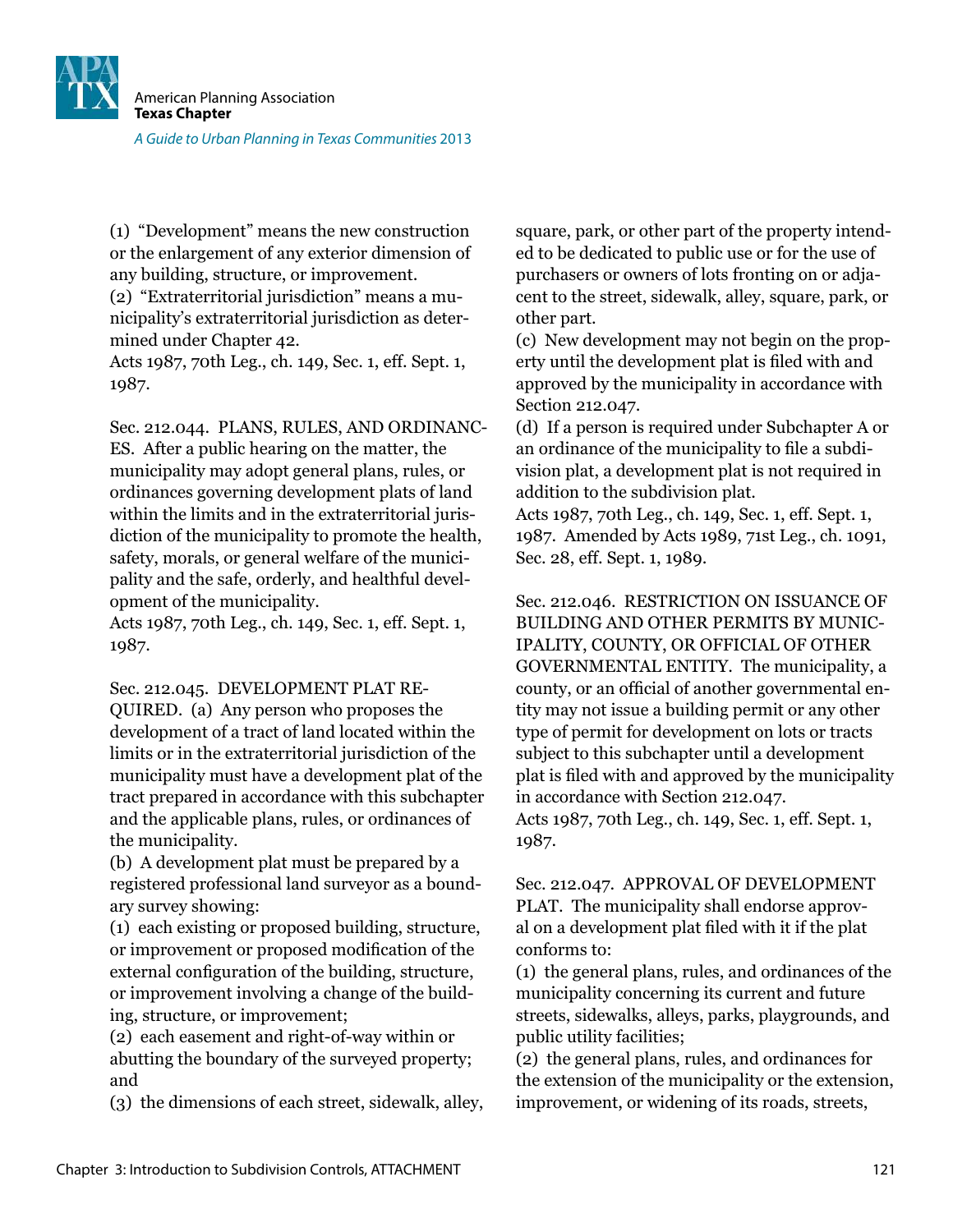![](_page_45_Picture_0.jpeg)

and public highways within the municipality and in its extraterritorial jurisdiction, taking into account access to and extension of sewer and water mains and the instrumentalities of public utilities; and

(3) any general plans, rules, or ordinances adopted under Section 212.044.

Acts 1987, 70th Leg., ch. 149, Sec. 1, eff. Sept. 1, 1987.

Sec. 212.048. EFFECT OF APPROVAL ON DED-ICATION. The approval of a development plat is not considered an acceptance of any proposed dedication for public use or use by persons other than the owner of the property covered by the plat and does not impose on the municipality any duty regarding the maintenance or improvement of any purportedly dedicated parts until the municipality's governing body makes an actual appropriation of the dedicated parts by formal acceptance, entry, use, or improvement.

Acts 1987, 70th Leg., ch. 149, Sec. 1, eff. Sept. 1, 1987.

Sec. 212.049. BUILDING PERMITS IN EXTRA-TERRITORIAL JURISDICTION. This subchapter does not authorize the municipality to require municipal building permits or otherwise enforce the municipality's building code in its extraterritorial jurisdiction.

Acts 1987, 70th Leg., ch. 149, Sec. 1, eff. Sept. 1, 1987.

Sec. 212.050. ENFORCEMENT; PENALTY. (a) If it appears that a violation or threat of a violation of this subchapter or a plan, rule, or ordinance adopted under this subchapter or consistent with this subchapter exists, the municipality is entitled to appropriate injunctive relief against the person who committed, is committing, or is threatening to commit the violation.

(b) A suit for injunctive relief may be brought in the county in which the defendant resides, the county in which the violation or threat of violation occurs, or any county in which the municipality is wholly or partly located.

(c) In a suit to enjoin a violation or threat of a violation of this subchapter or a plan, rule, ordinance, or other order adopted under this subchapter, the court may grant the municipality any prohibitory or mandatory injunction warranted by the facts including a temporary restraining order, temporary injunction, or permanent injunction.

(d) A person commits an offense if the person violates this subchapter or a plan, rule, or ordinance adopted under this subchapter or consistent with this subchapter within the limits of the municipality. An offense under this subsection is a Class C misdemeanor. Each day the violation continues constitutes a separate offense.

(e) A suit under this section shall be given precedence over all other cases of a different nature on the docket of the trial or appellate court.

(f) It is no defense to a criminal or civil suit under this section that an agency of government other than the municipality issued a license or permit authorizing the construction, repair, or alteration of any building, structure, or improvement. It also is no defense that the defendant had no knowledge of this subchapter or of an applicable plan, rule, or ordinance.

Acts 1987, 70th Leg., ch. 149, Sec. 1, eff. Sept. 1, 1987.

#### SUBCHAPTER C. DEVELOPER PARTICIPA-TION IN CONTRACT FOR PUBLIC IMPROVE-**MENTS**

Sec. 212.071. DEVELOPER PARTICIPATION CONTRACT. Without complying with the competitive sealed bidding procedure of Chapter 252,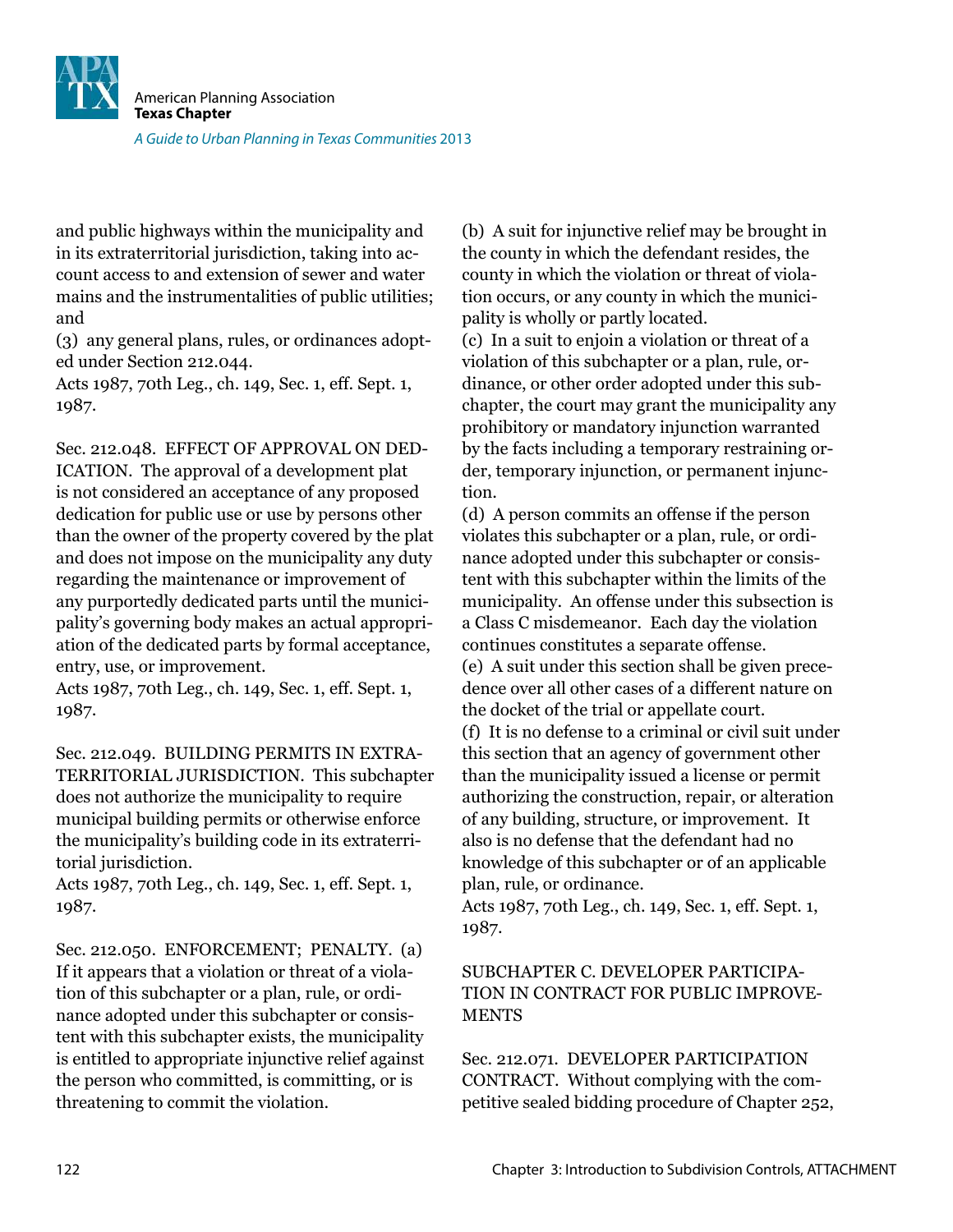![](_page_46_Picture_0.jpeg)

a municipality with 5,000 or more inhabitants may make a contract with a developer of a subdivision or land in the municipality to construct public improvements, not including a building, related to the development. If the contract does not meet the requirements of this subchapter, Chapter 252 applies to the contract if the contract would otherwise be governed by that chapter. Added by Acts 1989, 71st Leg., ch. 1, Sec. 47(b), eff. Aug. 28, 1989. Amended by Acts 1999, 76th Leg., ch. 1547, Sec. 1, eff. Sept. 1, 1999.

Sec. 212.072. DUTIES OF PARTIES UNDER CONTRACT. (a) Under the contract, the developer shall construct the improvements and the municipality shall participate in their cost.

(b) The contract:

(1) must establish the limit of participation by the municipality at a level not to exceed 30 percent of the total contract price, if the municipality has a population of less than 1.8 million; or

(2) may allow participation by a municipality at a level not to exceed 70 percent of the total contract price, if the municipality has a population of 1.8 million or more.

(b-1) In addition, if the municipality has a population of 1.8 million or more, the municipality may participate at a level not to exceed 100 percent of the total contract price for all required drainage improvements related to the development and construction of affordable housing. Under this subsection, affordable housing is defined as housing which is equal to or less than the median sales price, as determined by the Real Estate Center at Texas A&M University, of a home in the Metropolitan Statistical Area (MSA) in which the municipality is located.

(c) In addition, the contract may also allow participation by the municipality at a level not to exceed 100 percent of the total cost for any oversizing of improvements required by the municipality, including but not limited to increased capacity of improvements to anticipate other future development in the area.

(d) The municipality is liable only for the agreed payment of its share of the contract, which shall be determined in advance either as a lump sum or as a factor or percentage of the total actual cost as determined by municipal ordinance.

Added by Acts 1989, 71st Leg., ch. 1, Sec. 47(b), eff. Aug. 28, 1989. Amended by Acts 1999, 76th Leg., ch. 1526, Sec. 1, eff. Aug. 30, 1999.

Amended by:

Acts 2005, 79th Leg., Ch. 1075, Sec. 1, eff. June 18, 2005.

Sec. 212.073. PERFORMANCE BOND. The developer must execute a performance bond for the construction of the improvements to ensure completion of the project. The bond must be executed by a corporate surety in accordance with Chapter 2253, Government Code.

Added by Acts 1989, 71st Leg., ch. 1, Sec. 47(b), eff. Aug. 28, 1989. Amended by Acts 1995, 74th Leg., ch. 76, Sec. 5.95(17), eff. Sept. 1, 1995.

Sec. 212.074. ADDITIONAL SAFEGUARDS; INSPECTION OF RECORDS. (a) In the ordinance adopted by the municipality under Section 212.072(b), the municipality may include additional safeguards against undue loading of cost, collusion, or fraud.

(b) All of the developer's books and other records related to the project shall be available for inspection by the municipality.

Added by Acts 1989, 71st Leg., ch. 1, Sec. 47(b), eff. Aug. 28, 1989.

#### SUBCHAPTER D. REGULATION OF PROPERTY DEVELOPMENT PROHIBITED IN CERTAIN CIRCUMSTANCES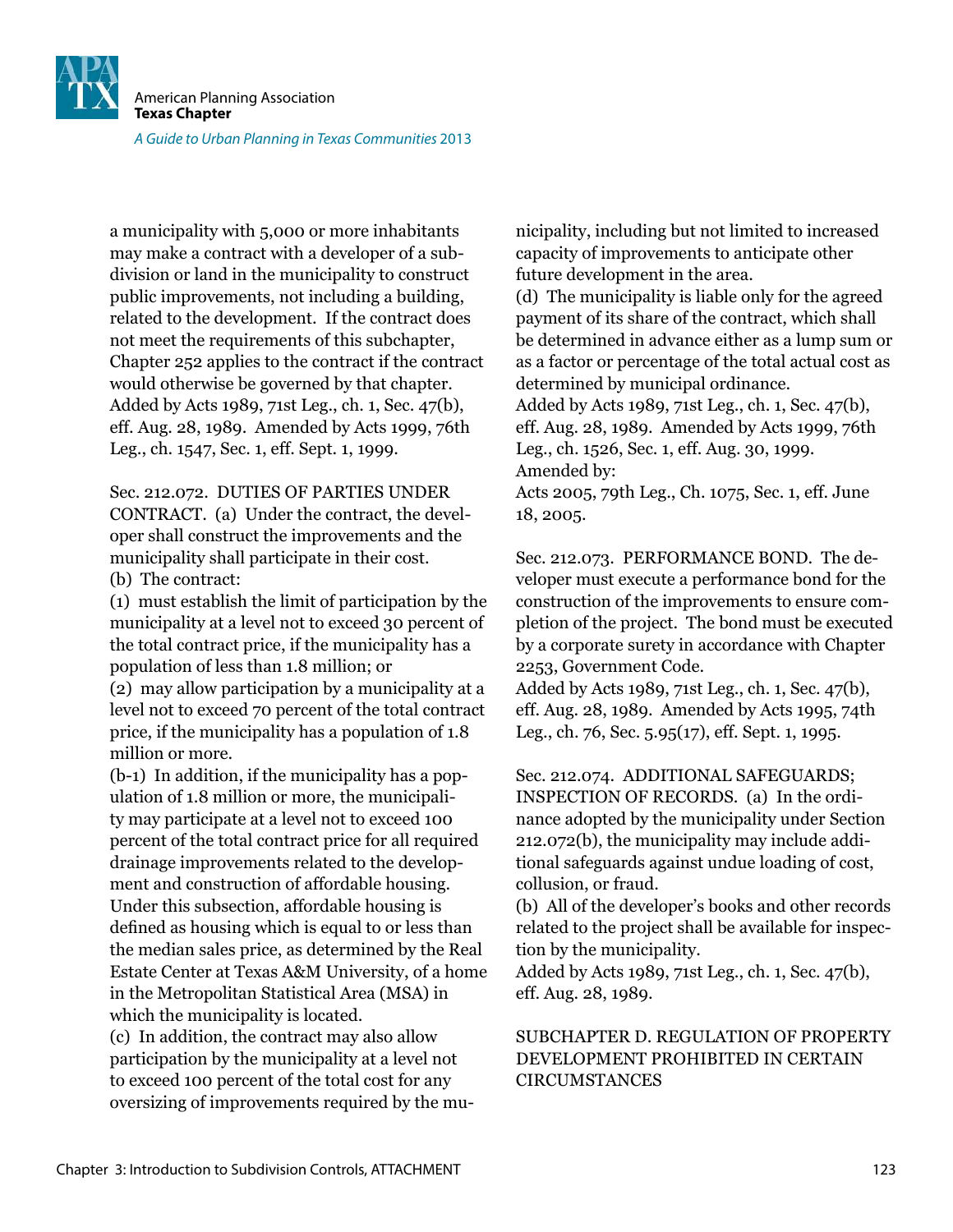![](_page_47_Picture_0.jpeg)

Sec. 212.101. APPLICATION OF SUBCHAPTER TO CERTAIN HOME-RULE MUNICIPALITY. This subchapter applies only to a home-rule municipality that:

(1) has a charter provision allowing for limited-purpose annexation; and

(2) has annexed territory for a limited purpose. Added by Acts 1997, 75th Leg., ch. 165, Sec. 23.02(a), eff. Sept. 1, 1997.

Sec. 212.102. DEFINITIONS. In this subchapter:

(1) "Affected area" means an area that is:

(A) in a municipality or a municipality's extraterritorial jurisdiction;

(B) in a county other than the county in which a majority of the territory of the municipality is located;

(C) within the boundaries of one or more school districts other than the school district in which a majority of the territory of the municipality is located; and

(D) within the area of or within 1,500 feet of the boundary of an assessment road district in which there are two state highways.

(2) "Assessment road district" means a road district that has issued refunding bonds and that has imposed assessments on each parcel of land under Subchapter C, Chapter 1471, Government Code.

(3) "State highway" means a highway that is part of the state highway system under Section 221.001, Transportation Code.

Added by Acts 1997, 75th Leg., ch. 165, Sec. 23.02(a), eff. Sept. 1, 1997. Amended by Acts 2001, 77th Leg., ch. 1420, Sec. 8.289, eff. Sept. 1, 2001.

Sec. 212.103. TRAFFIC OR TRAFFIC OPERA-TIONS. (a) A municipality may not deny, limit, delay, or condition the use or development of land, any part of which is within an affected area, because of:

(1) trafic or trafic operations that would result from the proposed use or development of the land; or

(2) the effect that the proposed use or development of the land would have on trafic or trafic operations.

(b) In this section, an action to deny, limit, delay, or condition the use or development of land includes a decision or other action by the governing body of the municipality or by a commission, board, department, agency, ofice, or employee of the municipality related to zoning, subdivision, site planning, the construction or building permit process, or any other municipal process, approval, or permit.

(c) This subchapter does not prevent a municipality from exercising its authority to require the dedication of right-of-way.

Added by Acts 1997, 75th Leg., ch. 165, Sec. 23.02(a), eff. Sept. 1, 1997.

Sec. 212.104. PROVISION NOT ENFORCEABLE. A provision in a covenant or agreement relating to land in an affected area that would have the effect of denying, limiting, delaying, or conditioning the use or development of the land because of its effect on trafic or trafic operations may not be enforced by a municipality.

Added by Acts 1997, 75th Leg., ch. 165, Sec. 23.02(a), eff. Sept. 1, 1997.

Sec. 212.105. SUBCHAPTER CONTROLS. This subchapter controls over any other law relating to municipal regulation of land use or development based on trafic.

Added by Acts 1997, 75th Leg., ch. 165, Sec. 23.02(a), eff. Sept. 1, 1997.

### SUBCHAPTER E. MORATORIUM ON PROP-ERTY DEVELOPMENT IN CERTAIN CIRCUM-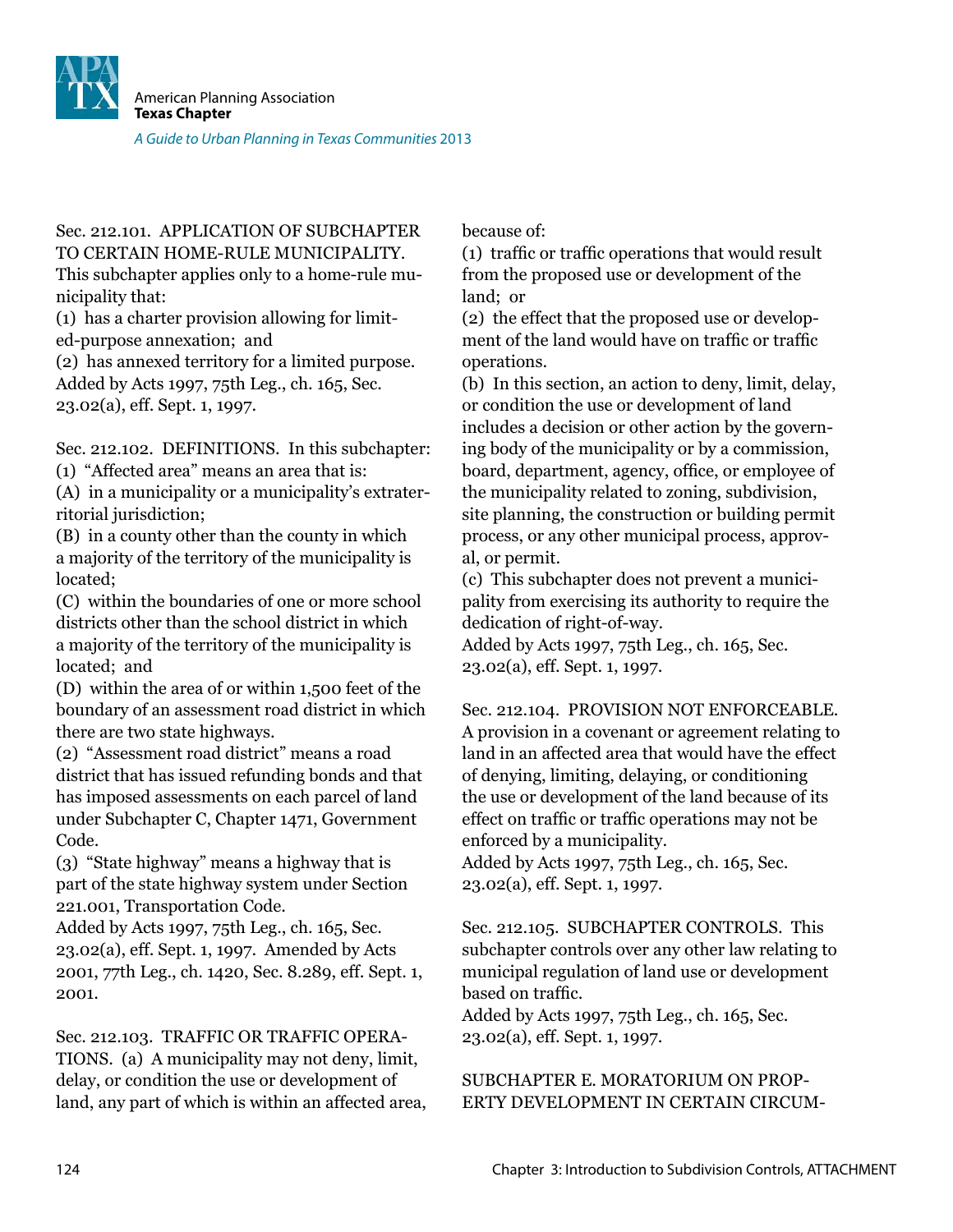![](_page_48_Picture_0.jpeg)

#### **STANCES**

Sec. 212.131. DEFINITIONS. In this subchapter: (1) "Essential public facilities" means water, sewer, or storm drainage facilities or street improvements provided by a municipality or private utility.

(2) "Residential property" means property zoned for or otherwise authorized for single-family or multi-family use.

(3) "Property development" means the construction, reconstruction, or other alteration or improvement of residential or commercial buildings or the subdivision or replatting of a subdivision of residential or commercial property.

(4) "Commercial property" means property zoned for or otherwise authorized for use other than single-family use, multifamily use, heavy industrial use, or use as a quarry.

Added by Acts 2001, 77th Leg., ch. 441, Sec. 1, eff. Sept. 1, 2001.

Amended by:

Acts 2005, 79th Leg., Ch. 1321, Sec. 1, eff. September 1, 2005.

Sec. 212.132. APPLICABILITY. This subchapter applies only to a moratorium imposed on property development affecting only residential property, commercial property, or both residential and commercial property.

Added by Acts 2001, 77th Leg., ch. 441, Sec. 1, eff. Sept. 1, 2001.

Amended by:

Acts 2005, 79th Leg., Ch. 1321, Sec. 2, eff. September 1, 2005.

Sec. 212.133. PROCEDURE FOR ADOPTING

MORATORIUM. A municipality may not adopt a moratorium on property development unless the municipality:

(1) complies with the notice and hearing proce-

dures prescribed by Section 212.134; and (2) makes written indings as provided by Section 212.135, 212.1351, or 212.1352, as applicable. Added by Acts 2001, 77th Leg., ch. 441, Sec. 1, eff. Sept. 1, 2001. Amended by: Acts 2005, 79th Leg., Ch. 1321, Sec. 2, eff. September 1, 2005.

Sec. 212.134. NOTICE AND PUBLIC HEARING REQUIREMENTS. (a) Before a moratorium on property development may be imposed, a municipality must conduct public hearings as provided by this section.

(b) A public hearing must provide municipal residents and affected parties an opportunity to be heard. The municipality must publish notice of the time and place of a hearing in a newspaper of general circulation in the municipality on the fourth day before the date of the hearing. (c) Beginning on the ifth business day after the date a notice is published under Subsection (b), a temporary moratorium takes effect. During the period of the temporary moratorium, a municipality may stop accepting permits, authorizations, and approvals necessary for the subdivision of, site planning of, or construction on real property. (d) One public hearing must be held before the governing body of the municipality. Another public hearing must be held before the municipal zoning commission, if the municipality has a zoning commission.

(e) If a general-law municipality does not have a zoning commission, two public hearings separated by at least four days must be held before the governing body of the municipality.

(f) Within 12 days after the date of the first public hearing, the municipality shall make a final determination on the imposition of a moratorium. Before an ordinance adopting a moratorium may be imposed, the ordinance must be given at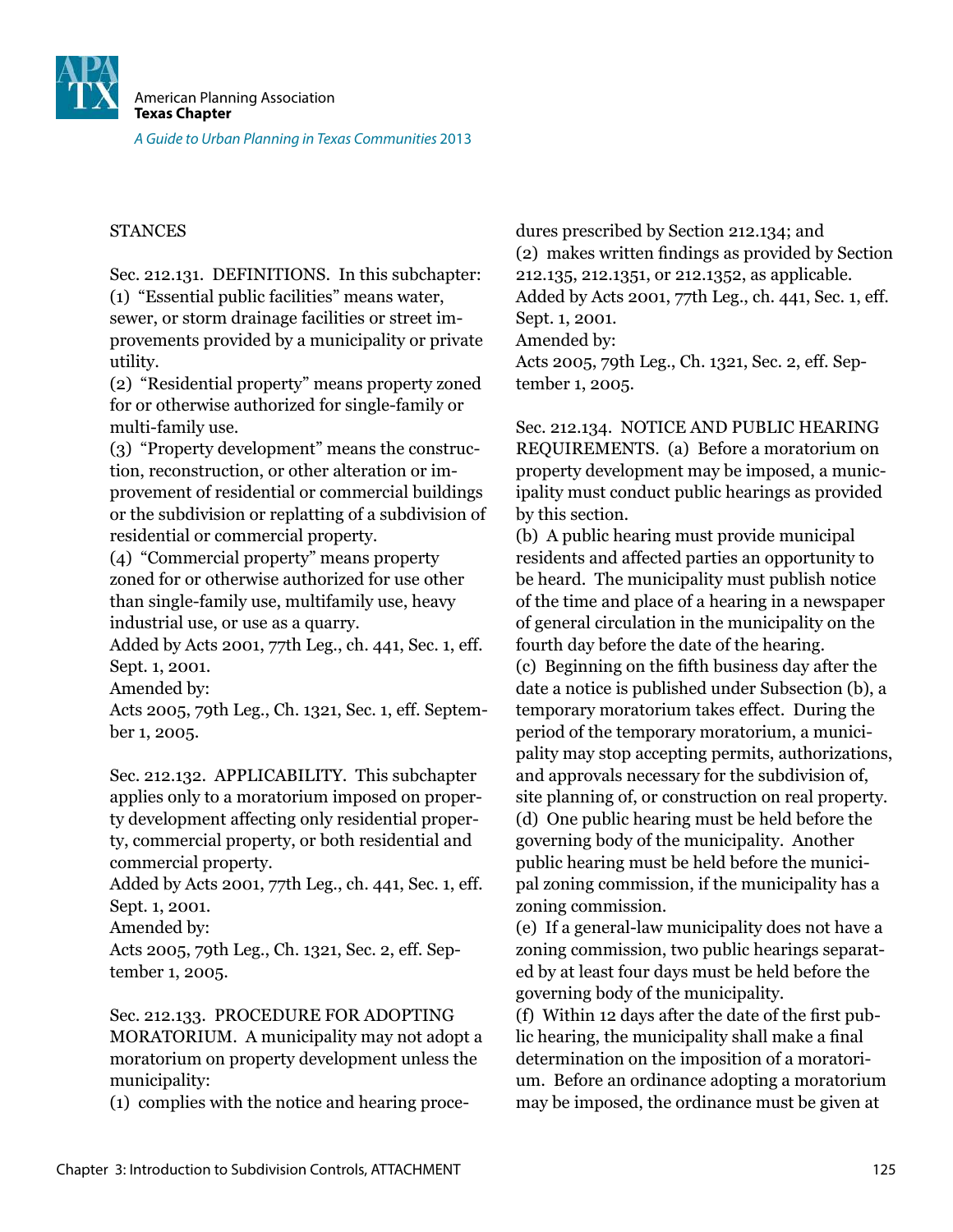![](_page_49_Picture_0.jpeg)

least two readings by the governing body of the municipality. The readings must be separated by at least four days. If the municipality fails to adopt an ordinance imposing a moratorium within the period prescribed by this subsection, an ordinance imposing a moratorium may not be adopted, and the temporary moratorium imposed under Subsection (c) expires.

Added by Acts 2001, 77th Leg., ch. 441, Sec. 1, eff. Sept. 1, 2001.

Sec. 212.135. JUSTIFICATION FOR MORATO-RIUM: SHORTAGE OF ESSENTIAL PUBLIC FACILITIES; WRITTEN FINDINGS REQUIRED. (a) If a municipality adopts a moratorium on property development, the moratorium is justified by demonstrating a need to prevent a shortage of essential public facilities. The municipality must issue written findings based on reasonably available information.

(b) The written findings must include a summary of:

(1) evidence demonstrating the extent of need beyond the estimated capacity of existing essential public facilities that is expected to result from new property development, including identifying: (A) any essential public facilities currently operating near, at, or beyond capacity;

(B) the portion of that capacity committed to the development subject to the moratorium; and

(C) the impact fee revenue allocated to address the facility need; and

(2) evidence demonstrating that the moratorium is reasonably limited to:

(A) areas of the municipality where a shortage of essential public facilities would otherwise occur; and

(B) property that has not been approved for development because of the insuficiency of existing essential public facilities.

Added by Acts 2001, 77th Leg., ch. 441, Sec. 1, eff.

Sept. 1, 2001. Amended by: Acts 2005, 79th Leg., Ch. 1321, Sec. 2, eff. September 1, 2005.

Sec. 212.1351. JUSTIFICATION FOR MORA-TORIUM: SIGNIFICANT NEED FOR PUBLIC FACILITIES; WRITTEN FINDINGS REQUIRED. (a) Except as provided by Section 212.1352, a moratorium that is not based on a shortage of essential public facilities is justiied only by demonstrating a significant need for other public facilities, including police and ire facilities. For purposes of this subsection, a significant need for public facilities is established if the failure to provide those public facilities would result in an overcapacity of public facilities or would be detrimental to the health, safety, and welfare of the residents of the municipality. The municipality must issue written findings based on reasonably available information.

(b) The written findings must include a summary of:

(1) evidence demonstrating that applying existing development ordinances or regulations and other applicable laws is inadequate to prevent the new development from causing the overcapacity of municipal infrastructure or being detrimental to the public health, safety, and welfare in an affected geographical area;

(2) evidence demonstrating that alternative methods of achieving the objectives of the moratorium are unsatisfactory; and

(3) evidence demonstrating that the municipality has approved a working plan and time schedule for achieving the objectives of the moratorium. Added by Acts 2005, 79th Leg., Ch. 1321, Sec. 2, eff. September 1, 2005.

Sec. 212.1352. JUSTIFICATION FOR COMMER-CIAL MORATORIUM IN CERTAIN CIRCUM-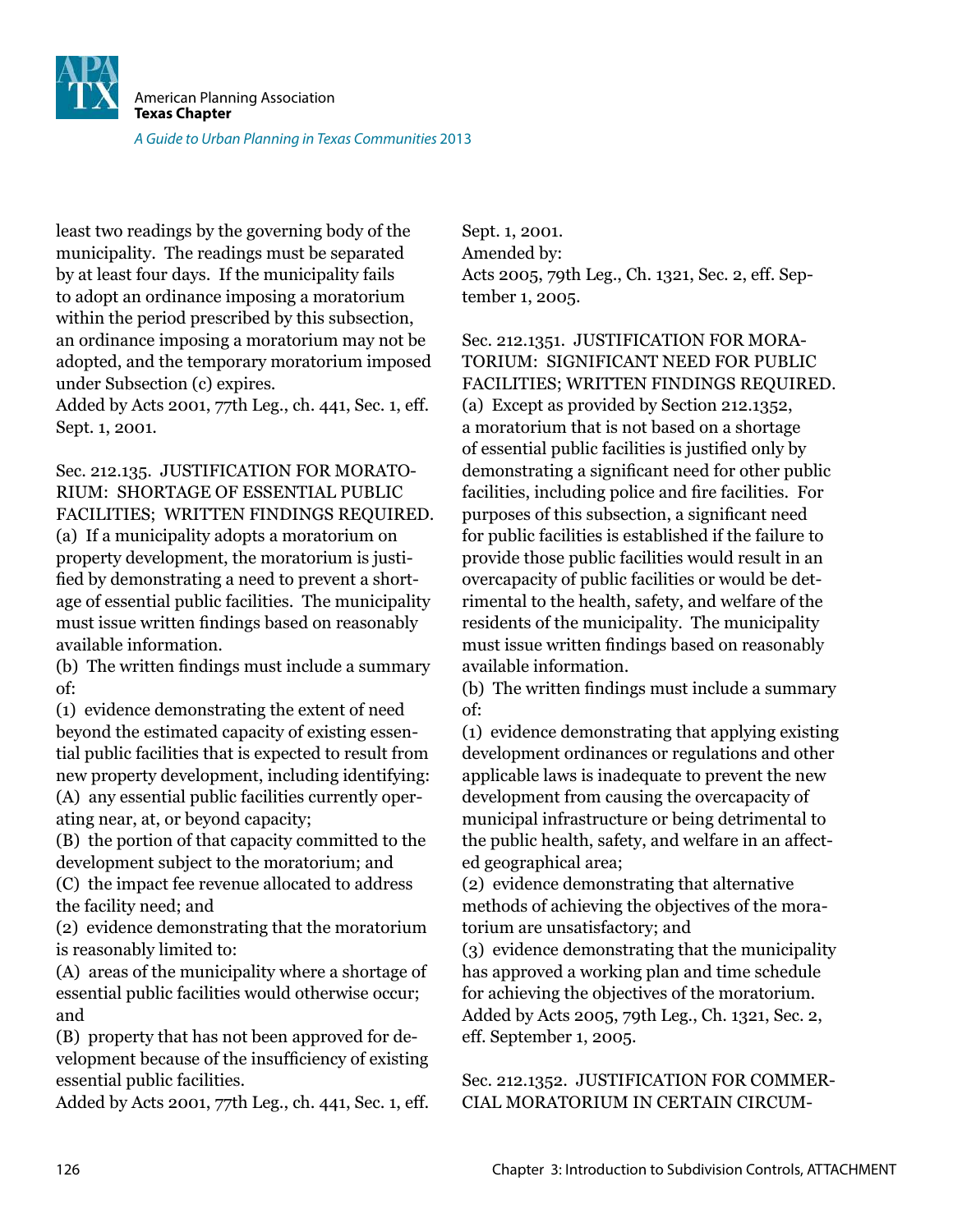![](_page_50_Picture_0.jpeg)

STANCES; WRITTEN FINDINGS REQUIRED.

(a) If a municipality adopts a moratorium on commercial property development that is not based on a demonstrated shortage of essential public facilities, the municipality must issue written findings based on reasonably available information that the moratorium is justified by demonstrating that applying existing commercial development ordinances or regulations and other applicable laws is inadequate to prevent the new development from being detrimental to the public health, safety, or welfare of the residents of the municipality.

(b) The written findings must include a summary of:

(1) evidence demonstrating the need to adopt new ordinances or regulations or to amend existing ordinances, including identification of the harm to the public health, safety, or welfare that will occur if a moratorium is not adopted: (2) the geographical boundaries in which the moratorium will apply;

(3) the speciic types of commercial property to which the moratorium will apply; and

(4) the objectives or goals to be achieved by adopting new ordinances or regulations or amending existing ordinances or regulations during the period the moratorium is in effect. Added by Acts 2005, 79th Leg., Ch. 1321, Sec. 2, eff. September 1, 2005.

Sec. 212.136. EXPIRATION OF MORATORIUM; EXTENSION. A moratorium adopted under Section 212.135 or 212.1351 expires on the 120th day after the date the moratorium is adopted unless the municipality extends the moratorium by: (1) holding a public hearing on the proposed

extension of the moratorium; and

(2) adopting written findings that:

(A) identify the problem requiring the need for extending the moratorium;

(B) describe the reasonable progress made to alleviate the problem; and

(C) specify a deinite duration for the renewal period of the moratorium.

Added by Acts 2001, 77th Leg., ch. 441, Sec. 1, eff. Sept. 1, 2001.

Amended by:

Acts 2005, 79th Leg., Ch. 1321, Sec. 2, eff. September 1, 2005.

Sec. 212.1361. NOTICE FOR EXTENSION RE-QUIRED. A municipality proposing an extension of a moratorium under this subchapter must publish notice in a newspaper of general circulation in the municipality not later than the 15th day before the date of the hearing required by this subchapter.

Added by Acts 2005, 79th Leg., Ch. 1321, Sec. 2, eff. September 1, 2005.

Sec. 212.1362. EXPIRATION OF MORATORIUM ON COMMERCIAL PROPERTY IN CERTAIN CIRCUMSTANCES; EXTENSION. (a) A moratorium on commercial property adopted under Section 212.1352 expires on the 90th day after the date the moratorium is adopted unless the municipality extends the moratorium by:

(1) holding a public hearing on the proposed extension of the moratorium; and

(2) adopting written findings that:

(A) identify the problem requiring the need for extending the moratorium;

(B) describe the reasonable progress made to alleviate the problem;

(C) specify a deinite duration for the renewal period of the moratorium; and

(D) include a summary of evidence demonstrating that the problem will be resolved within the extended duration of the moratorium.

(b) A municipality may not adopt a moratorium on commercial property under Section 212.1352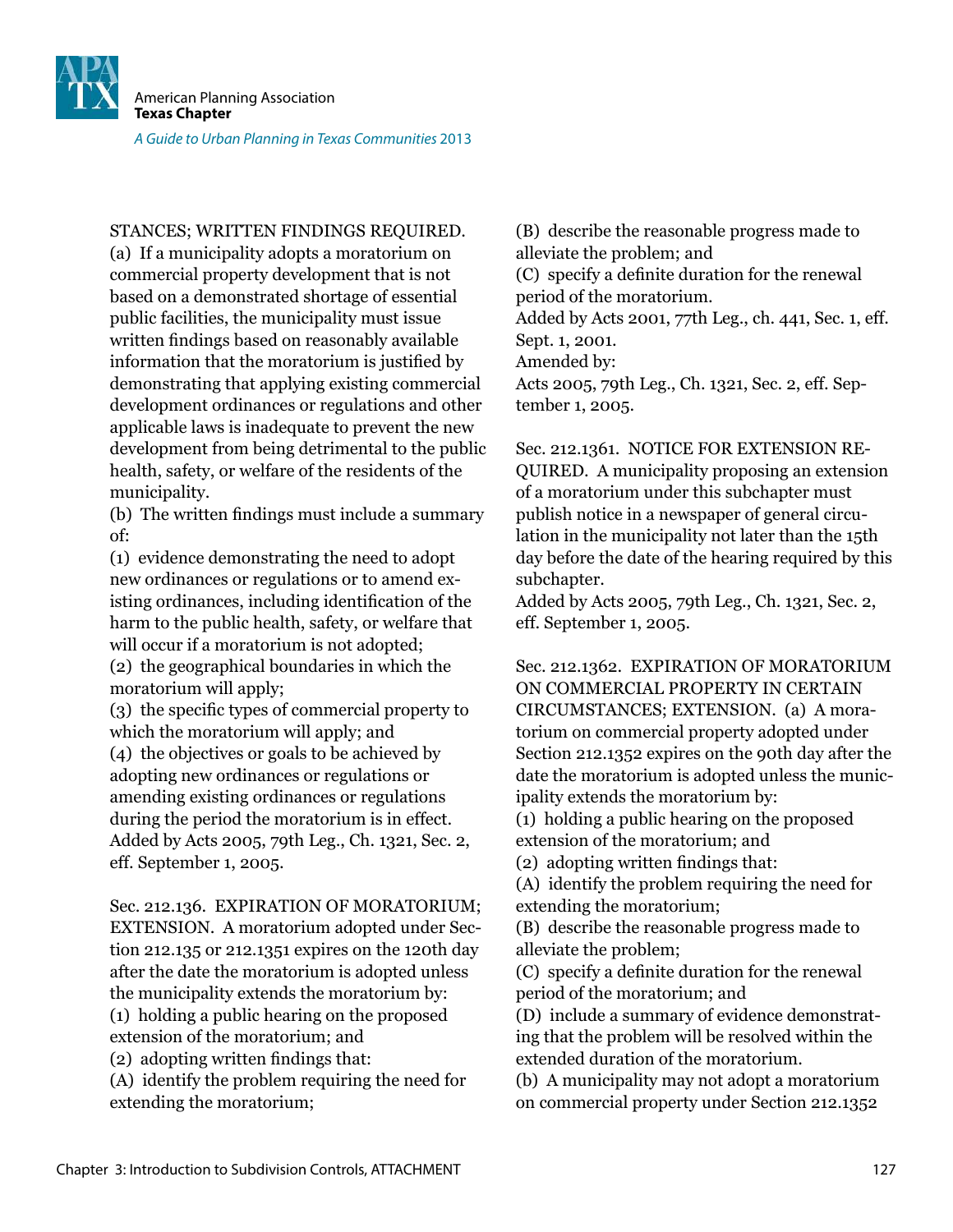![](_page_51_Picture_0.jpeg)

that exceeds an aggregate of 180 days. A municipality may not adopt a moratorium on commercial property under Section 212.1352 before the second anniversary of the expiration date of a previous moratorium if the subsequent moratorium addresses the same harm, affects the same type of commercial property, or affects the same geographical area identiied by the previous moratorium.

Added by Acts 2005, 79th Leg., Ch. 1321, Sec. 2, eff. September 1, 2005.

Sec. 212.137. WAIVER PROCEDURES RE-

QUIRED. (a) A moratorium adopted under this subchapter must allow a permit applicant to apply for a waiver from the moratorium relating to the property subject to the permit by:

(1) claiming a right obtained under a development agreement; or

(2) providing the public facilities that are the subject of the moratorium at the landowner's cost.

(b) The permit applicant must submit the reasons for the request to the governing body of the municipality in writing. The governing body of the municipality must vote on whether to grant the waiver request within 10 days after the date of receiving the written request.

Added by Acts 2001, 77th Leg., ch. 441, Sec. 1, eff. Sept. 1, 2001.

Amended by:

Acts 2005, 79th Leg., Ch. 1321, Sec. 2, eff. September 1, 2005.

Sec. 212.138. EFFECT ON OTHER LAW. A moratorium adopted under this subchapter does not affect the rights acquired under Chapter 245 or common law.

Added by Acts 2001, 77th Leg., ch. 441, Sec. 1, eff. Sept. 1, 2001.

### Sec. 212.139. LIMITATION ON MORATORIUM.

(a) A moratorium adopted under this subchapter does not affect an application for a project in progress under Chapter 245.

(b) A municipality may not adopt a moratorium under this subchapter that:

(1) prohibits a person from iling or processing an application for a project in progress under Chapter 245; or

(2) prohibits or delays the processing of an application for zoning filed before the effective date of the moratorium.

Added by Acts 2005, 79th Leg., Ch. 1321, Sec. 2, eff. September 1, 2005.

#### SUBCHAPTER F. ENFORCEMENT OF LAND USE RESTRICTIONS CONTAINED IN PLATS AND OTHER INSTRUMENTS

Sec. 212.151. MUNICIPALITY COVERED BY SUBCHAPTER. This subchapter applies only to a municipality with a population of 1.5 million or more that passes an ordinance that requires uniform application and enforcement of this subchapter with regard to all property and residents or to a municipality that does not have zoning ordinances and passes an ordinance that requires uniform application and enforcement of this subchapter with regard to all property and residents. Acts 1987, 70th Leg., ch. 149, Sec. 1, eff. Sept. 1, 1987. Amended by Acts 1991, 72nd Leg., ch. 893, Sec. 1, eff. Sept. 1, 1991. Renumbered from Local Government Code Sec. 230.001 by Acts 2001, 77th Leg., ch. 1420, Sec. 12.002(1), eff. Sept. 1, 2001. Renumbered from Local Government Code Sec. 212.131 by Acts 2003, 78th Leg., ch. 1275, Sec. 2(107), eff. Sept. 1, 2003.

Sec. 212.152. DEFINITION. In this subchapter, "restriction" means a land-use regulation that: (1) affects the character of the use to which real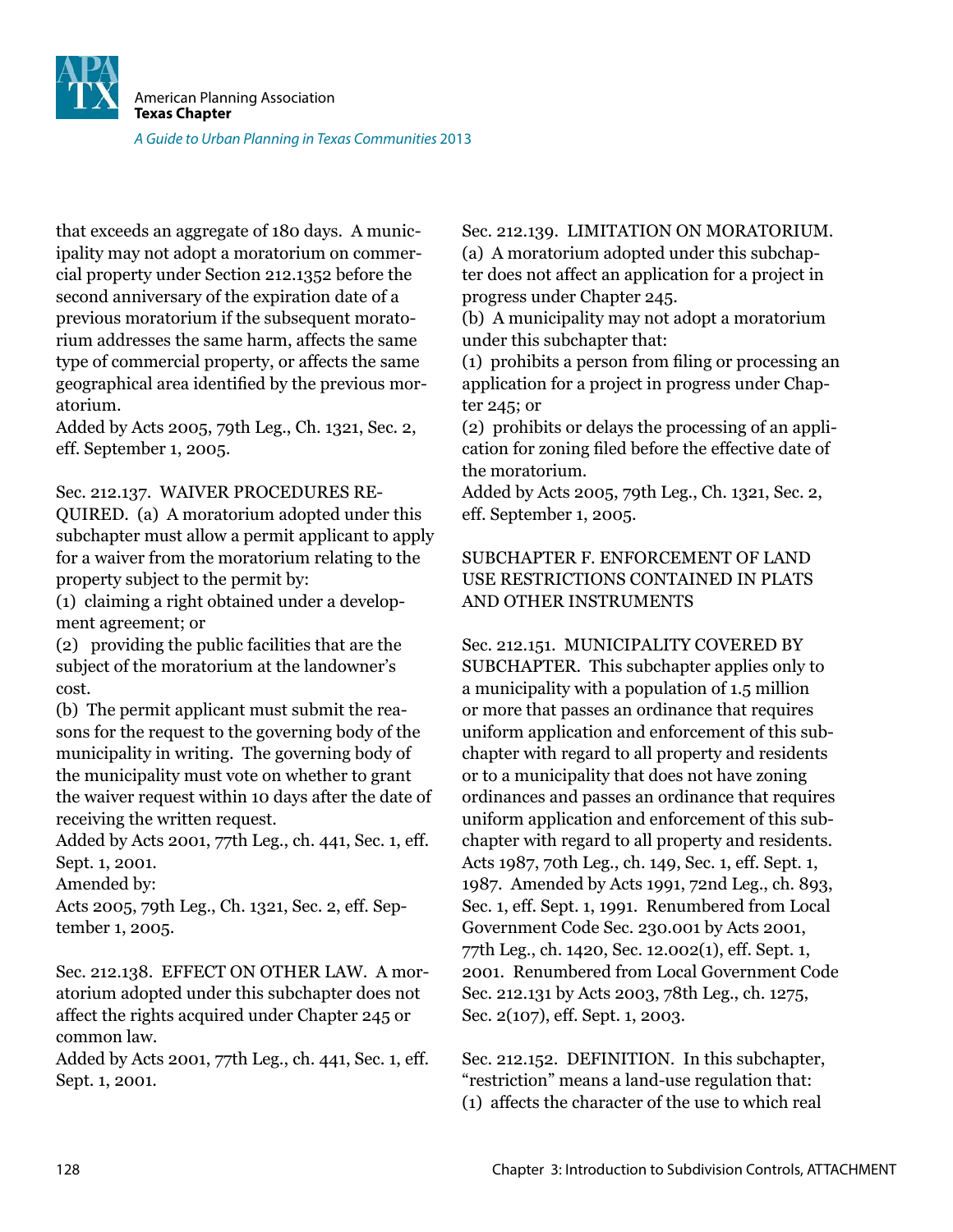![](_page_52_Picture_0.jpeg)

property, including residential and rental property, may be put;

(2) fixes the distance that a structure must be set back from property lines, street lines, or lot lines; (3) affects the size of a lot or the size, type, and number of structures that may be built on the lot; (4) regulates or restricts the type of activities that may take place on the property, including commercial activities, sweepstakes activities, keeping of animals, use of ire, nuisance activities, vehicle storage, and parking;

(5) regulates architectural features of a structure, construction of fences, landscaping, garbage disposal, or noise levels; or

(6) speciies the type of maintenance that must be performed on a lot or structure, including maintenance of a yard or fence.

Acts 1987, 70th Leg., ch. 149, Sec. 1, eff. Sept. 1, 1987. Renumbered from Local Government Code, Sec. 230.002 by Acts 2001, 77th Leg., ch. 1420, Sec. 12.002(1), eff. Sept. 1, 2001. Amended by Acts 2003, 78th Leg., ch. 1044, Sec. 1, eff. Sept. 1, 2003. Renumbered from Local Government Code, Sec. 212.132 by Acts 2003, 78th Leg., ch. 1275, Sec. 2(107), eff. Sept. 1, 2003.

Sec. 212.153. SUIT TO ENFORCE RESTRIC-

TIONS. (a) Except as provided by Subsection (b), the municipality may sue in any court of competent jurisdiction to enjoin or abate a violation of a restriction contained or incorporated by reference in a properly recorded plan, plat, or other instrument that affects a subdivision located inside the boundaries of the municipality. (b) The municipality may not initiate or maintain a suit to enjoin or abate a violation of a restriction if a property owners' association with the authority to enforce the restriction files suit to enforce the restriction.

(c) In a suit by a property owners' association to enforce a restriction, the association may not submit into evidence or otherwise use the work product of the municipality's legal counsel. (d) In a suit iled under this section alleging that any of the following activities violates a restriction limiting property to residential use, it is not a defense that the activity is incidental to the residential use of the property:

(1) storing a tow truck, crane, moving van or truck, dump truck, cement mixer, earth-moving device, or trailer longer than 20 feet; or (2) repairing or offering for sale more than two motor vehicles in a 12-month period.

(e) A municipality may not enforce a deed restriction which purports to regulate or restrict the rights granted to public utilities to install, operate, maintain, replace, and remove facilities within easements and private or public rights-ofway.

Acts 1987, 70th Leg., ch. 149, Sec. 1, eff. Sept. 1, 1987. Renumbered from Local Government Code, Sec. 230.003 by Acts 2001, 77th Leg., ch. 1420, Sec. 12.002, eff. Sept. 1, 2001. Amended by Acts 2003, 78th Leg., ch. 1044, Sec. 2, eff. Sept 1, 2003. Renumbered from Local Government Code, Sec. 212.133 by Acts 2003, 78th Leg., ch. 1275, Sec. 2(107), eff. Sept. 1, 2003.

Sec. 212.1535. FORECLOSURE BY PROPERTY OWNERS' ASSOCIATION. (a) A municipality may not participate in a suit or other proceeding to foreclose a property owners' association's lien on real property.

(b) In a suit or other proceeding to foreclose a property owners' association's lien on real property in the subdivision, the association may not submit into evidence or otherwise use the work product of the municipality's legal counsel. Added by Acts 2003, 78th Leg., ch. 1044, Sec. 4,

eff. Sept. 1, 2003.

Renumbered from Local Government Code, Section 212.1335 by Acts 2007, 80th Leg., R.S., Ch.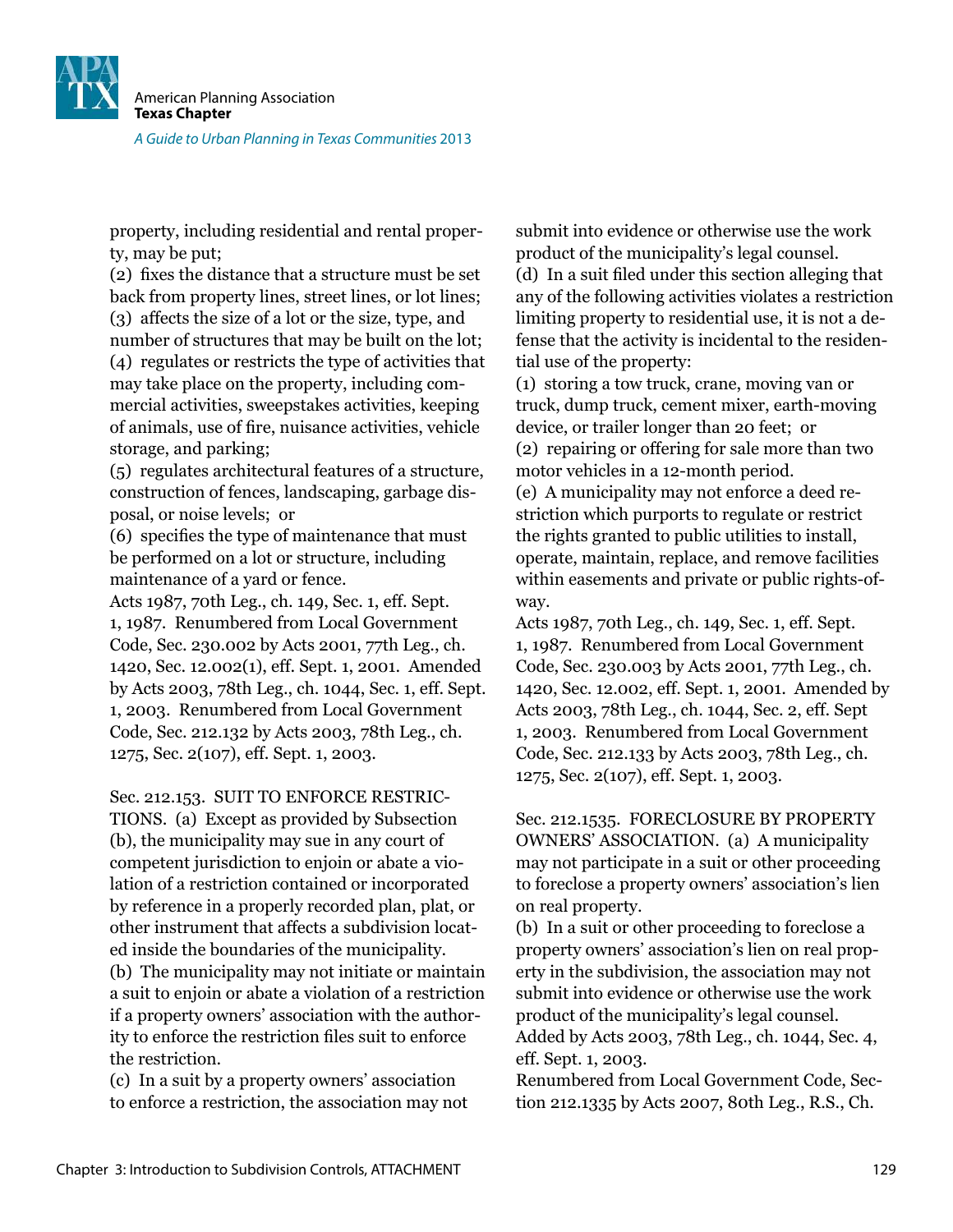![](_page_53_Picture_0.jpeg)

921, Sec. 17.001(53), eff. September 1, 2007

Sec. 212.154. LIMITATION ON ENFORCE-MENT. A restriction contained in a plan, plat, or other instrument that was properly recorded before August 30, 1965, may be enforced as provided by Section 212.153, but a violation of a restriction that occurred before that date may not be enjoined or abated by the municipality as long as the nature of the violation remains unchanged. Acts 1987, 70th Leg., ch. 149, Sec. 1, eff. Sept. 1, 1987. Renumbered from Local Government Code Sec. 230.004 and amended by Acts 2001, 77th Leg., ch. 1420, Sec. 12.002(1), eff. Sept. 1, 2001. Renumbered from Local Government Code Sec. 212.134 and amended by Acts 2003, 78th Leg., ch. 1275, Sec. 2(107), 3(33), eff. Sept. 1, 2003.

Sec. 212.155. NOTICE TO PURCHASERS. (a) The governing body of the municipality may require, in the manner prescribed by law for oficial action of the municipality, any person who sells or conveys restricted property located inside the boundaries of the municipality to first give to the purchaser written notice of the restrictions and notice of the municipality's right to enforce compliance.

(b) If the municipality elects under this section to require that notice be given, the notice to the purchaser shall contain the following information:

- (1) the name of each purchaser;
- (2) the name of each seller;
- (3) a legal description of the property;
- (4) the street address of the property;

(5) a statement that the property is subject to deed restrictions and the municipality is authorized to enforce the restrictions;

(6) a reference to the volume and page, clerk's ile number, or film code number where the restrictions are recorded; and

(7) a statement that provisions that restrict the

sale, rental, or use of the real property on the basis of race, color, religion, sex, or national origin are unenforceable.

(c) If the municipality elects under this section to require that notice be given, the following procedure shall be followed to ensure the delivery and recordation of the notice:

(1) the notice shall be given to the purchaser at or before the final closing of the sale and purchase; (2) the seller and purchaser shall sign and acknowledge the notice; and

(3) following the execution, acknowledgment, and closing of the sale and purchase, the notice shall be recorded in the real property records of the county in which the property is located. (d) If the municipality elects under this section to require that notice be given:

(1) the municipality shall ile in the real property records of the county clerk's ofice in each county in which the municipality is located a copy of the form of notice, with its effective date, that is prescribed for use by any person who sells or conveys restricted property located inside the boundaries of the municipality;

(2) all sellers and all persons completing the prescribed notice on the seller's behalf are entitled to rely on the currently effective form iled by the municipality;

(3) the municipality may prescribe a penalty against a seller, not to exceed \$500, for the failure of the seller to obtain the execution and recordation of the notice; and

(4) an action may not be maintained by the municipality against a seller to collect a penalty for the failure to obtain the execution and recordation of the notice if the municipality has not iled for record the form of notice with the county clerk of the appropriate county.

(e) This section does not limit the seller's right to recover a penalty, or any part of a penalty, imposed pursuant to Subsection (d)(3) from a third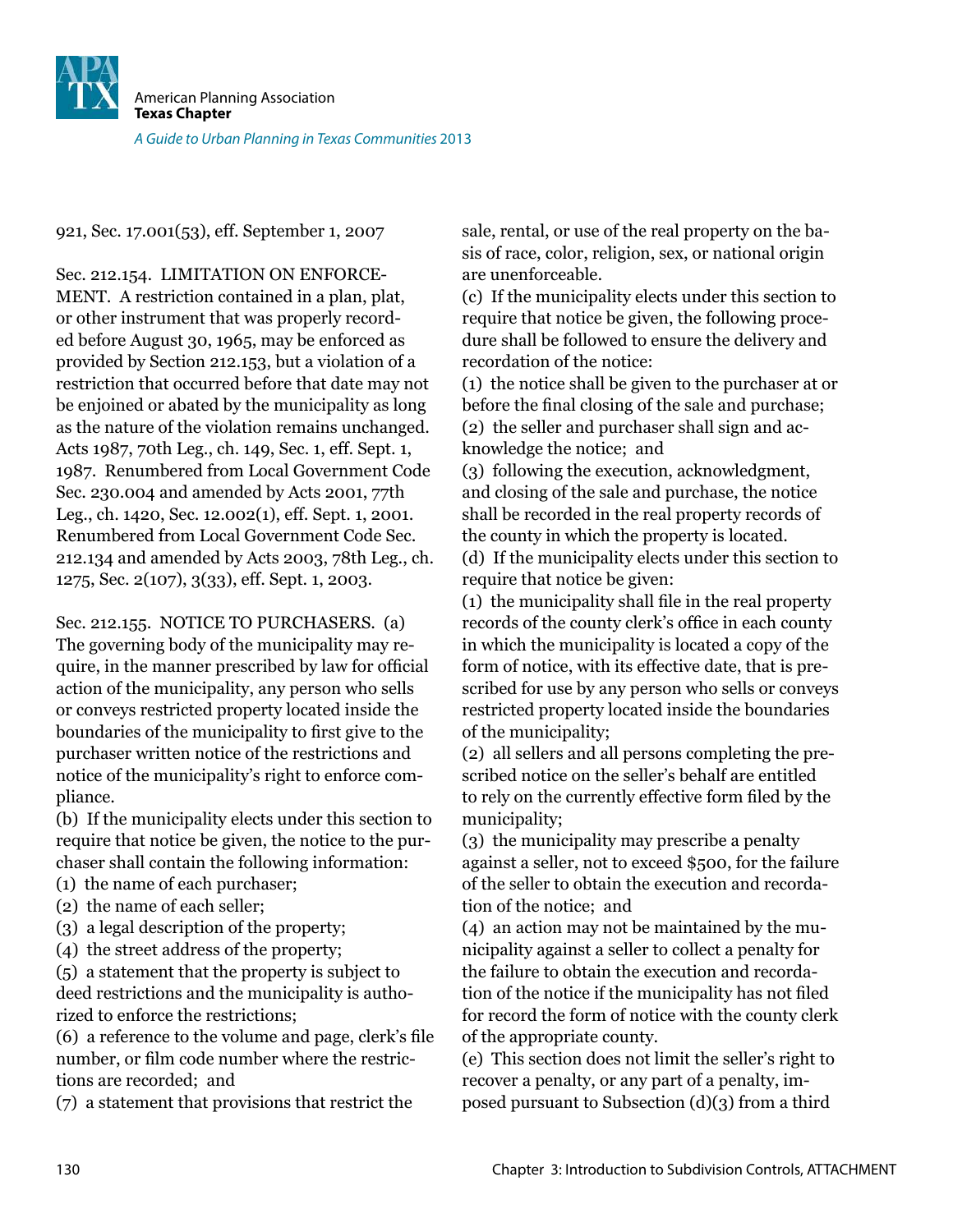![](_page_54_Picture_0.jpeg)

party for the negligent failure to obtain the execution or proper recordation of the notice.

(f) The failure of the seller to comply with the requirements of this section and the implementing municipal regulation does not affect the validity or enforceability of the sale or conveyance of restricted property or the validity or enforceability of restrictions covering the property.

(g) For the purposes of this section, an executory contract of purchase and sale having a performance period of more than six months is considered a sale under Subsection (a).

(h) For the purposes of the disclosure required by this section, restrictions may not include provisions that restrict the sale, rental, or use of property on the basis of race, color, religion, sex, or national origin and may not include any restrictions that by their express provisions have terminated.

Added by Acts 1989, 71st Leg., ch. 446, Sec. 1, eff. June 14, 1989. Renumbered from Local Government Code Sec. 230.005 by Acts 2001, 77th Leg., ch. 1420, Sec. 12.002(1), eff. Sept. 1, 2001. Renumbered from Local Government Code Sec. 212.135 by Acts 2003, 78th Leg., ch. 1275, Sec. 2(107), eff. Sept. 1, 2003.

Sec. 212.156. ENFORCEMENT BY ORDINANCE; CIVIL PENALTY. (a) The governing body of the municipality by ordinance may require compliance with a restriction contained or incorporated by reference in a properly recorded plan, plat, or other instrument that affects a subdivision located inside the boundaries of the municipality. (b) The municipality may bring a civil action to recover a civil penalty for a violation of the restriction. The municipality may bring an action and recover the penalty in the same manner as a municipality may bring an action and recover a penalty under Subchapter B, Chapter 54. (c) For the purposes of an ordinance adopted

under this section, restrictions do not include provisions that restrict the sale, rental, or use of property on the basis of race, color, religion, sex, or national origin and do not include any restrictions that by their express provisions have terminated.

Added by Acts 1991, 72nd Leg., ch. 893, Sec. 2, eff. Sept. 1, 1991. Renumbered from Local Government Code Sec. 230.006 by Acts 2001, 77th Leg., ch. 1420, Sec. 12.002(1), eff. Sept. 1, 2001. Renumbered from Local Government Code Sec. 212.136 by Acts 2003, 78th Leg., ch. 1275, Sec. 2(107), eff. Sept. 1, 2003.

Sec. 212.157. GOVERNMENTAL FUNCTION. An action filed by a municipality under this subchapter to enforce a land use restriction is a governmental function of the municipality. Added by Acts 2001, 77th Leg., ch. 1399, Sec. 2,

eff. June 16, 2001.

Renumbered from Local Government Code, Section 230.007 by Acts 2007, 80th Leg., R.S., Ch. 921, Sec. 17.001(56), eff. September 1, 2007

Sec. 212.158. EFFECT ON OTHER LAW. This subchapter does not prohibit the exhibition, play, or necessary incidental action thereto of a sweepstakes not prohibited by Chapter 622, Business & Commerce Code.

Added by Acts 2003, 78th Leg., ch. 1044, Sec. 5, eff. Sept. 1, 2003.

Amended by:

Acts 2007, 80th Leg., R.S., Ch. 885, Sec. 2.25, eff. April 1, 2009.

Renumbered from Local Government Code, Section 212.138 by Acts 2007, 80th Leg., R.S., Ch. 921, Sec. 17.001(54), eff. September 1, 2007.

### SUBCHAPTER G. AGREEMENT GOVERNING CERTAIN LAND IN A MUNICIPALITYS EXTRA-TERRITORIAL JURISDICTION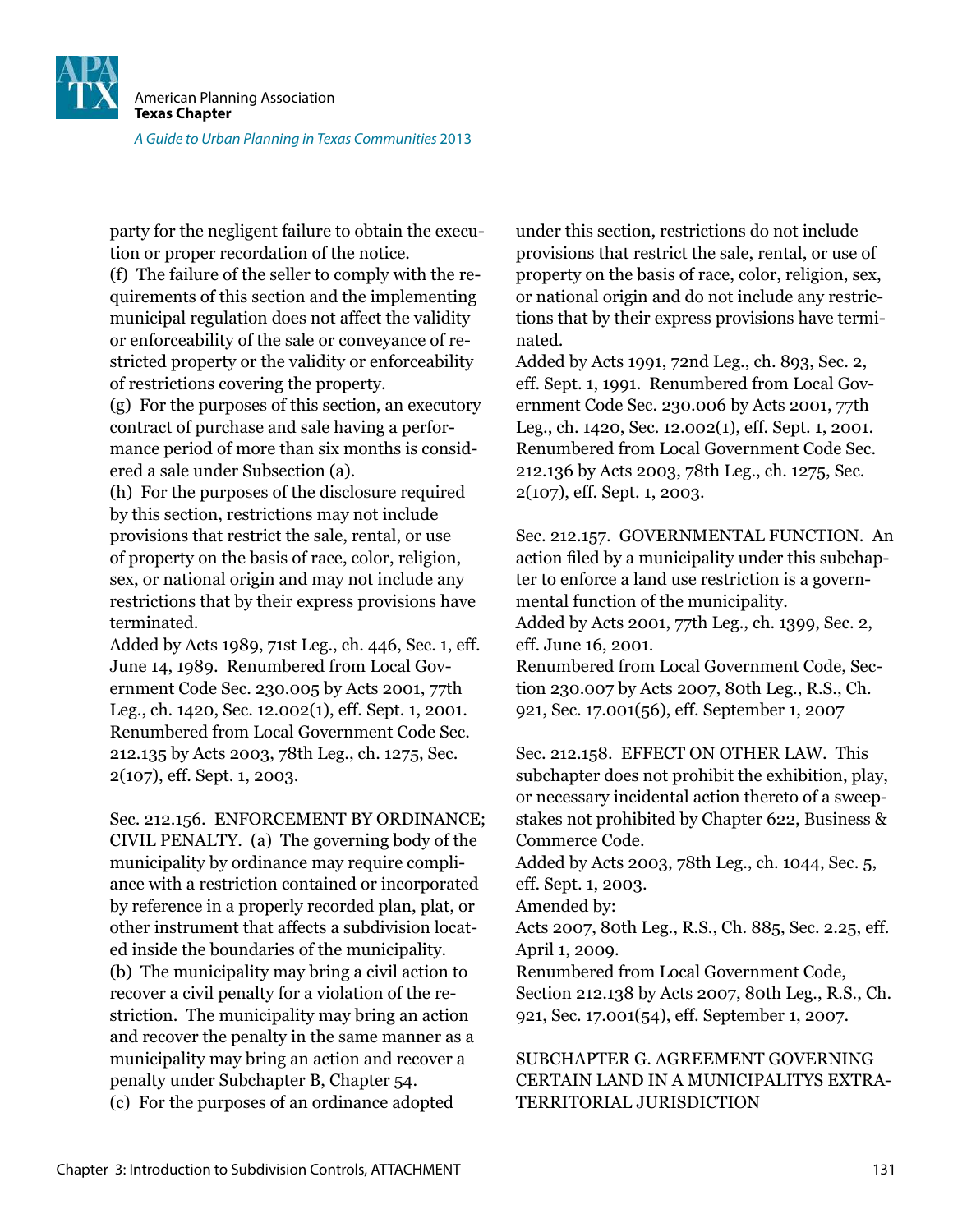![](_page_55_Picture_0.jpeg)

Sec. 212.171. APPLICABILITY. This subchapter does not apply to land located in the extraterritorial jurisdiction of a municipality with a population of 1.9 million or more.

Added by Acts 2003, 78th Leg., ch. 522, Sec. 1, eff. June 20, 2003.

Sec. 212.172. DEVELOPMENT AGREEMENT.

(a) In this subchapter, "extraterritorial jurisdiction" means a municipality's extraterritorial jurisdiction as determined under Chapter 42.

(b) The governing body of a municipality may make a written contract with an owner of land that is located in the extraterritorial jurisdiction of the municipality to:

(1) guarantee the continuation of the extraterritorial status of the land and its immunity from annexation by the municipality;

(2) extend the municipality's planning authority over the land by providing for a development plan to be prepared by the landowner and approved by the municipality under which certain general uses and development of the land are authorized;

(3) authorize enforcement by the municipality of certain municipal land use and development regulations in the same manner the regulations are enforced within the municipality's boundaries;

(4) authorize enforcement by the municipality of land use and development regulations other than those that apply within the municipality's boundaries, as may be agreed to by the landowner and the municipality;

(5) provide for infrastructure for the land, including:

(A) streets and roads;

(B) street and road drainage;

(C) land drainage; and

(D) water, wastewater, and other utility systems;

(6) authorize enforcement of environmental regulations;

(7) provide for the annexation of the land as a whole or in parts and to provide for the terms of annexation, if annexation is agreed to by the parties;

(8) specify the uses and development of the land before and after annexation, if annexation is agreed to by the parties; or

(9) include other lawful terms and considerations the parties consider appropriate.

(c) An agreement under this subchapter must:

(1) be in writing;

(2) contain an adequate legal description of the land;

(3) be approved by the governing body of the municipality and the landowner; and

(4) be recorded in the real property records of each county in which any part of the land that is subject to the agreement is located.

(d) The total duration of the contract and any successive renewals or extensions may not exceed 45 years.

(e) A municipality in an affected county, as defined by Section 16.341, Water Code, may not enter into an agreement under this subchapter that is inconsistent with the model rules adopted under Section 16.343, Water Code.

(f) The agreement between the governing body of the municipality and the landowner is binding on the municipality and the landowner and on their respective successors and assigns for the term of the agreement. The agreement is not binding on, and does not create any encumbrance to title as to, any end-buyer of a fully developed and improved lot within the development, except for land use and development regulations that may apply to a specific lot.

(g) An agreement under this subchapter constitutes a permit under Chapter 245.

(h) An agreement between a municipality and a landowner entered into prior to the effective date of this section and that complies with this section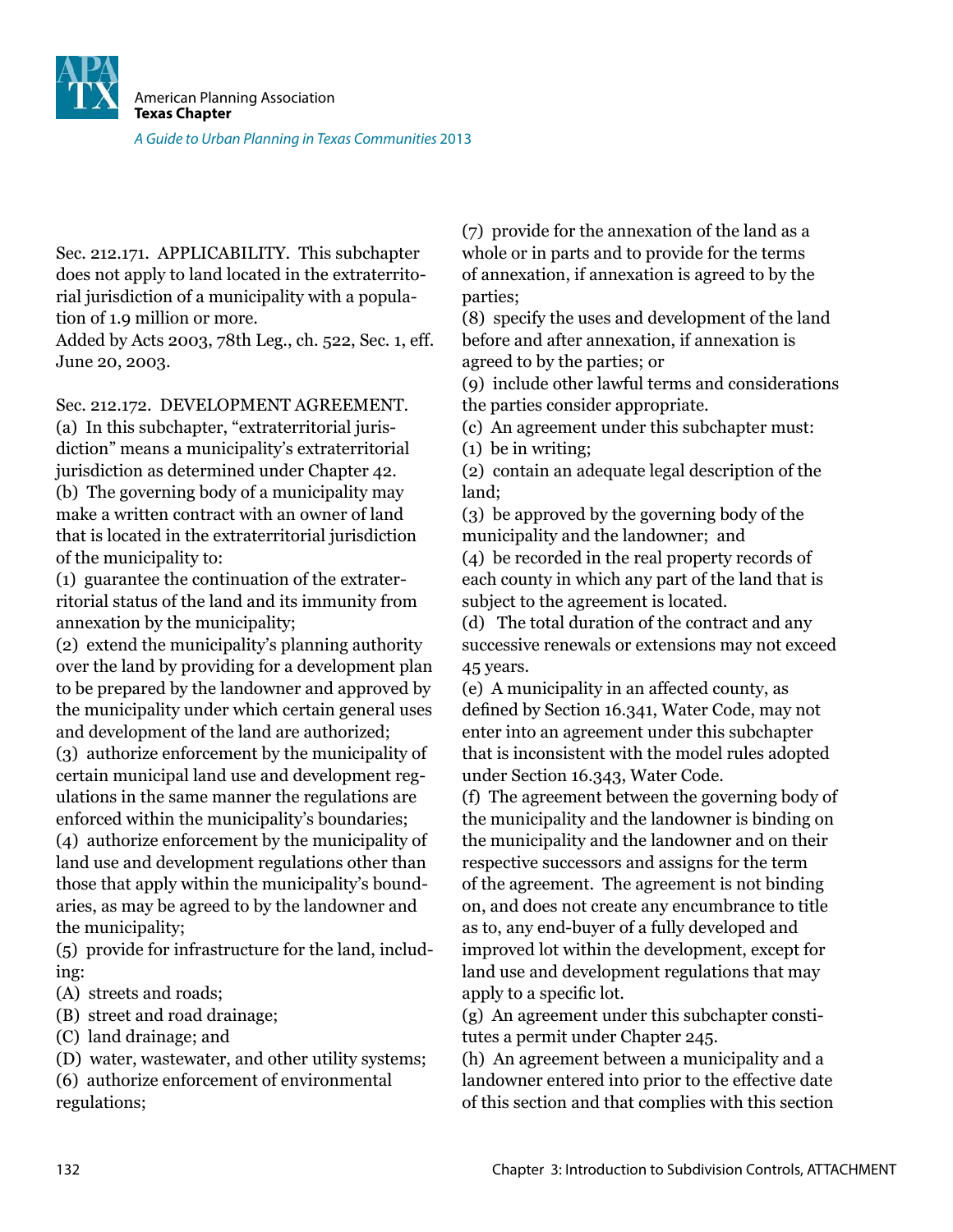![](_page_56_Picture_0.jpeg)

is validated. Added by Acts 2003, 78th Leg., ch. 522, Sec. 1, eff. June 20, 2003. Amended by: Acts 2011, 82nd Leg., R.S., Ch. 281, Sec. 1, eff. June 17, 2011.

Sec. 212.173. CERTAIN COASTAL AREAS. This subchapter does not apply to, limit, or otherwise affect any ordinance, order, rule, plan, or standard adopted by this state or a state agency, county, municipality, or other political subdivision of this state under the federal Coastal Zone Management Act of 1972 (16 U.S.C. Section 1451 et seq.), and its subsequent amendments, or Subtitle E, Title 2, Natural Resources Code. Added by Acts 2003, 78th Leg., ch. 522, Sec. 1, eff. June 20, 2003.

Sec. 212.174. MUNICIPAL UTILITIES. A municipality may not require an agreement under this subchapter as a condition for providing water, sewer, electricity, gas, or other utility service from a municipally owned or municipally operated utility that provides any of those services. Added by Acts 2003, 78th Leg., ch. 522, Sec. 1, eff. June 20, 2003.

#### SUBCHAPTER Z. MISCELLANEOUS PROVI-SIONS

Sec. 212.901. DEVELOPER REQUIRED TO PRO-VIDE SURETY. (a) To ensure that it will not incur liabilities, a municipality may require, before it gives approval of the plans for a development, that the owner of the development provide suficient surety to guarantee that claims against the development will be satisfied if a default occurs. (b) This section does not preclude a claimant from seeking recovery by other means. Added by Acts 1989, 71st Leg., ch. 1, Sec. 48(a),

eff. Aug. 28, 1989.

Sec. 212.902. SCHOOL DISTRICT LAND DE-VELOPMENT STANDARDS. (a) This section applies to agreements between school districts and any municipality which has annexed territory for limited purposes.

(b) On request by a school district, a municipality shall enter an agreement with the board of trustees of the school district to establish review fees, review periods, and land development standards ordinances and to provide alternative water pollution control methodologies for school buildings constructed by the school district. The agreement shall include a provision exempting the district from all land development ordinances in cases where the district is adding temporary classroom buildings on an existing school campus.

(c) If the municipality and the school district do not reach an agreement on or before the 120th day after the date on which the municipality receives the district's request for an agreement, proposed agreements by the school district and the municipality shall be submitted to an independent arbitrator appointed by the presiding district judge whose jurisdiction includes the school district. The arbitrator shall, after a hearing at which both the school district and municipality make presentations on their proposed agreements, prepare an agreement resolving any differences between the proposals. The agreement prepared by the arbitrator will be final and binding upon both the school district and the municipality. The cost of the arbitration proceeding shall be borne equally by the school district and the municipality.

(d) A school district that requests an agreement under this section, at the time it makes the request, shall send a copy of the request to the commissioner of education. At the end of the 120-day period, the requesting district shall report to the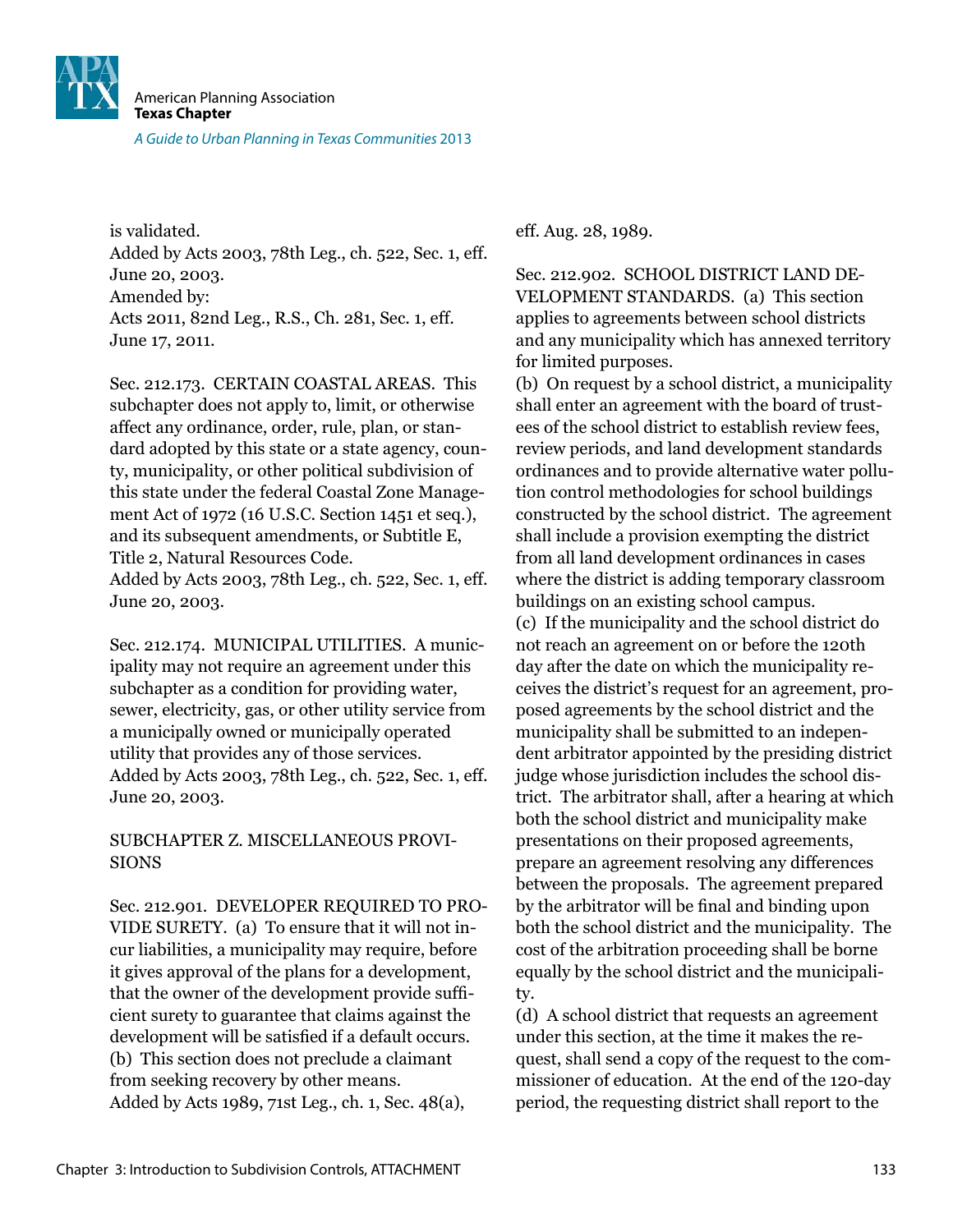![](_page_57_Picture_0.jpeg)

commissioner the status or result of negotiations with the municipality. A municipality may send a separate status report to the commissioner. The district shall send to the commissioner a copy of each agreement between the district and a municipality under this section.

(e) In this section, "land development standards" includes impervious cover limitations, building setbacks, floor to area ratios, building coverage, water quality controls, landscaping, development setbacks, compatibility standards, trafic analyses, and driveway cuts, if applicable.

(f) Nothing in this section shall be construed to limit the applicability of or waive fees for ire, safety, health, or building code ordinances of the municipality prior to or during construction of school buildings, nor shall any agreement waive any fee or modify any ordinance of a municipality for an administration, service, or athletic facility proposed for construction by a school district. Added by Acts 1990, 71st Leg., 6th C.S., ch. 1, Sec. 3.18, eff. Sept. 1, 1990.

Sec. 212.903. CONSTRUCTION AND RENO-VATION WORK ON COUNTY-OWNED BUILD-INGS OR FACILITIES IN CERTAIN COUNTIES. (a) This section applies only to a county with a population of 250,000 or more.

(b) A municipality is not authorized to require a county to notify the municipality or obtain a building permit for any new construction or renovation work performed within the limits of the municipality by the county's personnel or by county personnel acting as general contractor on county-owned buildings or facilities. Such construction or renovation work shall be inspected by a registered professional engineer or architect licensed in this state in accordance with any other applicable law. A municipality may require a building permit for construction or renovation work performed on county-owned buildings or

facilities by private general contractors.

(c) This section does not exempt a county from complying with a municipality's building code standards when performing construction or renovation work.

Added by Acts 1997, 75th Leg., ch. 271, Sec. 1, eff. Sept. 1, 1997. Amended by Acts 1999, 76th Leg., ch. 368, Sec. 1, eff. Aug. 30, 1999.

Sec. 212.904. APPORTIONMENT OF MU-NICIPAL INFRASTRUCTURE COSTS. (a) If a municipality requires as a condition of approval for a property development project that the developer bear a portion of the costs of municipal infrastructure improvements by the making of dedications, the payment of fees, or the payment of construction costs, the developer's portion of the costs may not exceed the amount required for infrastructure improvements that are roughly proportionate to the proposed development as approved by a professional engineer who holds a license issued under Chapter 1001, Occupations Code, and is retained by the municipality. (b) A developer who disputes the determination made under Subsection (a) may appeal to the governing body of the municipality. At the appeal, the developer may present evidence and testimony under procedures adopted by the governing body. After hearing any testimony and reviewing the evidence, the governing body shall make the applicable determination within 30 days following the final submission of any testimony or evidence by the developer.

(c) A developer may appeal the determination of the governing body to a county or district court of the county in which the development project is located within 30 days of the final determination by the governing body.

(d) A municipality may not require a developer to waive the right of appeal authorized by this section as a condition of approval for a development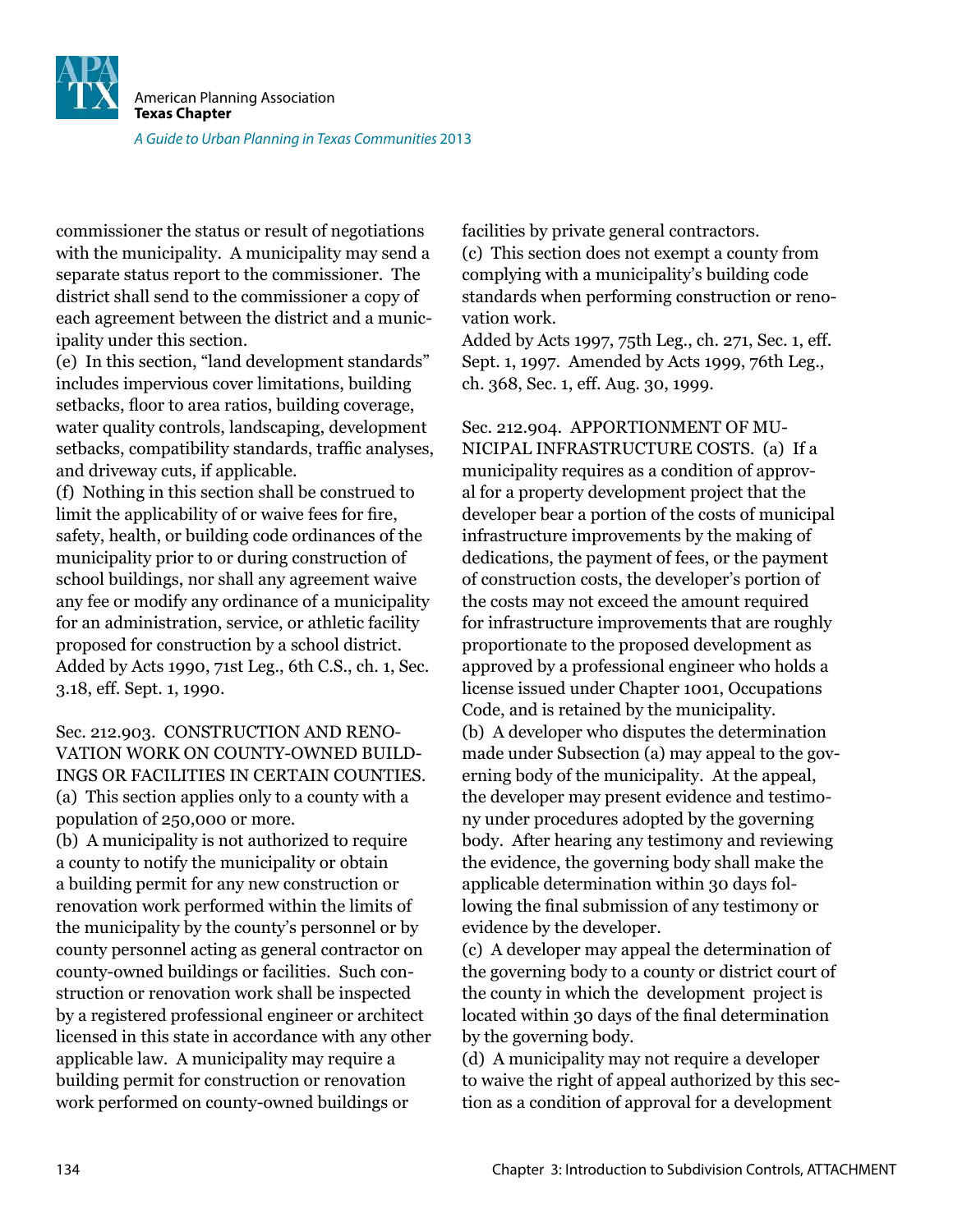![](_page_58_Picture_0.jpeg)

project.

(e) A developer who prevails in an appeal under this section is entitled to applicable costs and to reasonable attorney's fees, including expert witness fees.

(f) This section does not diminish the authority or modify the procedures specified by Chapter 395.

Added by Acts 2005, 79th Leg., Ch. 982, Sec. 1, eff. June 18, 2005.